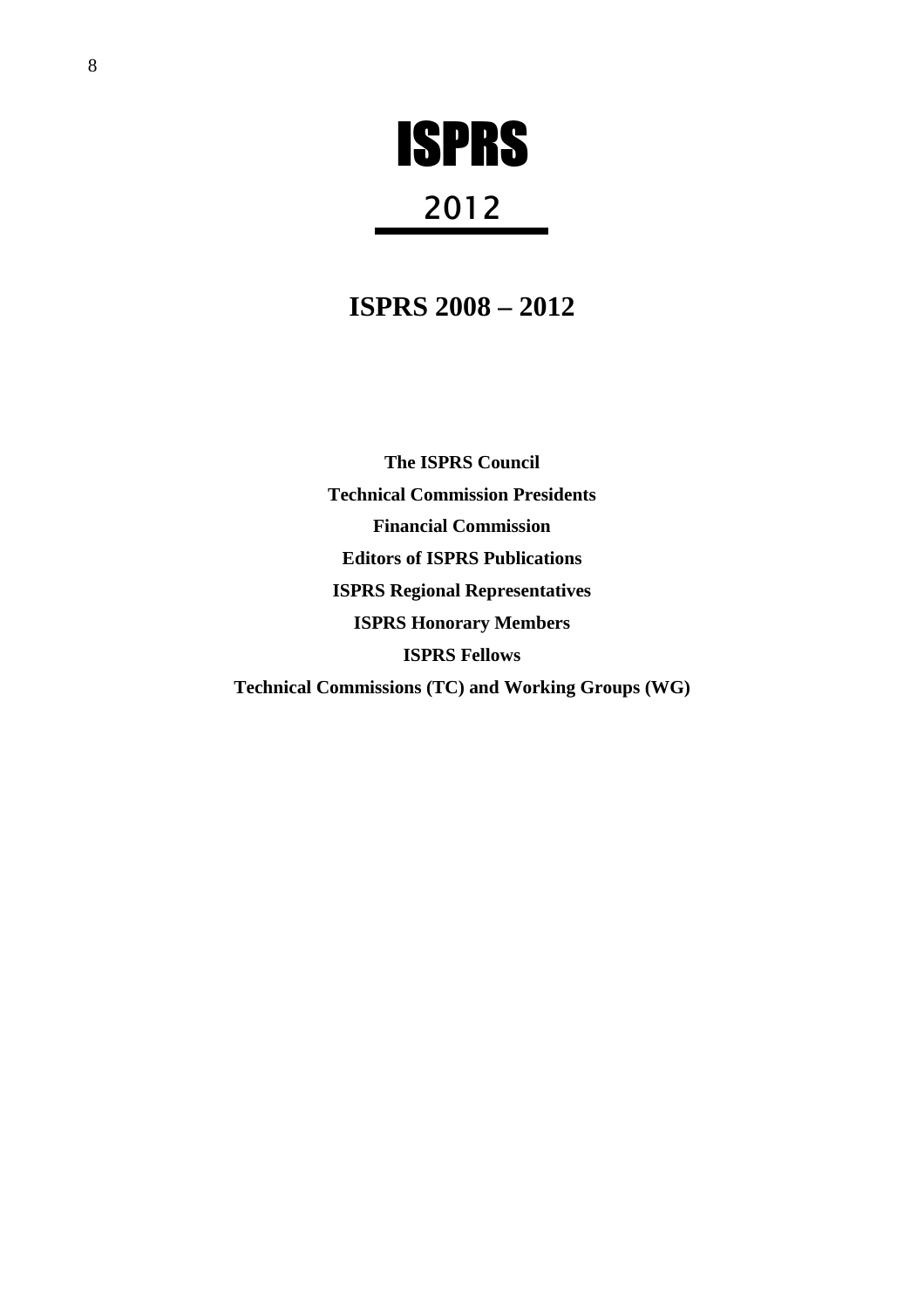## **COUNCIL 2008-2012**



## **President ORHAN ALTAN**

Istanbul Technical University Faculty of Civil Engineering Department of Geomatic Engineering 34469 Ayazaga-Istanbul **TURKEY** Tel: +90-212-285-3810 Fax: +90-212-285-6587 oaltan@itu.edu.tr



## **First Vice President IAN DOWMAN**

Department of Civil, Environmental and Geomatic Engineering University College London Gower Street, London WC1E 6BT UNITED KINGDOM Tel: +44-20-7679-7226 Fax: +44-20-7380-0453 idowman@cege.ucl.ac.uk



#### **Secretary General CHEN JUN**

National Geomatics Centre of China 28 Lianhuachixi Road Haidian District Beijing 100830, PR CHINA Tel: +86-10-63881088 Fax: +86-10-63881026 chenjun@nsdi.gov.cn chenjun\_isprs@263.net



## **Second Vice President AMMATZIA PELED**

University of Haifa Dept. of Geography and Environmental **Studies** Haifa,31905 ISRAEL Tel: +972-48-240148, +972-48-343591 Fax: +972-48-249605 peled@geo.haifa.ac.il



## **Congress Director CLIFF OGLEBY**

Department of Geomatics University of Melbourne Grattan Street Melbourne,Victoria,3010 AUSTRALIA Tel: +61-3-8344 6754 Fax: +61-3-9347 2916 clogleby@unimelb.edu.au



#### **Treasurer MIKE RENSLOW**  Renslow Mapping Services 2880 Bailey Hill Road Eugene, OR 97405 USA

Tel: +1-541-343-1066 Fax: +1-541-682-2377 renslow76@hotmail.com

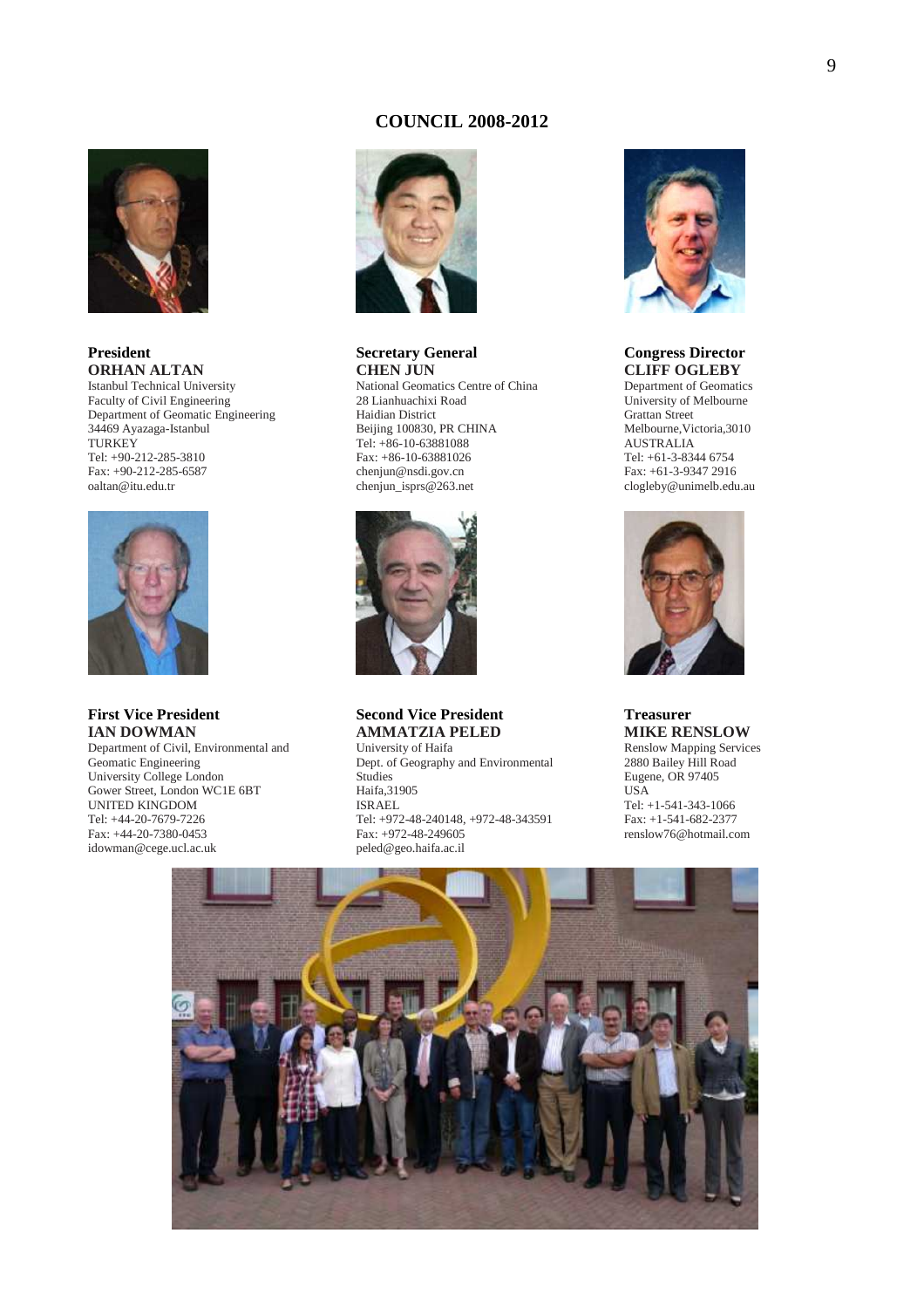## **TECHNICAL COMMISSION PRESIDENTS 2008-2012**



**Commission I President: NASER EL-SHEIMY**  Department of Geomatics Engineering University of Calgary 2500 University Drive NW Calgary, Alberta T2N 1N4

Canada Tel: +1-403-289-4013 Fax: +1-403-284-1980 elsheimy@ucalgary.ca



## **Commission V President: JON MILLS**

School of Civil Engineering and Geosciences University of Newcastle Newcastle upon Tyne, NE1 7RU United Kingdom Tel: +44-191-222-5393 Fax: +44-191-222-6502 j.p.mills@ncl.ac.uk



## **Commission II President: WENZHONG SHI**

Department of Land Surveying and Geo-Informatics, The Hong Kong Polytechnic University Hung Hom, Kowloon Hong Kong, China Tel: +852-2766 5975 Fax: +852-2330-2994 lswzshi@polyu.edu.hk



## **Commission VI President: MARTIEN MOLENAAR**  ITC Faculty of Geo-

Information Science and Earth Observation of the University of Twente, Hengelosestraat 99 P.O. Box 217, 7500 AE Enschede, The Netherlands Tel: +31 (0) 53 4874269 Fax: +31 (0) 53 4875200 molenaar@itc.nl



## **Commission III President: NICOLAS PAPARODITIS**

MATIS Laboratory Institut Géographique National (IGN) 2-4, avenue Pasteur 94165 Saint-Mandé France Tel: +331-4398-8392 Fax: +331-4398-8581 nicolas.paparoditis@ign.fr



**Commission VII President: WOLFGANG WAGNER** 

Institute of Photogrammetry and Remote Sensing (I.P.F.) TU Wien, Gusshausstrasse 27- 29, 1040 Vienna, Austria Tel: +43-(0)1-58801-12225 Fax: +43-(0)1-58801-12299 commission7.isprs@ipf.tuwie n.ac.at



## **Commission IV President: MARGUERITE MADDEN**

**CRMS** Department of Geography The University of Georgia Athens, Georgia 30602-2305 USA Tel: +1-706-542-2379 Fax: +1-706-542-2388 mmadden@uga.edu



## **Commission VIII President: HARUHISA SHIMODA**

Tokai University Research & Information Center 2-28-4, Tomigaya, Shibuyaku, Tokyo, Japan Tel: +81-3-3481-0611 Fax: +81-3-3481-0610 smd@keyaki.cc.u-tokai.ac.jp



## **Chairperson LENA HALOUNOVA**

Czech Technical University Faculty of Civil Engineering RS Laboratory Thakurova 7, 166 29 Prague Czech Republic Tel: +420 22435 4952 Fax: +420 22435 5419 lena.halounova@fsv.cvut.cz



## **Member MARIE-JOSÉ LEFÈVRE-FONOLLOSA**

**FINANCIAL COMMISSION 2008-2012** 

Société Française de Photogrammétrie et de Télédétection, CNES/DCT/DA/PA 18 Avenue Edouard Belin 31401 TOULOUSE CEDEX, France +33 (0)5 6127 4283 +33 (0)5 6127 4842 marie-jose.lefevre@cnes.fr



**Member MYRIAM ARDILA-TORRES**  $(12011)$ SELPER cra 12 No 90-20 Bogotá Columbia +571-3694096, +571-6387272 +571- 3694096 mardila@selper.org.co mardila@prosis.com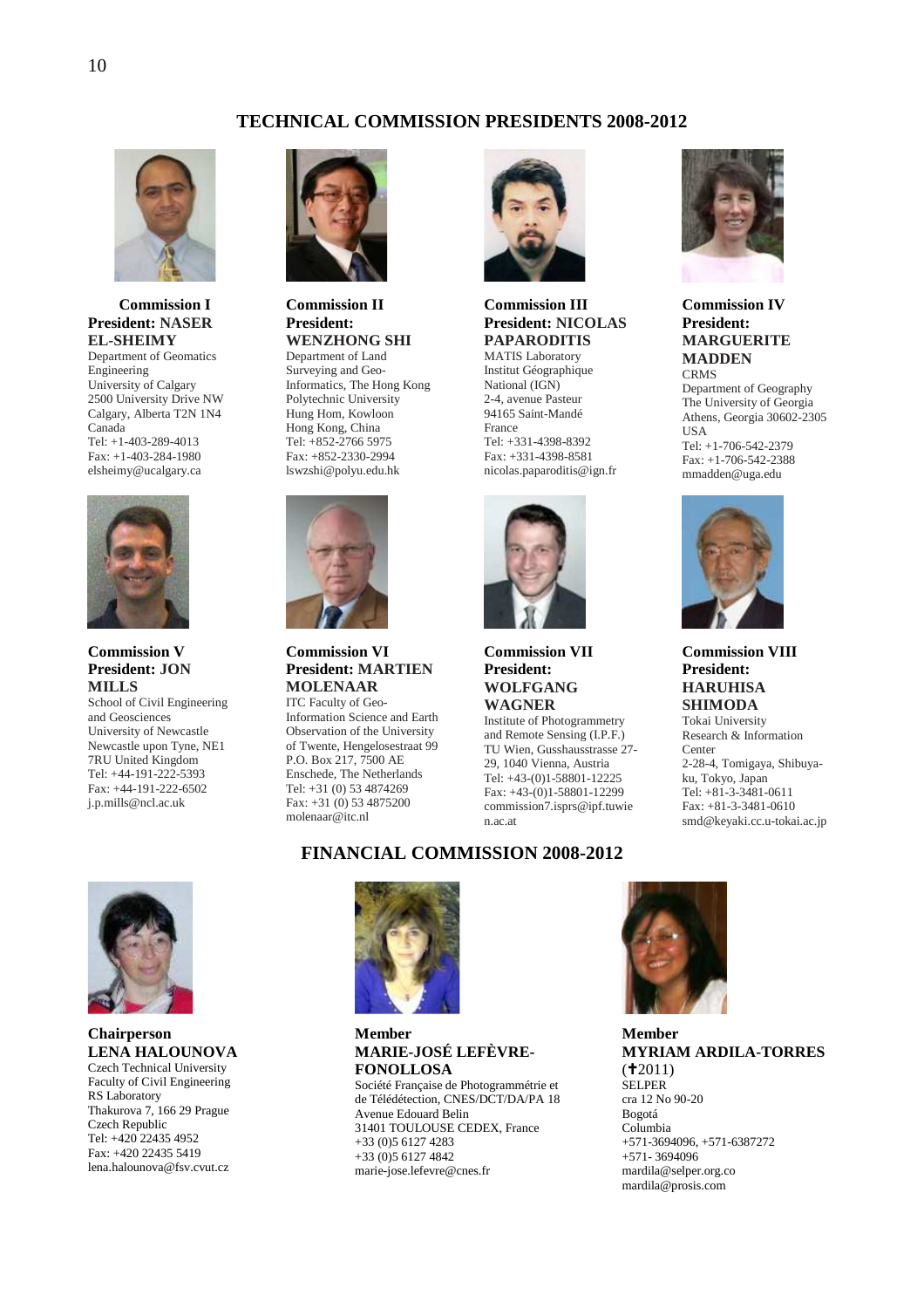## **ISPRS REGIONAL REPRESENTATIVES 2008-2012**



**AFRICA HUSSEIN FARAH**  Director General Regional Centre for Mapping of Resources for Development Kasarani Road, P.O.Box 632-00618, Nairobi, Kenya Tel: +254-20 8560227/+254 20 8561775 Fax: +254-20 8561673 E-mail: farah@rcmrd.or



Fax: +571- 3694096 E-mail: mardila@selper.org.co mardila@prosis.com

#### **SOUTH AMERICA MYRIAM ARDILA-TORRES**   $(12011)$ SELPER cra 12 No 90-20 Bogotá Columbia Tel: +571-3694096, +571-6387272

**EDITORS OF ISPRS PUBLICATIONS 2008-2012** 



**SOUTH EAST-ASIA NGUYEN DINH DUONG**  Department of Environmental Information Study and Analysis Institute of Geography, Vietnamese Academy of Science and Technology 18 Hoang Quoc Viet Rd, Cau Giay, Hanoi, Vietnam Tel: +84-04-37562417 Fax: +84-04-38361192 E-mail: duong.nguyen2007@gmail.com



*ISPRS Journal of Photogrammetry and Remote Sensing,*  **Editor-in-Chief: GEORGE VOSSELMAN** 

ITC, Dep. of Earth Observation Science Hengelosestraat 99 P.O. Box 217, 7500 AE Enschede, The Netherlands Tel: +31 53 487 4344 Fax: +31 53 487 4335 E-mail: george.vosselman@utwente.nl



## *ISPRS Book Series,* **Editor: PAUL APLIN**  School of Geography, The University of

Nottingham, University Park Nottingham NG7 2RD, UK Tel: +44 (0)115 8466210 Fax: +44 (0)115 9515249 E-mail: Paul.Aplin@nottingham.ac.uk



## *ISPRS International Journal of Geo-Information,* **Editor-in-Chief: WOLFGANG KAINZ**

Institut für Geographie und Regionalforschung Universität Wien Universitätsstr. 7/5 A-1010 Wien, Austria Tel: +43-1-4277-48640 Fax: +43-1-4277-9531 E-mail: wolfgang.kainz@univie.ac.at



## *ISPRS eBulletin,*  **Editor-in-Chief: CHEN JUN** National Geomatics Centre of

China 28 Lianhuachixi Road Haidian District Beijing 100830 PR CHINA Tel: +86-10-63881102 Fax: +86-10-63881026 E-mail: chenjun@nsdi.gov.cn chenjun\_isprs@263.net



*Book Review Editor of Highlights***, Editor: MIR ABOLFAZL MOSTAFAVI**

Département des sciences géomatique 1342, Pavillon Louis-Jacques-Casault Université Laval Québec QC G1K 7P4 CANADA Tel: +1 418 656-2131 2750 Fax: +1 418 656-7411 E-mail: mirabolfazl.mostafavi@scg.ulaval .ca



## *ISPRS Webmaster:* **MARKUS ENGLICH**

Geschwister-Scholl-Str. 24D Institute for Photogrammetry, Universitaet Stuttgart, D-70174 Stuttgart, Germany Tel: +49-711-685-83385 Fax: +49-711-685-83297 E-mail: markus.englich@ifp.unistuttgart.de



## *ISPRS Events Calendar,* **Editor: TUAN-CHIH CHEN**   $(12011)$

Honor President, Chinese-Taipei Geoinformatics Society 13-1, Lane 12, Yen-Ping Road Taoyuan 330, TAIWAN Tel: +8863-362-5089 E-mail: profchentc@hotmail.com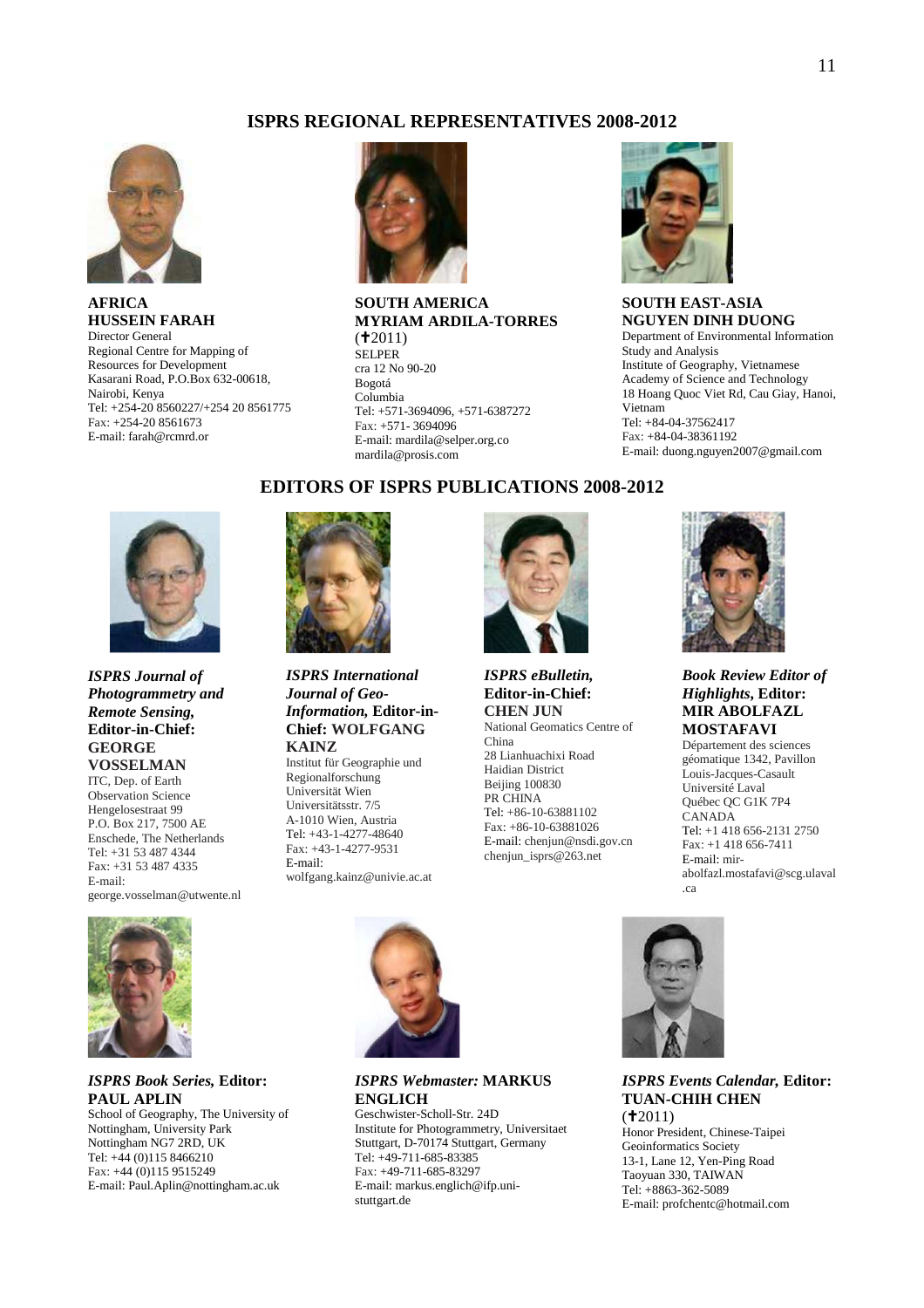

*ISPRS Journal of Photogrammetry and Remote Sensing,* **Associate Editor: LING BIAN** 

Department of Geography University at Buffalo, State University of New York 120 Wilkeson Quad, Amherst, NY 14261, USA Tel: 716-645-0484 Fax: 716-645-2329 E-mail: lbian@buffalo.edu



## *ISPRS Journal of Photogrammetry and Remote Sensing,* **Associate Editor: EBERHARD GUELCH**

Hochschule für Technik Stuttgart Schellingstr. 24, 70174 Stuttgart, Germany Tel: +49 (0)711 8926 2610 Fax: +49 (0)711 8926 2556 E-Mail: eberhard.guelch@hft-stuttgart.de



*ISPRS Journal of Photogrammetry and Remote Sensing,* **Associate Editor: OLAF HELLWICH**  Technische Universität Berlin

Computer Vision & Remote Sensing Sekr. MAR 6-5, Marchstr. 23 D-10587 Berlin, Germany Tel: +49 (0)30 314-22796 Fax: +49 (0)30 314-21104 E-Mail: olaf.hellwichtu-berlin.de



*ISPRS Journal of Photogrammetry and Remote Sensing,* **Associate Editor: QIHAO WENG** 

600 Chestnut St. Science Building RM159 Indiana State University Terre Haute, IN 47809, USA Tel: (812)237-2255 Fax: (812)237-8029 E-mail: qweng@indstate.edu



*ISPRS Journal of Photogrammetry and Remote Sensing,* **Associate Editor: DANIEL L. CIVCO** 

Department of Natural Res. and the Environment University of Connecticut, U-4087, 1376 Storrs Road Storrs, CT 06269-4087, USA Tel: (860) 486-0148 Fax: (860) 486-5408 Email: daniel.civco@uconn.edu



*ISPRS Journal of Photogrammetry and Remote Sensing,* **Associate Editor: KONRAD SCHINDLER**  Photogrammetry and Remote Sensing, ETH Zurich, Wolfgang-Pauli-Strasse 15 CH-8093 Zurich, Switzerland Tel: +41 44 6333004 Fax: +41 44 6331101 E-mail: schindler@geod.baug.ethz.ch



*ISPRS Journal of Photogrammetry and Remote Sensing,* **Associate Editor: LALIT KUMAR**  Natural Resources Building, University of New

England Armidale, NSW, 2351, Australia Tel: +(61 2) 6773 2323 Fax: +(61 2) 6773 2769 E-mail: lkumar@une.edu.au



*ISPRS Journal of Photogrammetry and Remote Sensing,* **Associate Editor: DAR ROBERTS** 

Geography Department University of California, Santa Barbara Santa Barbara, CA 93106-4060, USA Tel: (805)880-2531 Fax: (805)893-2578 E-mail: dar@geog.ucsb.edu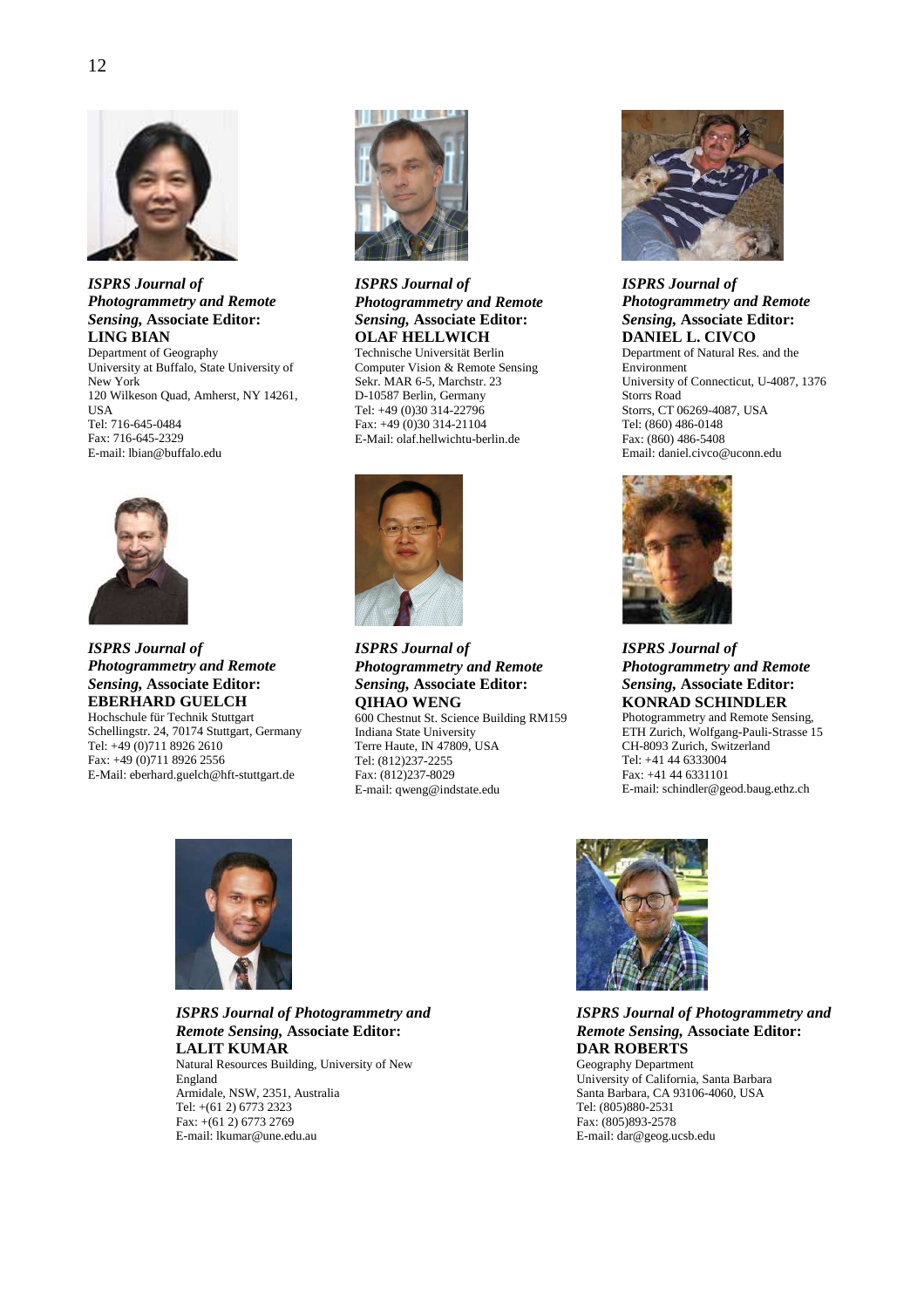## **ISPRS HONORARY MEMBERS 2008-2012**



**Frederick J. Doyle (**1984) USA



**Mrs. Aino Savolainen**  (1988) Finland



**Prof. Dr. Gottfried Konecny**  (1992) Germany



**Prof. Dr. Friedrich Ackermann**  (1996) Germany



**Prof. Shunji Murai**  (2000) Japan



**Lawrence W. Fritz**  (2004) USA



**Prof. Dr. Armin Gruen**  (2008) Switzerland



**Prof. Dr. John C. Trinder** (2008) Australia



**Costas Armenakis**  (Canada)



**Ivan Antipov**  (Russia)



**Manos Baltsavias**  (Switzerland)



**Marcio Barbosa**  (Brazil)



**Klaas Jan Beek**  (The Netherlands)



**Wolfgang Foerstner**  (Germany)



**Li Deren**  (China)



**Stan Morain**  (USA)



**Klaus Szangolies**  (Germany)



**Kennert Torlegard**  (Sweden)



**Roy Welch**  (USA)



**George Zarzycki**  (Canada)

**ISPRS FELLOWS 2008-2012**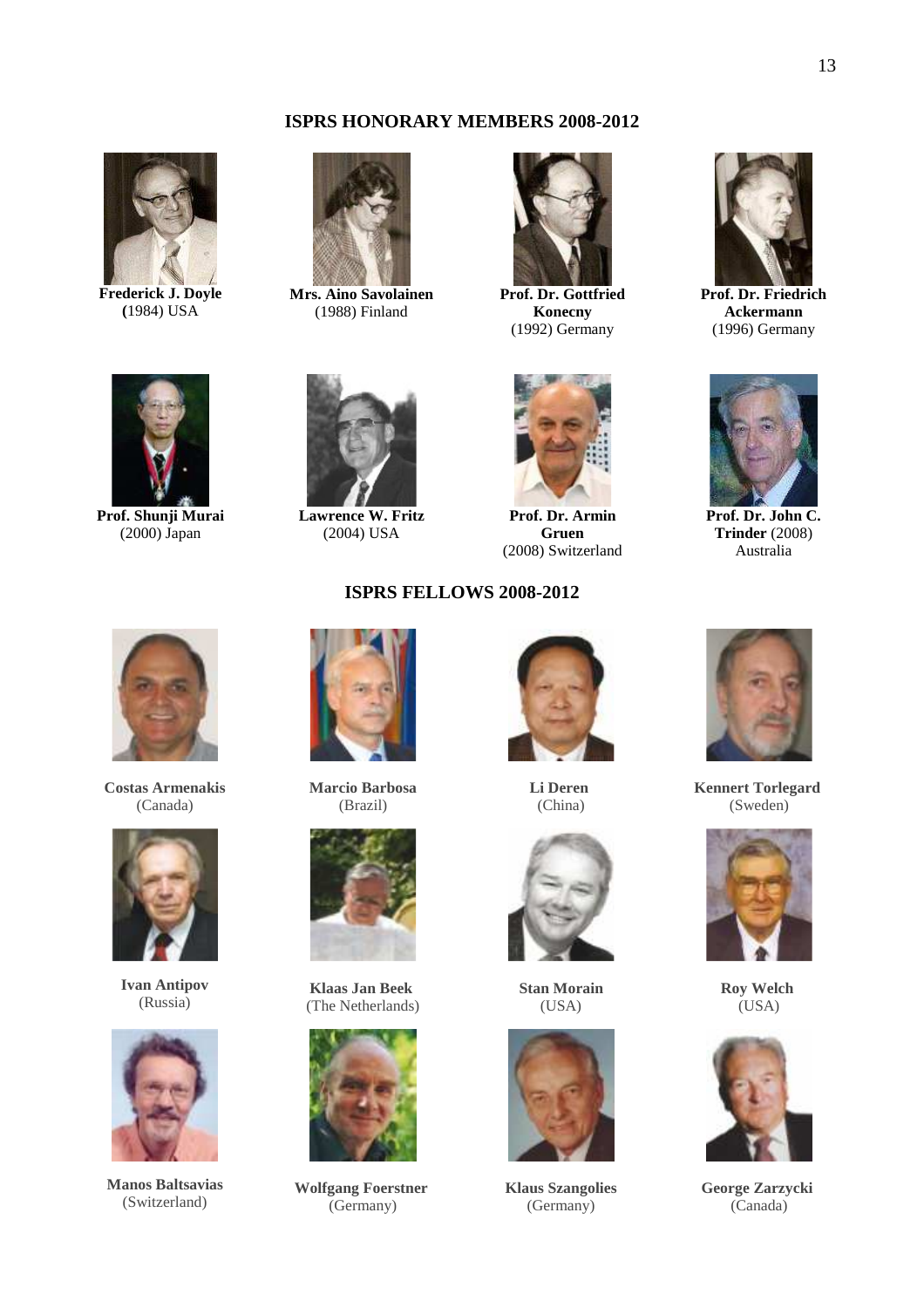## **TECHNICAL COMMISSIONS AND WORKING GROUPS 2008-2012**

## **Commission I - Image Data Acquısıtıon - Sensors and Platforms**

#### **President**

**Naser El-Sheimy**  Department of Geomatics Engineering University of Calgary 2500 University Drive NW Calgary, Alberta T2N 1N4 Canada Tel: + 1 403 220 7587 Fax: + 1 403 284 1980 E-mail: elsheimy@ucalgary.ca

#### **Vice President**

**Mohamed M. R. Mostafa**  Applanix-A Trimble Company 85 Leek Crescent Richmond Hill, Ontario L4B 3B3 Canada Tel: + 1 905 709 4600 ext.274 E-mail: mmostafa@applanix.com Url: www.applanix.com

## **Secretary**

**Steve H.L. Liang**  Department of Geomatics Engineering Schulich School of Engineering University of Calgary 2500 University Drive NW Calgary, Alberta T2N 1N4 Canada Tel: + 1 403 220 4703 Fax: + 1 403 284 1980 E-mail: steve.liang@ucalgary.ca

## **Commission I – Terms of Reference**

- Design and realization of digital aerial and spaceborne missions for Earth observation
- Design, construction, characterization, and installation of imaging and non-imaging sensors (including Optical, IR, SAR, IFSAR, lidar, etc.)
- Standardization of definitions and measurements of sensor parameters
- Integration of imaging and nonimaging sensors with other relevant systems
- Geometric and radiometric properties, quality standards, and factors affecting data quality
- Testing, calibration and evaluation of sensors (including laboratory, inflight, inter-calibration and test fields)
- Integrated platform guidance, navigation, positioning and orientation
- Data reception and pre-processing
- On-board pre-processing of data and autonomous systems
- Systems and media for recording sensor data, auxiliary data (time,

position, attitude, etc.) and film scanners - Image and non-image data transfer standards

## **WG I/1: Standardization of Airborne Platform Interface**

## **Chair**

**Andrew C. Roberts**  Airborne Science Program NASA-HQ, Mail Suite 3B74 300 E Street SW, Washington, DC 20546-0001, USA Tel: + 1 202 358 7212 Fax: + 1 202 358 2770 E-mail: andrew.c.roberts@nasa.gov

## **Co-Chair**

**Jean-Louis Brenguier**  METEO-FRANCE Head Experimental Research CNRM/GMEI/D 42, av. Coriolis 31057 Toulouse Cedex 01 France Tel: + 33 5 61 07 93 21  $Fax: + 33561079627$ E-mail: bureau@eufar.net

#### **Secretary**

**James R. Huning**  SAIC, 1441 Rhode Island Ave, NW Unit 217 Washington, DC 20005, USA Tel: + 1 202 518 6116 E-mail: jimhuning@gmail.com

#### **WG I/1 Terms of Reference**

- Coordinate a forum for discussion between the international airborne science communities
- Develop airborne sensor interface format standards in coordination with other working groups to promote maximum sensor portability between aircrafts increasing science yield from the sensors
- Develop airborne satellite data relay systems use for science research programs between aircraft and ground in coordination with other working groups
- Develop an airborne science literature search to identify peer reviewed published papers and citations and make a available in a data base
- Support the regulatory agencies in supporting airborne science sensor certification and approval requirements for Lidar, Dropsonde
- and electromagnetic spectrum emissions
- Maintain an inventory of the international airborne science capabilities and report annually
- Develop a forum to discuss transnational access system(s) for airborne users
- Support the use of UAS vehicle activity for science observations in civil and restricted airspace on an international basis and engage the ICAO
- Promote the education and outreach on an international basis of airborne based science activity
- Develop a forum to coordinate expert international workshops in categories of airborne science sensors for both
- Remote Sensing and in situ systems.

## **WG I/2: LIDAR, SAR and Optical Sensors for Airborne and Spaceborne Platforms**

## **Chair**

**Boris Jutzi**  Forschungsinstitut für Optronik und Mustererkennung (FGAN-FOM) Research Institute for Optronics and Pattern Recognition Gutleuthausstr. 1, 76275 Ettlingen Germany Tel: + 49 7243 992-337 Fax: + 49 7243 992-299 E-mail: boris.jutzi@fom.fgan.de

#### **Co-Chair**

## **Charles Toth**

Center for Mapping The Ohio State University 470 Hitchcock Hall, 2070 Neil Avenue Columbus, OH 43210-1275, USA Tel: + 1614 292 7681 Fax: + 1614 292 2957 E-mail: toth@cfm.ohio-state.edu

## **Co-Chair**

## **Franz Meyer**

Earth and Planetary Remote Sensing Geophysical Institute University of Alaska Fairbanks 903 Koyukuk Dr., P.O. Box 757320 Fairbanks, Alaska 99775-7320 USA Tel: + 1 907 474 7767 Fax: + 1 907 474 6441 E-mail: fmeyer@gi.alaska.edu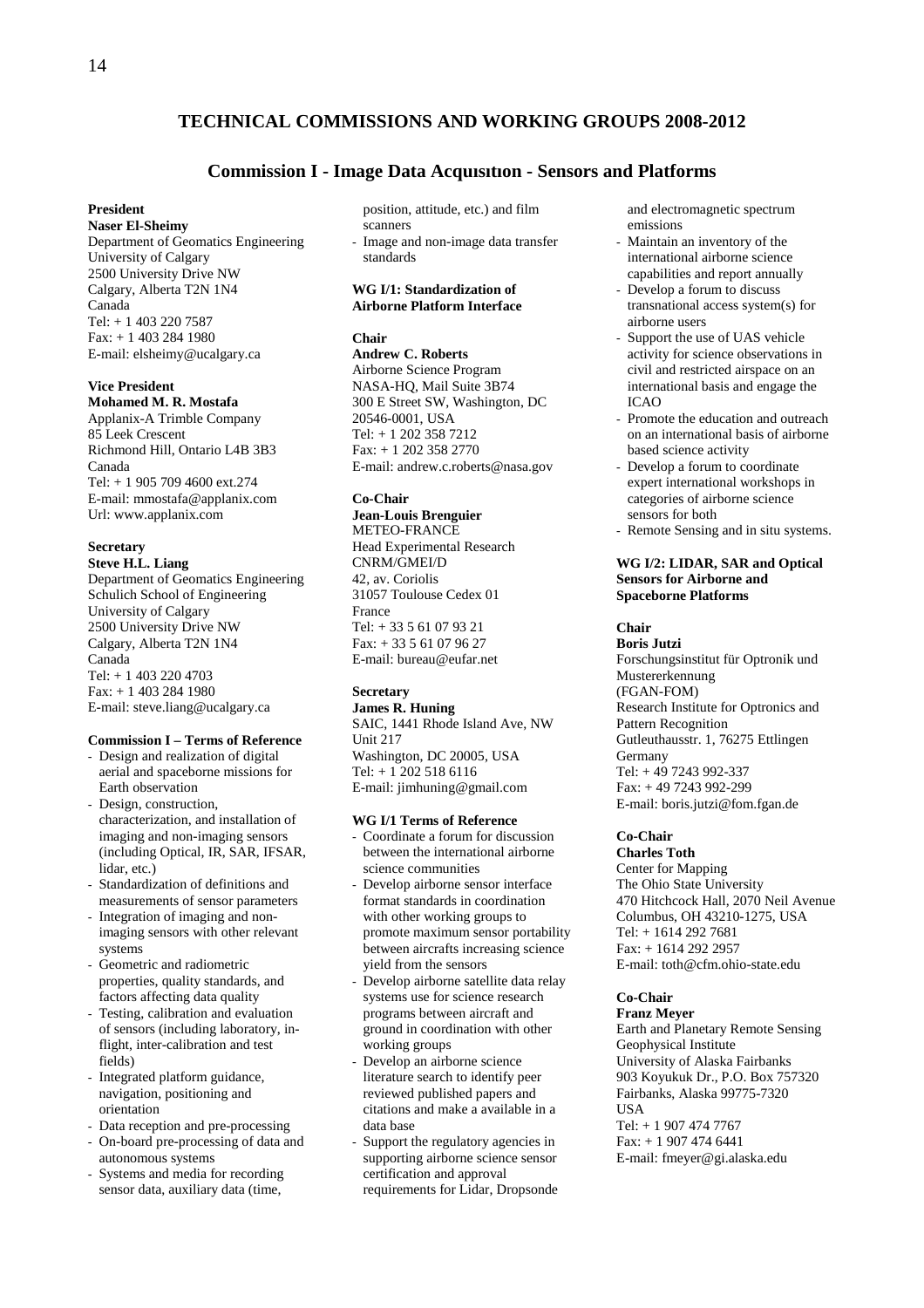## **Secretary**

**Naci Yastikli**  Yildiz Technical University Department of Geodetic and Photogrammetric Engineering Davutpasa Cad., 34210 Esenler, Istanbul, Turkey Tel: + 90 212 383 5328 Fax: + 90 212 261 6762 E-mail: nyastikli@gmail.com

#### **WG I/2 Terms of Reference**

- Evaluation and assessment of systems for processing and integrating SAR, lidar and optical data
- Address challenges in low-frequency spaceborne SAR system design and data processing
- Address challenges and applications of high-resolution spaceborne SAR systems (e.g. TerraSAR-X, Cosmo Skymed)
- Evaluation of Systems for generation DEMs (Resolution I.3)
- Evaluation of Multi-frequency SAR, polarimetric InSAR systems
- Evaluation of Multi-pulse and fullwaveform lidar
- Evaluation of Range imaging with array sensor systems
- Data quality and performance validation of SAR, lidar and optical systems
- Liaison with external groups such as CEOS, IGARSS and EuroSDR

## **WG I/3: Multi-Platform Multi-Sensor Inter-Calibration**

## **Chair**

**Ayman Habib**  Department of Geomatics Engineering The University of Calgary 2500 University Dr NW Calgary AB, Canada T2N 1N4 Canada  $Tel + 14032107105$ Fax: + 1 403 284 1980 E-mail: ahabib@ucalgary.ca

## **Co-Chair**

**Mostafa Madani**  Security, Government & Infrastructure (SG&I) Division Intergraph Corporation P.O. Box 6695, Huntsville, AL 35824, **IISA** Tel: + 1 256 730 1814 Fax: + 1 256 730 2096 E-mail: Mostafa.Madani@Intergraph.com

## **Co-Chair**

**Cheng Wang** School of Electronic Science and Engineering National University of Defense Technology, 47 Yanwachi Street

Changsha, Hunan, 410073, China Tel: + 86 731 4575724 Fax: + 86 731 4575791 E-mail: chwang\_nudt@263.net

## **Secretary**

**Taher Hassan** 

Mobile Multi-sensor Research Group Department of Geomatics Engineering The University of Calgary 2500 University Dr. N.W. Calgary, Alberta, Canada T2N 1N4, Canada Tel: + 1 (403) 220 8149 Fax: + 1 (403) 284 1980 E-mail: tfabbas@ucalgary.ca

#### **WG I/3 Terms of Reference**

- Multi-platform data acquisition and inter-calibration
- Investigate multi-source data quality control and quality assurance methods for land-, air-, and spaceborne imaging and ranging systems – collaborate with WG II/4
- Develop workflow guidelines for system calibration (sensors and intersensors)
- Collaborate and liaise with EuroSDR (Comm I) in the development of commonly accepted standards procedures for the inter-calibration and testing of Multi-Platform Multi– Sensor systems

## **WG I/4: Geometric and Radiometric Modelling of Optical Spaceborne Sensors**

## **Chair**

#### **Peter Reinartz**

Photogrammetry and Image Analysis, Remote Sensing Technology Institute German Aerospace Centre (DLR) Muenchnerstr. 20, 82234 Wessling Germany Tel: + 49 8153 28 2757 Fax: + 49 8153 28 1444 E-mail: peter.reinartz@dlr.de

#### **Co-Chair**

**Daniela Poli**  European Commission, Joint Research Centre (JRC) Institute for the Protection and Security of the Citizen, (IPSC) Via E.Fermi 2749, 21027 Ispra (VA) Italy, TP 267 Tel: + 39 0332 789241 Fax: + 39 0332 785154 E-mail: daniela.poli@jrc.it

## **Co-Chair**

**Karsten Jacobsen**  Leibniz University Hannover Institute of Photogrammetry and Geoinformation Nienburger Str. 1, D-30167 Hannover, Germany

Tel: + 49 511 762 2485 Fax: + 49 511 762 2483 E-mail: jacobsen@ipi.uni-hannover.de

## **Secretary**

#### **Gurcan Buyuksalih**  BIMTAS

Tophanelioglu Cad. ISKI Hismet Binasi No. 62 K.3-4, 34460 Altunizadeii-Istanbul, Turkey Tel: + 90 532 697 5749 Fax: + 90 216 474 9930 E-mail: gbuyuksalih@yahoo.com

#### **WG I/4 Terms of Reference**

- Geometric / radiometric calibration/evaluation of optical space sensors including laboratory (including long-term stability) and in-flight calibration activities (connections to CEOS working group IVOS)
- Comparison of existing and evolving algorithms for geometrical modelling of optical space images
- Analysis of available direct sensor orientation and modelling changes during satellite lifetime
- Evaluation of line sensors for DEM generation (cooperation with WG VII/2 Digital Elevation Models by Radar)

#### **WG I/5: Integrated Systems for Sensor Georeferencing and Navigation**

#### **Chair**

**Jan Skaloud**  EPFL-TOPO, Station 18 CH-1015 Lausanne, Switzerland Tel: + 41 21 693 2753 Fax: + 41 24 693 5740 E-mail: jan.skaloud@epfl.ch

#### **Co-Chair**

**Ismael Colomina**  Institut de Geomàtica Parc Mediterrani de la Tecnologia Avda. del Canal Olímpic s/n E-08860 Castelldefels, Spain Tel: + 34 93 556 92 85 Fax: + 34 93 556 92 92 E-mail: Ismael.Colomina@ideg.es

#### **Co-Chair**

#### **Michael Cramer**

Institut für Photogrammetrie (ifp) Universität Stuttgart Geschwister-Scholl-Straße 24 D D-70174 Stuttgart, Germany Tel: + 49 711 685 84118 Fax: + 49 711 685 83297 E-mail: michael.cramer@ifp.unistuttgart.de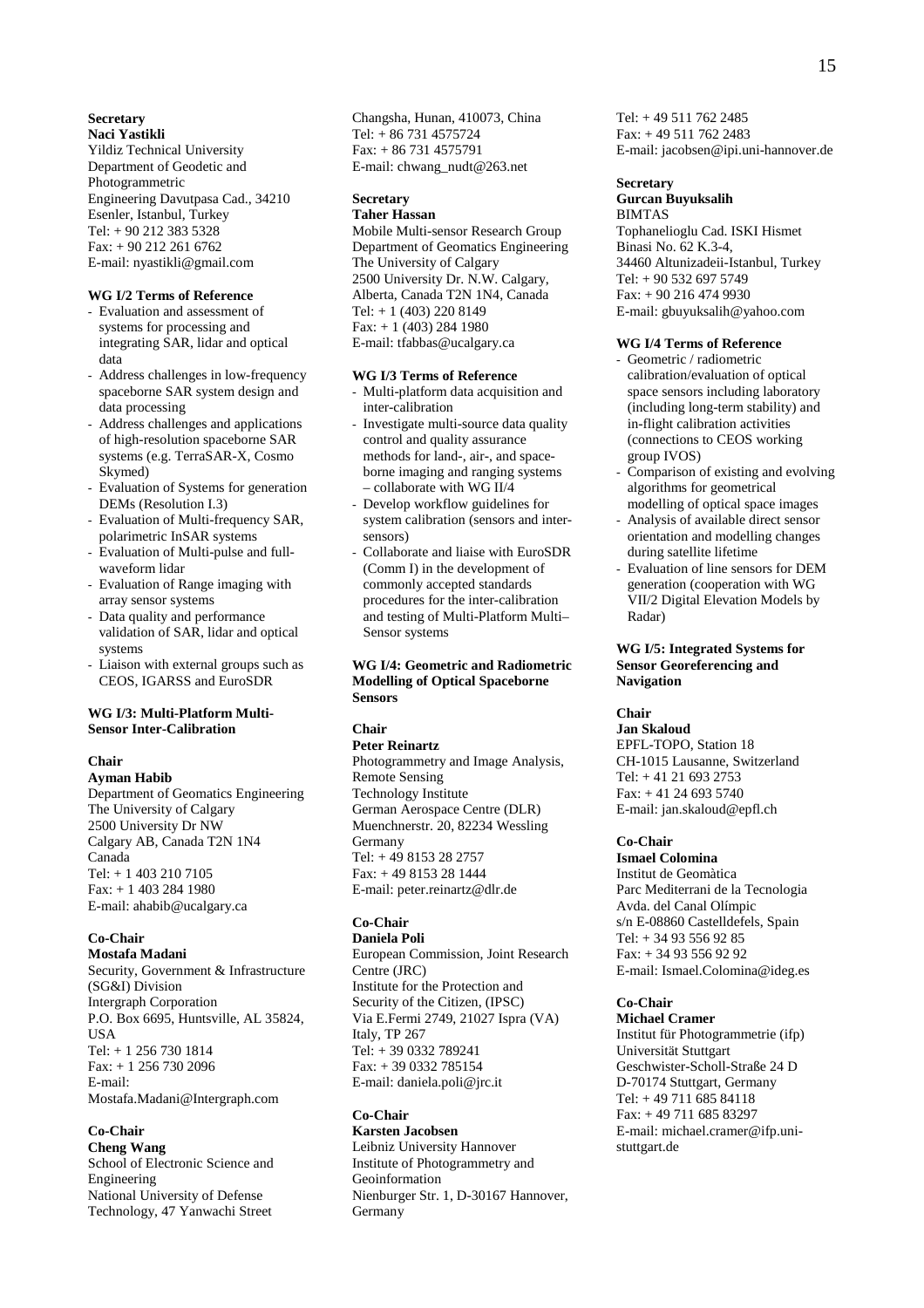**Secretary Klaus Legat**  Vermessung AVT-ZT GmbH Eichenweg 42 A - 6460 Imst, Austria Tel:  $+43\,5412\,6930$ Fax: + 43 5412 6930 26 E-mail: k.legat@avt.at

## **WG I/5 Terms of Reference**

- Algorithmic aspects of direct georeferencing of active and passive sensors used in marine, land, airborne, and spaceborne environments
- Navigation technology and the methods of sensor orientation in urban, indoor and forested environments
- Co-registration of heterogeneous data sets for integrated sensor navigation, orientation and calibration
- Georeferencing by integrated sensor orientation: models and adjustment procedures
- Investigate challenges and implementation issues of real-time georeferencing
- Navigation redundancy, robustness and reliability: impact of system integration
- Standards and protocols in direct georeferencing and sensor orientation

## **WG I/6: Small Satellites for Earth Observation**

#### **Chair**

#### **ZhenGe Qiu**

Key Laboratory of Geoinformatics State Bureau of Surveying and Mapping Chinese Academy of Surveying and Mapping 16 Beitaiping Rd., Haidian Dist. Beijing 100039, China Tel: + 86 10 68245953 Fax: + 86 10 68217248 E-mail: qiuzhenge@ict.ac.cn; qiuzhenge@sina.com

## **Co-Chair Ugur Murat Leloglu**

Information Technologies and Electronics Research Institute The Scientific and Technical Research Council of Turkey TUBITAK-BILTEN-ODTU 06531, Ankara, Turkey Tel: + 90 312 210 13 10 / 1170 Fax: + 90 312 210 13 15 E-mail: leloglu@uzay.tubitak.gov.tr

## **Co-Chair**

**Xiaoliang Wu**  CSIRO Mathematical and Information Sciences The Leeuwin Centre, 65 Brockway Rd, Floreat Park, WA Private Bag No. 5, PO Wembley 6913 Australia Tel: + 61 8 9333 6162  $Fax: + 61893336121$ E-mail: Xiaoliang.Wu@csiro.au

#### **Secretary WenXia Xu**

System Department, China Academy of Space Technology No.102 Youyi Ave, Haidian, Beijing 100094 China Tel: + 86 10 68747037 Fax: + 86 10 68744355 E-mail: sogosohu@sohu.com

## **WG I/6 Terms of Reference**

- User requirements for designing and realizing small satellite missions, including constellations, for Earth observation.
- Inventory of small satellite missions for Earth observation and system performances
- Assessment of the benefits of small satellites compared to other sources of information
- Implementation of a forum for industrial and developing countries to share their results, experiences and recommendations
- Cooperation with other ISPRS WGs in Commissions III, IV and VII

**Commission II – Theory and Concepts of Spatial Information Science**

## **IC WG I/V: Unmanned Vehicle Systems (UVS) for Mapping and Monitoring Applications**

## **Chair**

**Jurgen Everaerts**  VITO Remote Sensing Research Unit Boeretang 200, BE-2400 Mol Belgium Tel: + 32 14 336 834 Fax: + 32 14 322 795 E-mail: jurgen.everaerts@vito.be

## **Co-Chair**

## **Henri Eisenbeiss**

ETH Zurich Swiss Federal Institute of Technology Institute of Geodesy and Photogrammetry (IGP) HIL D 52.4, Wolfgang-Pauli-Strasse 15, CH-8093 Zurich Switzerland Tel: + 41 44 633 3287 Fax: + 41 44 633 1101 E-mail: ehenri@geod.baug.ethz.ch

## **Secretary**

**Kris Nackaerts**  VITO, Remote Sensing Research Unit Boeretang 200, BE-2400 Mol Belgium Tel: + 32 14 336 858 Fax: + 32 14 322 795 E-mail: kris.nackaerts@vito.be

## **IC WG I/V Terms of Reference**

- UVS specific issues related to navigation and position/orientation determination
- UVS platforms & instruments for photogrammetry and remote sensing. especially low-cost, consumer-type
- UVS as a tool for remote sensing instrument prototyping
- UVS as a tool for teaching all aspects of photogrammetry & remote sensing
- Document and compare UVS systems in photogrammetry and remote sensing, in terms of cost, performance, application and quality - Liaison with Com III, VIII and
- EuroSDR

#### **President**

**Wenzhong (John) Shi**  Department of Land Surveying and Geo-Informatics The Hong Kong Polytechnic University Hung Hom, Kowloon Hong Kong, China Tel: + 852 2766 5975 Fax: + 852 2330 2994

E-mail: lswzshi@polyu.edu.hk **Secretary Eric Guilbert**  Department of Land Surveying and Geo-Informatics The Hong Kong Polytechnic University Hung Hom, Kowloon Hong Kong, China Tel: + 852 3400 3662

Fax: + 852 2330 2994 E-mail: lseguil@polyu.edu.hk

## **Commission II – Terms of Reference**

Fundamentals of spatial database design, spatial data structures, spatial analysis and geostatistics, spatial querying, spatial reasoning, spatial and temporal modelling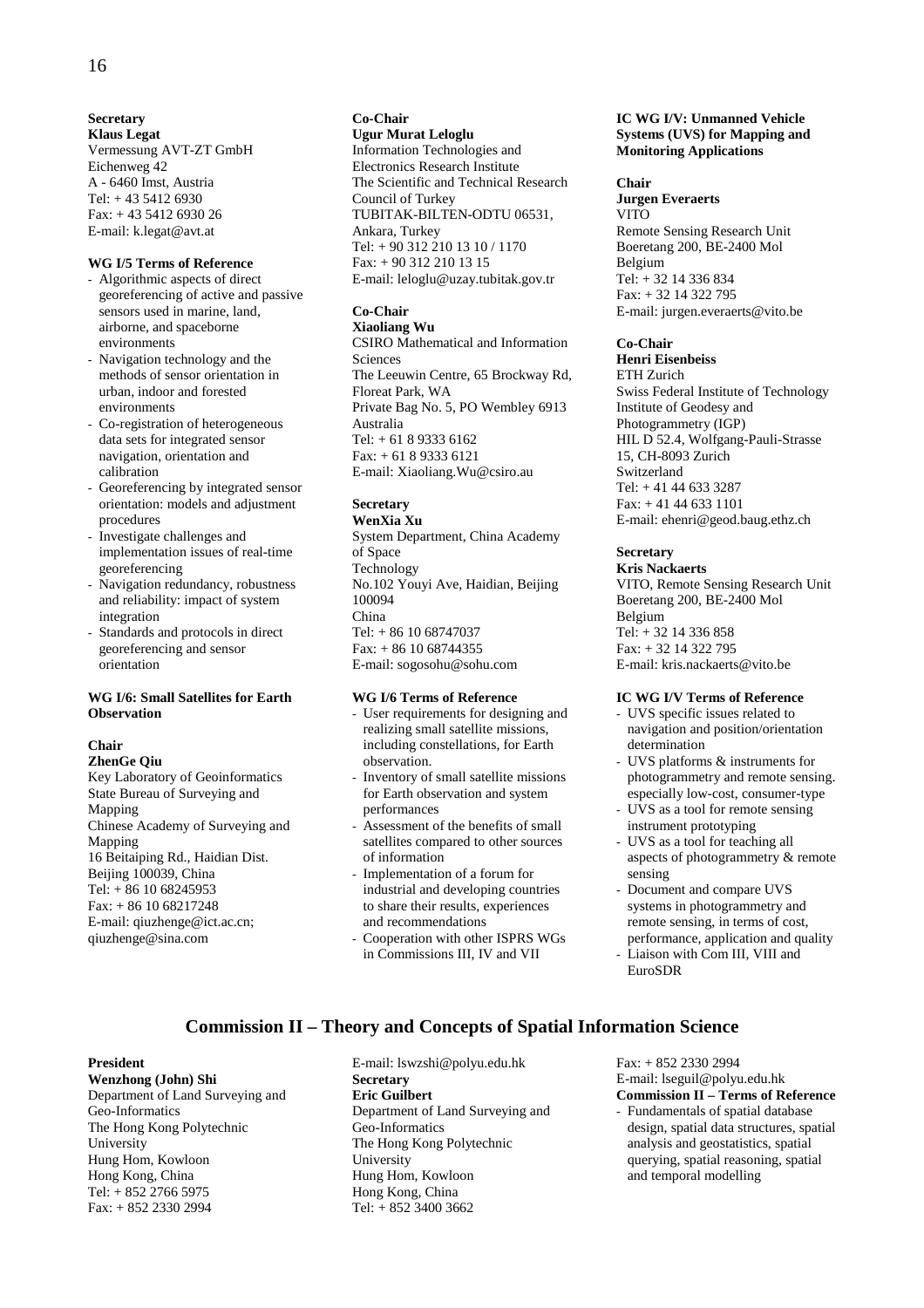17

- Aggregation, generalization, abstraction and rendering of image and vector data
- Spatial decision support systems
- Processing, analysis and modelling of multi-dimensional geospatial data
- System integration and modelling aspects for data and geoinformation processing
- Interoperability of heterogeneous spatial information systems
- Semantic and geometric integration of heterogeneous spatial information - Communication and visualization of
- spatial data
- Data mining, filtering, retrieval and dissemination
- Spatial data quality and spatial model quality

## **WG II/1: Cognition and Modelling of Space and Time**

## **Chair**

**Xinming Tang** 

Key Lab of GIS Chinese Academy of Surveying and Mapping 16 Beitaiping Rd., Haidian District Beijing 100039, China Tel: + 86 10 68245953 Fax: + 86 10 68217248 E-mail: tang@casm.ac.cn

## **Co-Chair**

**Stephan Winter**  Department of Geomatics The University of Melbourne Victoria 3010, Australia Tel: + 61 3 8344 7875 Fax: + 61 3 9347 2916 E-mail: winter@unimelb.edu.au

## **Co-Chair**

**Lingkui Meng**  Department of Spatial Information Engineering School of Remote Sensing and Information Engineering Wuhan University, China Tel: + 86 27 6877 8392 E-mail: lkmeng@whu.edu.cn

## **Secretary**

## **Bisheng Yang**

State Key Laboratory of Information Engineering in Surveying, Mapping and Remote Sensing (LIESMARS) Wuhan University, Wuhan, China Tel: + 86 27 6877 8035 E-mail: bshyang@whu.edu.cn

## **WG II/1 Terms of Reference**

- Concept and theory of Modelling space and time
- Cognition of space and time
- Spatial and spatio-temporal data models and structures
- Spatial and spatio-temporal topology and relationships
- Spatio-temporal data indexing and query for vector-based spatial data
- Computational geometry for spatiotemporal Modelling

## **WG II/2: Multi-Scale Representation of Spatial Data**

## **Chair**

**Monika Sester**  Institute of Cartography and Geoinformatics Leibniz Universität Hannover Appelstraße 9a D-30167 Hannover, Germany Tel: + 49 511 7623588 Fax: + 49 511 7622780 E-mail: Monika.Sester@ikg.unihannover.de

## **Co-Chair**

**Lars Harrie**  GIS-centre, Lund University Sölvegatan 12, SE-223 62 Lund Sweden Tel: + 46 (46) 222 01 55 Fax: + 46 (46) 222 83 91 E-mail: lars.harrie@nateko.lu.se

## **Secretary**

## **Jan-Henrik Haunert**  Institute of Cartography and Geoinformatics Leibniz Universität Hannover Appelstraße 9a D-30167 Hannover, Germany Tel: + 49 511 762 19369 Fax: + 49 511 762 2780

E-mail: Jan.Haunert@ikg.unihannover.de

## **WG II/2 Terms of Reference**

- Generalization and abstraction of vector and raster data
- Semantic generalization of data models
- Development of open standard services for generalization operations
- Quality-based generalization: control and evaluation
- Context interpretation: important structures in the data have to be interpreted before they can be generalized
- Development of multiscale and multiple representation analysis tools to exploit the existing hierarchies and
- relationships especially in the context distributed data, e.g. in geosensor networks
- Generalization of spatio-temporal information
- Multiple representation Modelling, storage and analysis of city models (e.g. CityGML)
- Continuous generalization: incremental streaming of multi-scale data
- Information aggregation from multiscale spatial data

## **WG II/3: Spatial Analysis and Data Mining**

## **Chair**

**Liu Yaolin**  School of Resource & Environmental **Sciences** Wuhan University Wuhan 430079, China Tel: + 86 27 68778552 Fax: + 86 27 68778893 E-mail: yaolin610@163.com Url: http://lazarus.elte.hu/cet/cv/cvyaolin.htm

## **Co-Chair**

**Tao Cheng**  Department of Civil and Environmental and Geomatic Engineering University College Landon (UCL) 112 Chadwick Building, Gower Street WC1E 6BT London, United Kingdom Tel: +44 0 20 7679 2738 E-mail: tao.cheng@ucl.ac.uk

## **Co-Chair**

**Abdülvahit Torun**  Mapping Cartography Department 06100 Cebeci, Ankara, Turkey Tel: + 90 312 5952129 E-mail: atorun@hgk.mil.tr; atorun@metu.edu.tr

## **Secretary**

**Shuliang Wang**  International School of Software Data Mining Laboratory Wuhan University, Wuhan 430072 China Tel: + 86 27 6877 8883

E-mail: slwang2005@whu.edu.cn

## **WG II/3 Terms of Reference**

- Theory of spatial analysis
- Spatial reasoning processes
- Information discovery in spatial databases
- Spatial analysis models and methods
- Spatial data mining models<br>- Intelligent computation in s
- Intelligent computation in spatial analysis
- Spatial analysis and data mining applications

## **WG II/4: Uncertainty Modelling and Quality Control for Spatial Data**

## **Chair**

**Alfred Stein**  Department of Earth Observation Science, International Institute for Geo-Information Science and, Earth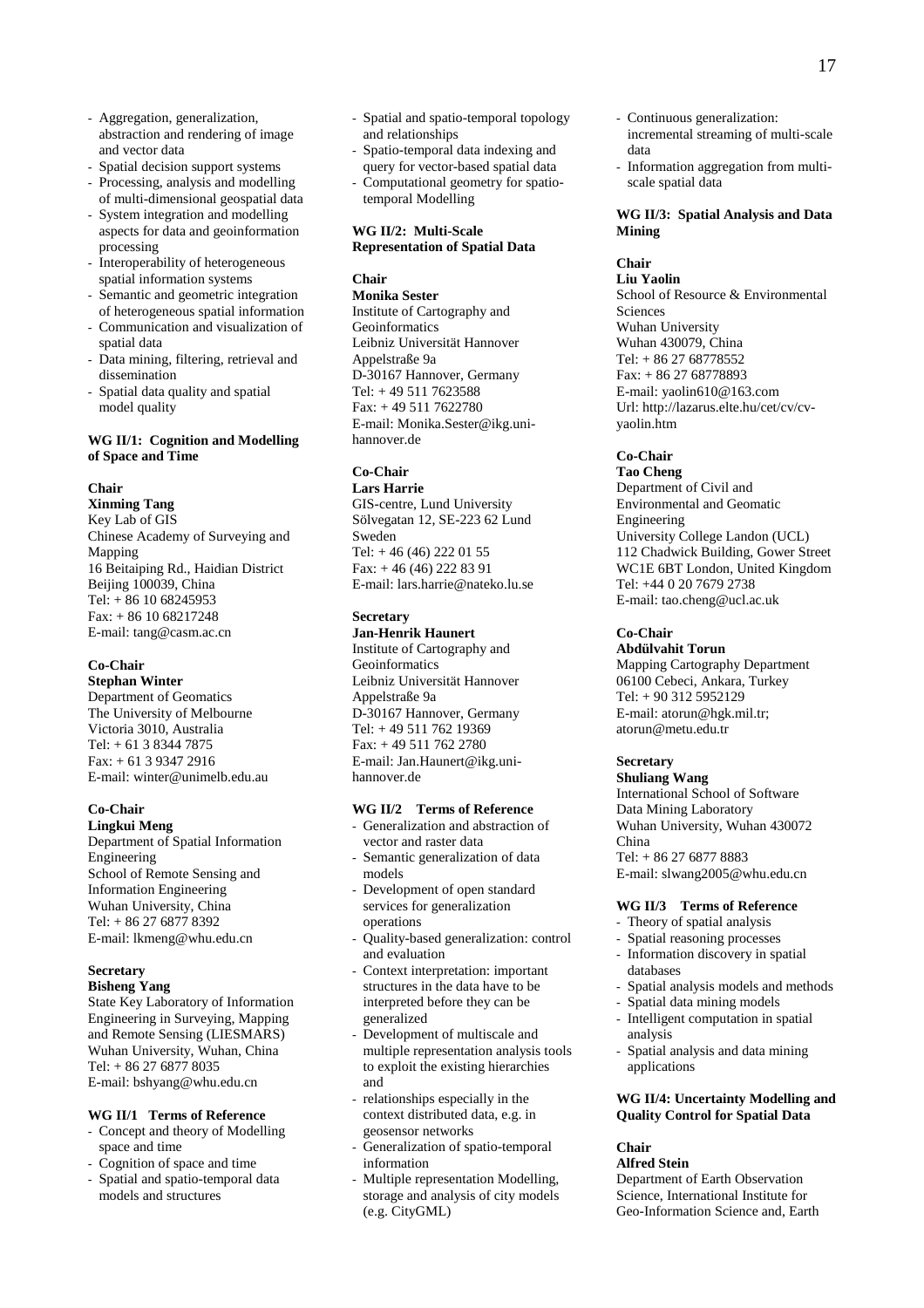Observation (ITC), PO Box 6, 7500 AA Enschede, The Netherlands  $Tel: + 31 53 4874552$ Fax: + 31 53 4874335 E-mail: stein@itc.nl

## **Co-Chair**

**Gerhard Joos**  Danish National Space Center DTU Informatics Department of Informatics and Mathematical Modelling Technical University of Denmark Richard Petersens Plads Building 321, room 219 2800 Lyngby, Denmark Tel:  $+45\,4525\,5984$ E-mail: gj@space.dtu.dk

## **Co-Chair**

**Hande Demirel**  Istanbul Technical University

Faculty of Civil Engineering Division of Photogrammetry 34469, Maslak, Istanbul, Turkey Tel: + 90 212 2856110 Fax: + 90 212 2856587 E-mail: hande.demirel@itu.edu.tr hdemirel@ins.itu.edu.tr

## **Secretary**

**M. R. Delavar**  Dept. of Surveying and Geomatics Engineering Faculty of Engineering, University of Tehran, North Kargar, P.O.Box 11365- 4563, Iran Tel: + 98 21 61114257 Fax: + 98 21 88008837 E-mail: mdelavar@ut.ac.ir

## **WG II/4 Terms of Reference**

- Understanding uncertainties in spatial data
- Quality control for spatio-temporal data
- Modelling error propagation in spatial analysis
- Presentation of quality information by metadata in GIS
- Quality of spatio-temporal model

## **WG II/5: Multidimensional and Mobile Data Models**

### **Chair**

## **Alias Abdul Rahman**

Faculty of Geoinformation Science and Engineering University of Technology Malaysia 81318 UTM Skudai, Johor, Malaysia Tel: + 60 7 5530806 E-mail: alias@utm.my

## **Co-Chair**

**Christopher Gold**  School of Computing University of Glamorgan Pontypridd, CF37 1DL, Wales United Kingdom Tel: +44 (1443) 654265 Fax: +44 (1443) 482715 E-mail: mcmgold@glam.ac.uk

## **Co-Chair**

**Ozgun Akcay**  Division of Photogrammetry Istanbul Technical University 34469 Ayazaga, Istanbul, Turkey E-mail: akcayoz@itu.edu.tr

## **Secretary**

**Pawel Boguslawski** 

University of Glamorgan Faculty of Advanced Technology Room J344, Pontypridd, CF37 1DL, Wales, United Kingdom E-mail: pbogusla@glam.ac.uk

#### **WG II/5 Terms of Reference**

- Data modelling and computational algorithms for multidimensional GIS
- Dynamic GIS with applications, such as for the marine environment
- Methodology and algorithms for dynamic operations in GIS
- Design and development of databases for dynamic and multidimensional GIS
- Data model and methods for information representation for GIS on mobile devices
- Collaborate with other communities, such as location-based services, computational geometry

## **WG II/7: Geo-Visualization and Virtual Reality**

#### **Chair**

**Christopher J. Pettit**  Department of Primary Industries Victoria, Australia Tel: + 61 3 83412407 Fax: + 61 3 93476056 E-mail: cpettit@unimelb.edu.au

## **Co-Chair**

**Andy Hudson-Smith**  Centre for Advanced Spatial Analysis University College London 1-19 Torrington Place London, WC1E 7HB United Kingdom Tel: + 44 (0)20 7679 1782 Fax: + 44 (0)20 7813 2843 E-mail: asmith@geog.ucl.ac.uk

## **Secretary**

**Jean-Philippe Aurambout**  Department of Primary Industries Victoria, Australia Tel: + 61 3 83412407 Fax: + 61 3 93476056 E-mail: jeanphilippe.auramabout@dpi.vic.gov. au

## **WG II/6 Terms of Reference**

- Enhanced communication of geographical data, information, and knowledge
- Geovisualization (including the Web)
- Novel methods and tools for exploring geographical decision spaces
- Exploration of tools and techniques for visualizing space and time
- Usability testing of geographical visualization and virtual reality
- Development and application of Immersive and semi-immersive virtual reality
- Enchantment of Geo-communication by Geo-visualization and Virtual Reality

## **WG II/7: Spatial Decision Support and Location-Based Services**

## **Chair**

## **Ali Sharifi**

Department of Urban and Regional Planning and Geoinformation Management ITC, P.O. Box 6,7500 AA Enschede The Netherlands Tel: +31 (53) 4874261 Fax: +31 (53) 4874575 E-mail: alisharifi@itc.nl

#### **Co-Chair**

**Shattri Mansor**  Spatial and Numerical Modeling Laboratory Institute of Advanced Technology (ITMA) University of Putra Malaysia (UPM) 43400 Serdang, Selangor, Malaysia Tel:  $+ 60389467543$ Fax: + 603 8656 6061 E-mail: shattri@eng.upm.edu.my

## **Co-Chair**

**Masatoshi Arikawa**  Center for Spatial Information Science The University of Tokyo 5-1-5, Kashiwa-no-ha, Kashiwa City, Chiba 277-8568, Japan Tel: + 81 4 7136 4305 Fax: + 81 4 7136 4292 E-mail: arikawa@csis.u-tokyo.ac.jp

## **Secretary**

**Rainer Laudien**  Geography, GIS & RS University of Cologne D-50923, Cologne, Germany Tel: + 49 221 470 7428 Fax: + 49 221 470 1638 E-mail: rlaudien@uni-koeln.de

## **WG II/7 Terms of Reference**

- Theory, concepts, design and development of Spatial Planning Support Systems (SPSS)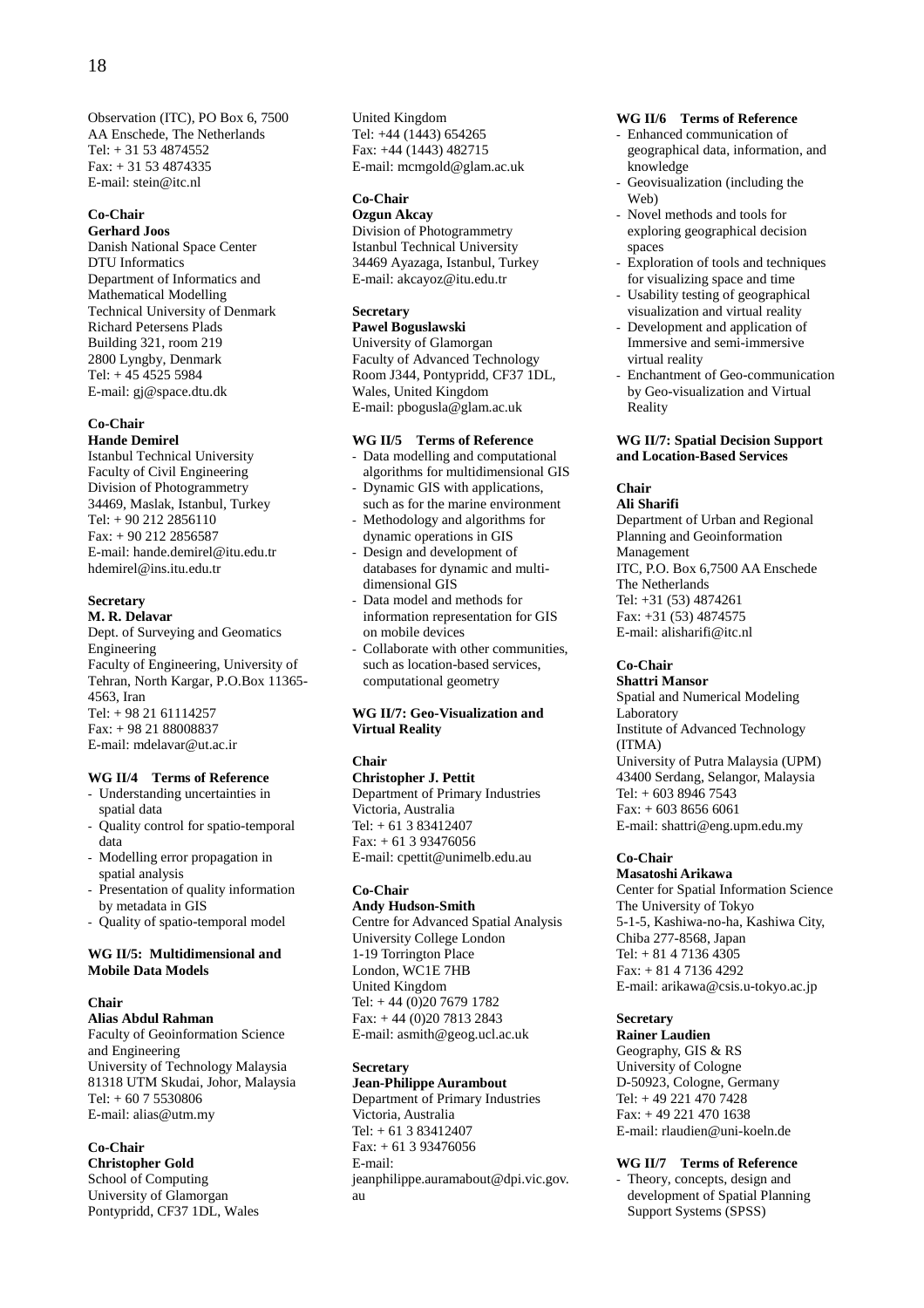- Model integration, component based modelling, Community/participatory modelling (bio-physical and socioeconomicmodels)
- Theory, concepts, design and development of Spatial Decision Support Systems (SDSS)
- Theory concepts and application of Spatial Multiple Criteria Decision Analysis (SMCDA) in single and group environment
- Theories and concepts of decision supports using vague information
- Design and development of Collaborative Spatial Decision Support Systems, (CSDSS), considering various modelling techniques, and requirements of different user-groups (style, functionality, etc.)
- Theory, concepts, design and development of Integrated Planning and Decision Support Systems (IPDSS)
- Concepts, theory and application of Location Based technology
- Clarifying technical and social principles of location-based services (LBS)
- Designing a prototype of future society based on LBS which will serve as both urban infrastructure and the media

#### **Inter-Commission (IC) WG II/IV: Semantic Data Interoperability and Ontology for Geospatial Information**

## **Chair**

**Ryosuke Shibasaki**  Center for Spatial Information Science University of Tokyo 4-6-1 Komaba, Meguro-ku, Tokyo 153-8585, Japan Tel:  $+81(3)$  5452 6412 Fax: + 81 (3) 5452 6414 E-mail: shiba@csis.u-tokyo.ac.jp ryosuke.shibasaki@mb.neweb.ne.jp

## **Co-Chair**

**Marinos Kavouras**  Faculty of Rural & Surveying Engineering National Technical University of Athens (NTUA), 9 Iroon Politechniou str., 15780 Zografou Campu, Athens, Greece Tel: + 30 210 7722731 Fax: + 30 210 7722670 E-mail: mkav@survey.ntua.gr mkav@softlab.ece.ntua.gr

## **Co-Chair**

**Mir Abolfazl Mostafavi**  Geomatics Department Laval University Poste 2750, Quebec G1 K 7P4 Canada

Tel: + 1 418 656 2131 Fax: + 1 418 656 7411 E-mail: Mir-Abolfazl.Mostafavi@scg.ulaval.ca

## **Secretary**

**Margarita Kokla**  Cartography Laboratory School of Rural and Surveying Engineering National Technical University of Athens (NTUA) 9 Iroon Politechniou str. 15780, Zografou Campus, Athens Greece Tel: + 30 210 7722637 Fax: + 30 210 7722734 E-mail: mkokla@survey.ntua.gr

#### **IC WG II/IV Terms of Reference**

- Assess ontologies and geo-semantics as they relate to the integration and harmonisation of heterogeneous data - Discuss and develop methods for semantic and geospatial data(base) interoperability
- Continue developments on geospatiotemporal knowledge representation
- Focus on data interoperability for applications in Interactive Transportation Systems (ITS)

## **Commission III –Photogrammetric Computer Vision and Image Analysis**

## **President**

**Nicolas Paparoditis**  MATIS Laboratory Institut Géographique National(IGN) 2-4 avenue Pasteur 94165 Saint-Mandé, France Tel: + 331 4398 8392 Fax: + 331 4398 8581 E-mail: nicolas.paparoditis@ign.fr

## **Vice-President**

**Marc Pierrot-Deseilligny** 

MATIS Laboratory Institut Géographique National(IGN) 2-4 avenue Pasteur 94165 Saint-Mandé, France Tel: + 331 4398 8000 ext.7335 Fax: + 331 4398 8581 E-mail: marc.pierrotdeseilligny@ign.fr

## **Secretary**

**Clément Mallet**  MATIS Laboratory Institut Géographique National 2-4 avenue Pasteur 94165 Saint-Mandé, France Tel: + 331 4398 8000 ext.7566 Fax: + 331 4398 8581 E-mail: clement.mallet@ign.fr

## **Commission III – Terms of Reference**

- Algorithms for geometric analysis of image data regardless of scale
- Geometric analyses of IR, SAR, IFSAR and lidar - Automated feature and attribute extraction techniques and methodologies from multi-sensor,
- multi-resolution, multispectral, hyperspectral, and multi-temporal
- imagery Fundamental research into image understanding for object detection,
- recognition, identification and reconstruction - DEM generation and integration of
- three-dimensional modelling concepts into image analysis processes
- Integration of spatial information systems and object models for object recognition
- Sensor pose determination (including auxiliary information)
- Projective and multi-view geometry
- Image sequence analysis
- Algorithms for including features in the orientation processes

- Spatial, spectral and temporal properties of natural and humanformed objects

## **WG III/1: Pose Estimation and Surface Reconstruction from Image and/or Range Data**

#### **Chair**

**Helmut Mayer**  Institute of Geoinformatics and Computer Vision Bundeswehr University Munich 85577 Neubiberg, Germany Tel: + 49 89 6004 3429 Fax: + 49 89 6004 4090 E-mail: Helmut.Mayer@unibw.de

## **Co-Chair**

**Jan-Michael Frahm**  Department of Computer Science University of North Carolina Campus Box 3175, Sitterson Hall Chapel Hill, NC 27599-3175, USA Tel: + 1 919 962 1703 Fax: + 1 919 962 1799 E-mail: jmf@cs.unc.edu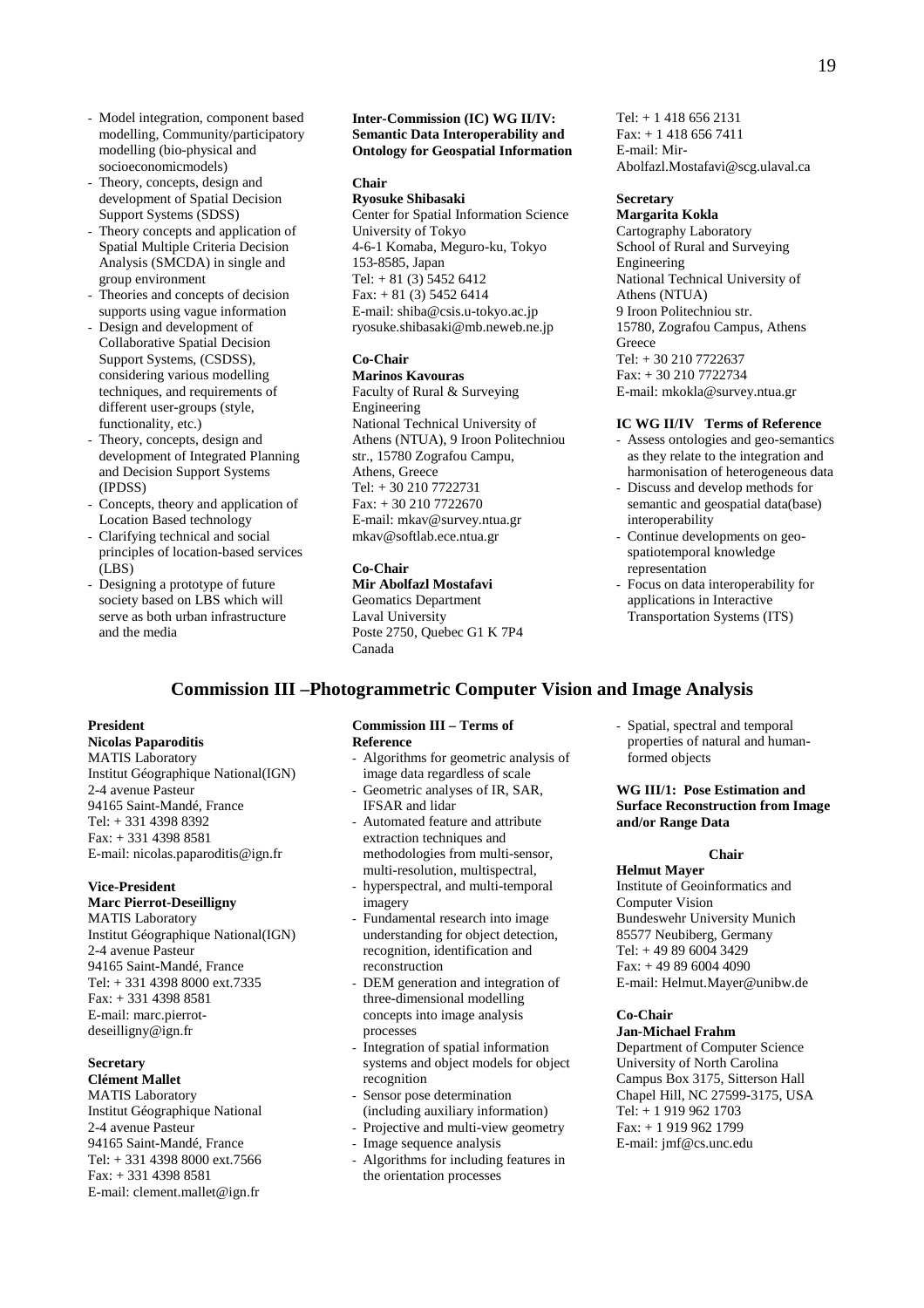## **Co-Chair**

**Christoph Strecha**  Computer Vision laboratory EPFL / IC / ISIM BC 308 (Batiment BC) 1015 Lausanne Switzerland Tel: + 41 21 693 76 21 Fax: + 41 21 693 75 20 E-mail: Christoph.Strecha@epfl.ch

## **Secretary**

**Yongjun Zhang**  School of Remote Sensing and Information Engineering Wuhan University 129 Luoyu Road, Wuhan 430079 China Tel: + 86 27 68778010 E-mail: zhangyj@whu.edu.cn

## **WG III/1 Terms of Reference**

- Investigating different camera models (perspective, projective, generic, non-linear distortions, frame and line sensors)
- Developing robust self-calibration methods (without markers) - Developing robust orientation
- methods without markers
- Using different features: points, lines, conics, silhouettes, etc for image calibration/orientation
- Bundle-block adjustment
- Studying multi-view image matching and surface reconstruction techniques
- Studying optimization-based image matching and surface reconstruction techniques
- Studying the combination of images and other sensors (GPS/INS, terrestrial/aerial laser-scanners) for calibration,
- orientation and surface reconstruction
- Real-time calibration, orientation and surface reconstruction
- Management of huge image blocks
- Comparison and benchmarking of calibration, orientation, and surface reconstruction techniques

## **WG III/2: 3D Point Cloud Processing**

#### **Chair**

**Frédéric Bretar**  MATIS Laboratory Institut Géographique National 2-4 avenue Pasteur 94165 Saint-Mandé France Tel: + 33 1 43 98 84 38 Fax: + 33 1 43 98 85 81 E-mail: frederic.bretar@ign.fr

## **Co-Chair**

**George Vosselman**  ITC, Department of Earth Observation Science, Hengelosestraat 99 P.O. Box 6, 7500 AA Enschede The Netherlands Tel: + 31 53 487 4344 Fax: + 31 53 487 4335 E-mail: vosselman@itc.nl

## **Co-Chair**

**Qingming Zhan**  School of Urban Design Wuhan University, Dong Hu Nan Lu 8 Wuhan, Hubei 430072, China Tel: + 86 27 68772147 Fax: + 86 27 68773062 E-mail: qmzhan@whu.edu.cn

## **Secretary**

**Adrien Chauve**  CEMAGREF Montpellier and MATIS Laboratory Institut Géographique National 2-4 avenue Pasteur 94165 Saint-Mandé, France Tel: + 33 1 43 98 80 00 ext.7361 Fax: + 33 1 43 98 85 81 E-mail: adrien.chauve@ign.fr

## **WG III/2 Terms of Reference**

- Information extraction from point clouds and surface models
- Registration of point clouds and surface models
- Classification/segmentation of natural and urban areas from point clouds
- Analysis of full-waveform lidar data
- Data management systems
- Feature extraction and 3D modelling
- Quality analysis of the data

## **WG III/3: Image Analysis for Indexation and Image Retrieval**

#### **Chair Matthieu Cord**

LIP6, Université Paris VI 104 Avenue du Président Kennedy 75016 Paris, France Tel: + 33 1 44 27 71 39 E-mail: matthieu.cord@lip6.fr

## **Co-Chair**

**Michel Roux**  Département Traitement du Signal et des Images, Telecom Paris Tech 46, rue Barrault 75634 Paris Cedex 13, France Tel: + 33 1 45 81 81 28 Fax: + 33 1 45 81 37 94 E-mail: michel.roux@tsi.enst.fr

## **Secretary**

**Olivier Tournaire**  MATIS Laboratory Institut Géographique National 2-4, avenue Pasteur

94165 Saint-Mandé, France Tel: + 33 1 43 98 80 00 ext.71 25 Fax: + 33 1 43 98 85 81 E-mail: olivier.tournaire@ign.fr

## **WG III/3 Terms of Reference**

- Information mining in large satellite, aerial and street view image archives Satellite, aerial and street-view
- image indexing and retrieval Machine learning and context aware
- image understanding
- Image semantics and knowledge representation
- Integration of heterogeneous features: textural, spectral and geometrical attributes
- Integration of low and high level features (points, segments, regions, graphs, etc) in the indexation and retrieval processes
- Integration of 3D information and spatial relations between the features
- Multi-resolution image indexing - Image retrieval for georeferencing
- and pose estimation
- Management of huge heterogeneous data sets

## **WG III/4: Complex Scene Analysis and 3D Reconstruction**

## **Chair**

**Franz Rottensteiner**  Institute of Photogrammetry and GeoInformation Leibniz University Hannover Nienburger Str.1, D-30167 Hannover Germany Tel: + 49 511 762 3893 Fax: + 49 511 762 2483 E-mail: rottensteiner@ipi.unihannover.de

## **Co-Chair**

**Caroline Baillard**  SIRADEL, 3 allée Adolphe Bobière CS 24343, 35043 Rennes, France Tel: + 33 (0)2 23 48 05 00 Fax: + 33 (0)2 23 48 05 99 E-mail: cbaillard@siradel.com

## **Co-Chair**

**Gunho Sohn**  GEOICT, York University Toronto, M3J 1P3, Canada Tel: + 1 416 650 8011 E-mail: gsohn@yorku.ca

## **Secretary**

**Markus Gerke**  International Institute for Geo-Information Science and Earth Observation (ITC) Hengelosestraat 99 P.O. Box 6, 7500 AA Enschede The Netherlands E-mail: gerke@itc.nl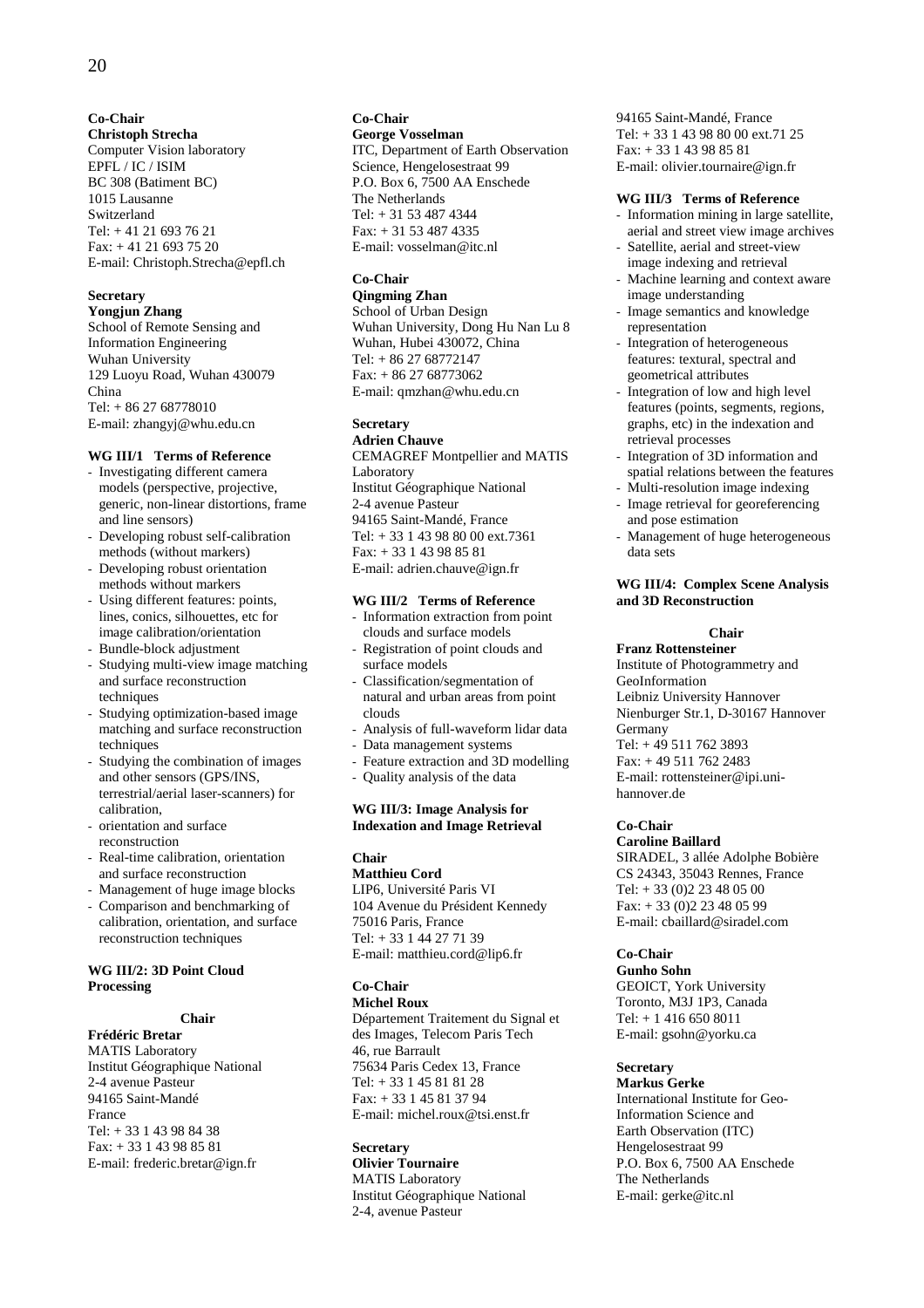## **WG III/4 Terms of Reference**

- Extraction of buildings, roads, vehicles, vegetation, and other objects for the generation and update of high-resolution 3D city models and road databases from aerial, spaceborne and terrestrial data
- Automatic and semi-automatic urban models with various levels of detail
- Interpreting the image data, by itself and together with information from urban GIS data, CAD models, etc.
- Developing analysis tools and models required to integrate information about multiple object classes and their interconnections within complex scenes
- Study of trade-off between geometry and radiometry/texture for visualization
- Efficiency and quality assessment and dependency on the quality of the input data

## **WG III/5: Image Sequence Analysis**

## **Chair**

**Uwe Stilla**  Photogrammetry and Remote Sensing Technische Universitaet Muenchen Arcisstr. 21 80333 Munich, Germany Tel: + 49 89 289 22671 Fax: + 49 89 280 9573 E-mail: stilla@bv.tum.de

#### **Co-Chair**

**Chris Mc Glone**  Science Applications International Corporation (SAIC) Spatial Tech. & Concept Division 14668 Lee Rd Chantilly, VA 20151, USA Tel: + 1 703 676 9228 Fax: + 1 703 676 9300 E-mail: mcglone@saic.com

#### **Co-Chair Stefan Hinz**

Remote Sensing Technology Technische Universitaet Muenchen Arcisstr. 21, 80333 Munich Germany Tel: + 49 89 289 23880 Fax: + 49 89 280 9573 E-mail: stefan.hinz@bv.tum.de

## **Secretary**

**Matthias Butenuth**  Remote Sensing Technology Technische Universitaet Muenchen Arcisstr. 21, 80333 Munich Germany Tel: + 49 89 289 23857 Fax: + 49 89 280 9573 E-mail: matthias.butenuth@bv.tum.de

## **WG III/5 Terms of Reference**

- Studying camera and camera network calibration from image sequences including cameras with non-standard
- geometry and variable frame rates Studying ego-motion determination
- for navigation, georeferencing and object reconstruction
- Studying detection, reconstruction, classification and tracking of single and multiple objects in image sequences
- Studying event reconstruction from image sequences as well as single and multiple video streams
- Investigating the quality assessment of calibration, orientation and object detection using image sequences
- Benchmarking of calibration, orientation and object detection techniques using image sequences

## **IC WG III/VII: Pattern Recognition in Remote Sensing**

#### **Chair Wolfgang Förstner**  Institute of Photogrammetry

## **Commission IV – Geodatabases and Digital Mapping**

**President** 

## **Marguerite Madden**

Center for Remote Sensing and Mapping Science, (CRMS) Department of Geography University of Georgia Athens, Georgia 30602-2305, USA Tel: + 1 706 542 2379 Fax: + 1 706 542 2388 E-mail: mmadden@uga.edu

#### **Secretary**

**Thomas R. Jordan**  Center for Remote Sensing and Mapping Science, (CRMS) Department of Geography

University of Georgia Athens, Georgia, 30602-2305, USA Tel: + 1 706 542 2372 Fax: + 1 706 542 2388 E-mail: tombob@uga.edu

## **Commission IV - Terms of Reference**

- Development, access and management of spatio-temporal databases
- Spatial data infrastructures
- Image-based geospatial databases

Bonn University Nussallee 15,53115 Bonn, Germany Tel: + 49 228 732 2713 Fax: + 49 228 732 2712 E-mail: wf@ipb.uni-bonn.de

#### **Co-Chair Jie Shan**

School of Civil Engineering Purdue University 550 Stadium Mall Drive West Lafayette, IN 47907-2051 **IISA** Tel: + 1 765 494 2168 Fax: + 1 765 496 7996 E-mail: jshan@ecn.purdue.edu

## **Co-Chair**

**Selim Aksoy**  Department of Computer Engineering Bilkent University Bilkent, 06800, Ankara, Turkey Tel: + 90 312 290 3405 Fax: + 90 312 266 4047 E-mail: saksoy@cs.bilkent.edu.tr

## **Secretary**

## **Björn Waske**

University of Iceland Faculty of Electrical and Computer Engineering, Hajarðarhagi 2-6 107 Reykjavik, Iceland Tel: + 354 525 4670 Fax: + 354 525 4632 E-mail: waske@hi.is

## **IC WG III/VII Terms of Reference**

- Statistical and non-statistical methods for pattern recognition
- Pixel-based and object-based methods
- Graphical models (random fields, Bayesian nets) and stochastic grammars
- Scale space methods
- Data fusion
- Quality and uncertainty in pattern recognition
- Benchmarking
- Data libraries, data clearinghouses, data warehouses, distributed archives and access to remote data sources, including metadata and digital data standards
- Web based access, retrieval and dissemination of spatial data, including web-based location-based services
- Integration of spatial information systems and image analysis for database-driven change detection, data capture and updating
- Dynamic spatial information systems, spatial data revision and versioning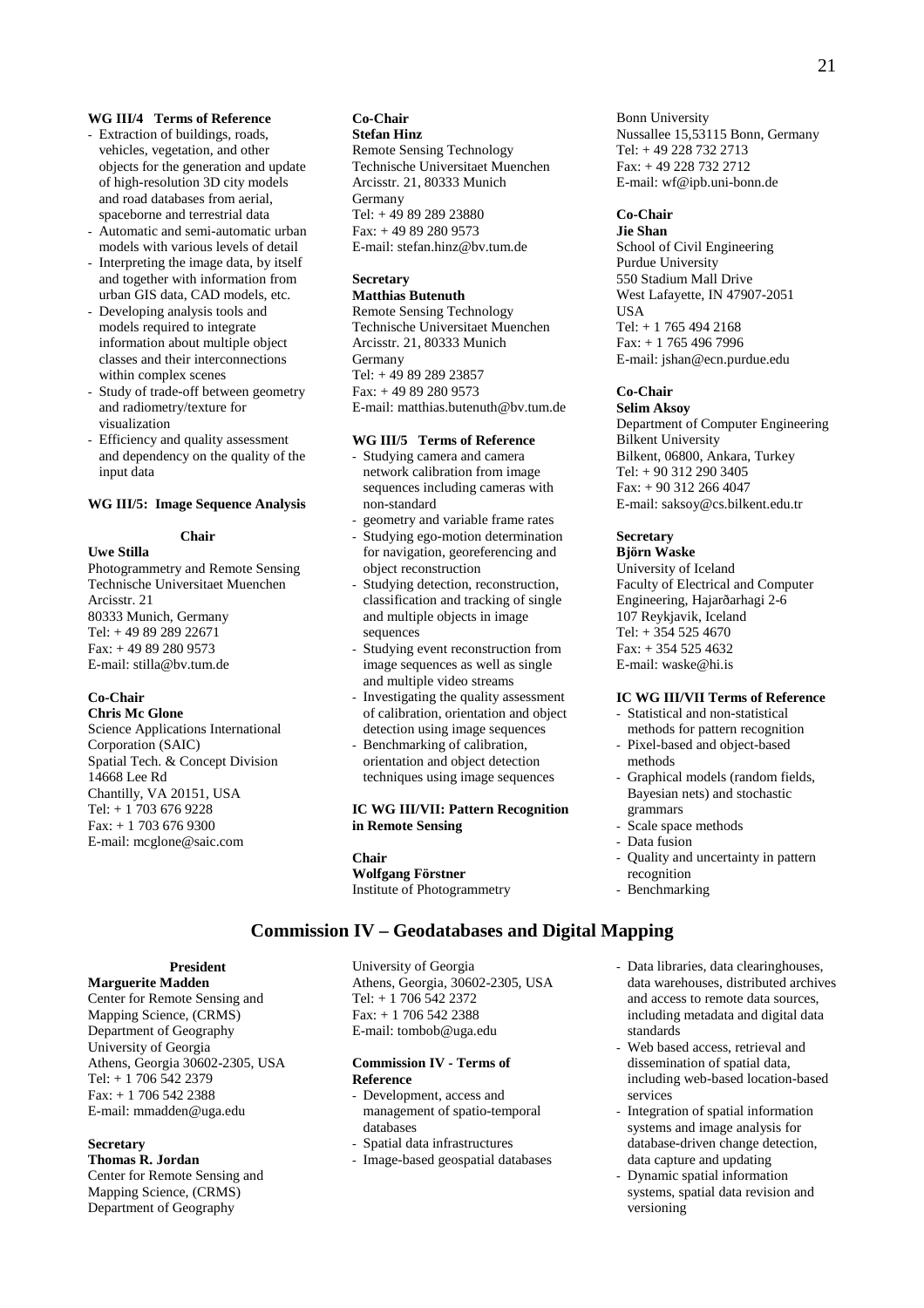- Interfacing 3D models with facility management systems
- Database generation for digital topographic and thematic mapping (including Ortho-images and digital terrain models)
- Digital landscape modelling and visualisation, and large scale urban models
- Global environmental databases and mapping
- Extraterrestrial mapping and spatial information systems
- Analysis of systems and their components for automated and semiautomated digital mapping and geoinformation systems
- Analysis of industry needs and design of systems for production and update of geoinformation

## **WG IV/1: Geospatial Data Infrastructure**

## **Chair**

**Jie Jiang** 

National Geomatics Center of China 1 Baishengcun, Zizhuyuan Beijing 100048, China Tel: + 86 10 68416045 Fax: + 86 10 68424101 E-mail: jjie@nsdi.gov.cn; jiangjie\_263@263.net; jiangjiengcc@msn.com

#### **Co-Chair Michael P. Finn**

Center of Excellence for Geospatial Information Science U.S. Geological Survey Denver Federal Center Box 25046, Mail Stop 510 Denver, CO 80225, USA Tel: + 1 303 202 4544 Fax: + 1 303 202 4020 E-mail: mfinn@usgs.gov

## **Co-Chair**

**E. Pattabhi Rama Rao**  Indian National Centre for Ocean Information Services "Ocean Valley" Postal Bag No.21 IDA Jeedimetla P.O. Hyderabad-500 055, India Tel: + 91 40 23895008/ 23886008 Fax: + 91 40 23892910 E-mail: pattabhi@incois.gov.in

## **Secretary**

**Xinyan Zheng**  National Geomatics Center of China 1 Baishengcun, Zizhuyuan Beijing 100048, China Tel: + 86 10 68416045 Fax: + 86 10 68424101 E-mail: xinyan\_zheng@yahoo.cn

## **WG IV/1 Terms of Reference**

- Development and management of multi-level (national, regional and global) geospatial databases Synchronization of disparate geospatial resources to provide a useful, usable, and enabling framework that can be integrated with environmental and socioeconomic data for research, discovery and web services characterized by broad access and "end-to-end" coordination
- Further development of high performance networks and communication technologies for efficient data handling, distributed and federated repositories, humancentred visualization, and applications to improve web-based geospatial services and analysis
- Contribution towards open source principles, metadata and open standards of service, system architectures, and geospatial information
- Cooperation and liaison with international efforts (GEOSS, Digital Earth, UNSDI, INSPIRE and GMES), and organizations (GSDI, WGISS, ICA, OGC, W3C, ISO and EuroSDR)

## **WG IV/2: Automatic Geospatial Data Acquisition and Image-Based Databases**

## **Chair**

**Christian Heipke**  Institute of Photogrammetry and GeoInformation Leibniz Universitaet Hannover Nienburger Str. 1 D-30167 Hannover, Germany Tel: + 49 511 762 2482 Fax: + 49 511 762 2483 E-mail: heipke@ipi.uni-hannover.de sekretariat@ipi.uni-hannover.de

## **Co-Chair**

**Peggy Agouris** 

Dept. of Geography & Geoinformation Science, George Mason University 4400 University Dr., MSN 6C3 Fairfax, VA 22030, USA Tel: + 1 703 993 9265 Fax: + 1 703 993 9230 E-mail: pagouris@gmu.ed

## **Co-Chair**

**Younian Wang**  ERDAS, Inc., 5051 Peachtree Corners Circle, Suite 100 Norcross, GA 30092, USA Tel: + 1 770 776 3478 Fax: + 1 770 776 3500 E-mail: Younian.Wang@erdas.com

## **Secretary**

**Soenke Mueller**  Institute of Photogrammetry and GeoInformation Leibniz Universitaet Hannover Nienburger Str.1, D-30167 Hannover Germany Tel: + 49 511 762 4922 Fax: + 49 511 762 2483 E-mail: mueller@ipi.uni-hannover.de

## **WG IV/2 Terms of Reference**

- Research using multi-modal images for dynamic updating of geodatabases linked to sensor networks
- Characteristics of multi-dimensional, multi-scale, spatio-temporal image databases
- Use of innovative methods for creating, accessing, indexing, and analyzing spatio-temporal image databases
- Evaluation and use of semiautomated and automated algorithms for update, change detection and quality control using image-based databases
- Facilitation of the integration of these algorithms into digital photogrammetric and GIS workstations, enterprise and webbased photogrammetric systems
- Collaboration with ISPRS TC II, TCIII, TC IV WGs, IC WG IV/VIII and EuroSDR

## **WG IV/3: Mapping From High Resolution Data**

## **Chair**

**Pradeep Srivastava**  Signal and Image Processing Group Space Applications Centre (ISRO) Ahmedabad 380 058, India Tel: + 91 79 2691 4148 Fax: + 91 79 2691 5827 E-mail: pradeep@sac.isro.gov.in

## **Co-Chair**

**David Holland**  Ordnance Survey Room C530, Romsey Road, Southampton, UK Tel: + 44 23 80 792808 Fax: + 44 23 80 792078 E-mail: David.holland@ordnancesurvey.co.uk

## **Co-Chair**

**Zhanguo He**  Aerophotogrammetry & Remote Sensing of China Coal, (ARSC) Jianxijie 3, Xi'an, Shanxi Province China Tel: + 86 29 8785 2462 Fax: + 86 29 8785 6141 E-mail: yaobaomao@hotmail.com (correspondence by Mao Yaobao)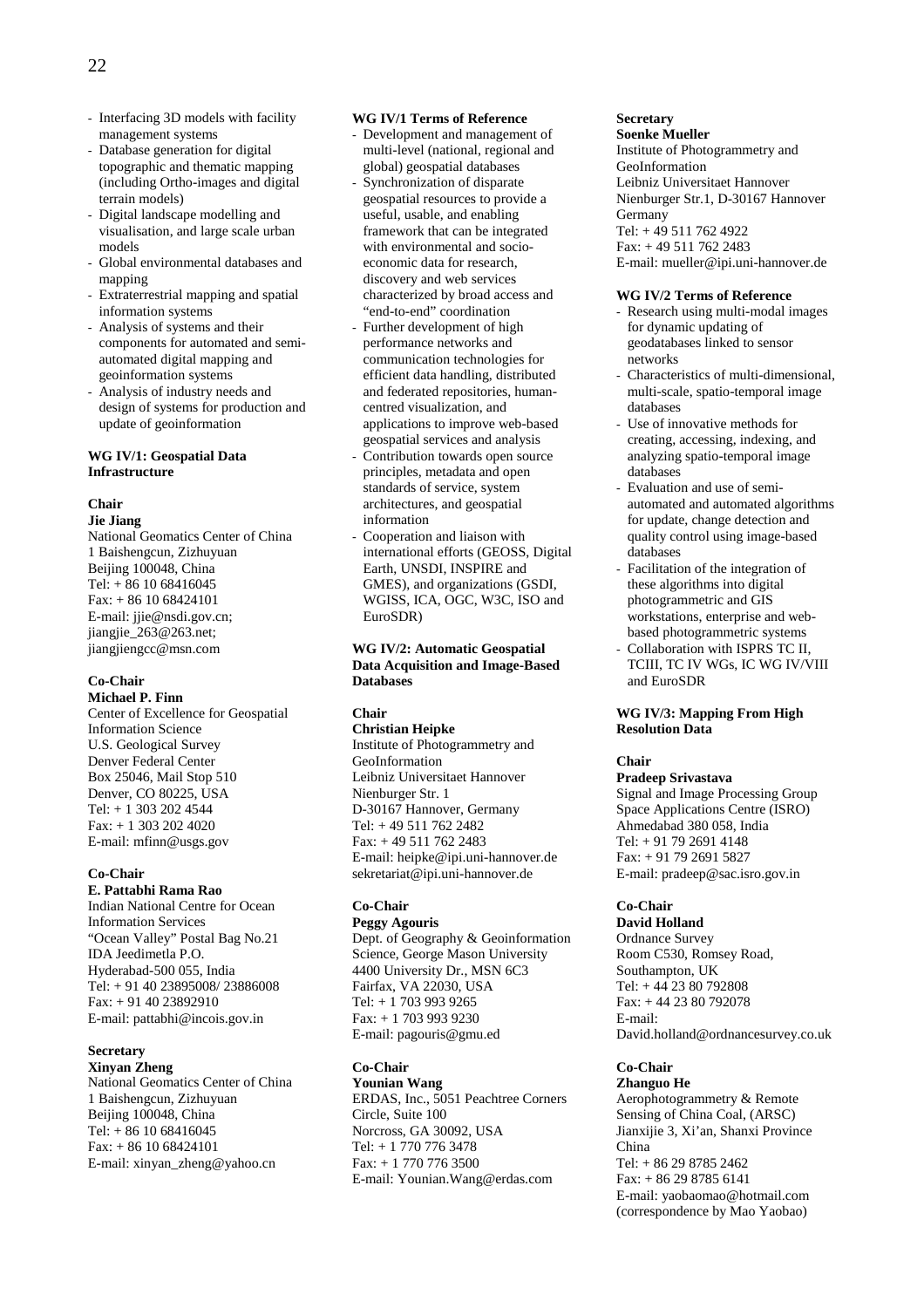## **Secretary Mr. Amitabh**

Signal and Image Processing Group Space Applications Centre (ISRO) Ahmedabad 380 058, India Tel: + 91 79 2691 4148 Fax: + 91 79 2691 5827 E-mail: amitabh@sac.isro.gov.in

## **WG IV/3 Terms of Reference**

- To investigate the update of topographic vector datasets, digital terrain models, orthoimages and thematic (landcover) datasets from high-resolution satellite and airborne imagery with emphasis on mapping in a production environment
- To assess links between high resolution images and mapping tools, developed through research and their implementation in mapping agencies
- To investigate how synergy may be achieved between the various sensors (high resolution and other), for topographic and thematic mapping
- To determine optimum methodologies for the integration of mapping data with high resolution images, to aid in the extraction of terrain information
- In collaboration with other ISPRS Working Groups, evaluate the information content and accuracy of the new highresolution sensors
- To contribute to work on standardising the description of raster and vector contents of digital maps

## **WG IV/4: Virtual Globes and Context-Aware Visualisation**

## **Chair**

**Jianya Gong**  State Key Lab of Information Engineering in Surveying Mapping and Remote Sensing (LIESMARS), 129 Luoyu Road Wuhan University Wuhan, Hubei 430079, China Tel:  $+86\,27\,6877\,8003\,(o); +86\,139$ 0719 6939 (c) Fax: + 86 27 6877 8003 E-mail: geogjy@163.net; jgong@lmars.whu.edu.cn

#### **Co-Chair**

**Geoffrey J. Hay**  Foothills Facility for Remote Sensing and GIScience Earth Sciences, Room 904 Department of Geography University of Calgary 2500 University Dr. NW Calgary, Alberta T2N 1N4, Canada Tel: + 1 403 220 4768 Fax: + 1 403 282 6561

E-mail: gjhay@ucalgary.ca

## **Co-Chair**

**Maged N Kamel Boulos**  Faculty of Health and Social Work University of Plymouth C410, Portland Square Building, Drake Circus Plymouth, Devon PL4 8AA United Kingdom Tel:  $+44(0)$  1752 586530 Fax: + 44 (0) 8701 656488 E-mail: mnkamelboulos@plymouth.ac.uk

#### **Secretary Peng Yue**

State Key Lab of Information Engineering in Surveying Mapping and Remote Sensing (LIESMARS), 129 Luoyu Road Wuhan University Wuhan, Hubei, 430079, China Tel: + 86 159 94282186 Fax: + 86 27 68778003 E-mail: geopyue@gmail.com

## **WG IV/4 Terms of Reference**

- Assessment of remote sensing data for generating and visualizing landscape and models
- Database generation for digital topographic and thematic mapping (including orthoimages and digital terrain models)
- Integration of multi-source and multi-scale data in local and regional landscape modelling and visualization applications
- Application of dynamic models for integrating multi-temporal landscape data sets
- Application and assessment of advanced visualization, virtual reality and multimedia methods for 2-D, 3-D and 4-D mapping tasks in stand-alone, mobile or web-based environments
- Use of virtual globes for geospatial data integration, visualization and analysis
- Assessment of context-aware visualization and analysis of image data and geodatabases

## **WG IV/5: Distributed and Web-Based Geoinformation Services and Applications**

#### **Chair**

**Songnian Li**  Geomatics Engineering Department of Civil Engineering Ryerson University 350 Victoria St., Toronto Ontario M5B 2K3, Canada Tel: + 416 979 5000 6450 Fax: + 416 979 5122 E-mail: snli@ryerson.ca

## **Co-Chair**

**Maria Antonia Brovelli**  Politecnico Di Milano Diiar Polo Regionale Como Faculty of Engineering, Via Valleggio, 11, 22100 Como, Italy Tel: + 39 031 332 7517

Fax: + 39 031 332 7519 E-mail: maria.brovelli@polimi.it

## **Co-Chair**

**Bert Veenendaal**  Department of Spatial Sciences Curtin University of Technology GPO Box U1987 Perth, Western Australia 6845 Australia Tel: + 61 8 9266 7676 Fax: + 61 8 9266 2703 E-mail: Veenendaal@exchange.curtin.edu.au

## **Secretary**

**Suzana Dragicevic**  Spatial Analysis and Modelling Laboratory Department of Geography Simon Fraser University 8888 University Drive Burnaby, BC, V5A 1S6, Canada Tel: + 778 782 24621 E-mail: suzanad@sfu.ca

## **WG IV/5 Terms of Reference**

- Development of web-based geospatial data processing, integration, services and applications
- Web-based geospatial information visualization, including raster-based spatial analysis with integration of web-based visualisation systems and web-based spatiotemporal analysis
- Integration of open source solutions and open standards/specifications
- Development of web-based spatial decision support systems, public participation GIS, and disaster management support systems
- Development of mobile and ubiquitous geospatial services and applications with adaptive and context-aware processing and visualisation
- Integration of spatial data in information-mobility services and development of Internet and webbased virtual and collaborative geospatial environments
- Development and applications of web-based multidimensional GIS
- Quality assessment of Internet- and web-based geospatial processes and applications
- Cooperation with related commissions and/or working groups, ICA (Internet and Mapping Commission), WGISS, FIG, etc.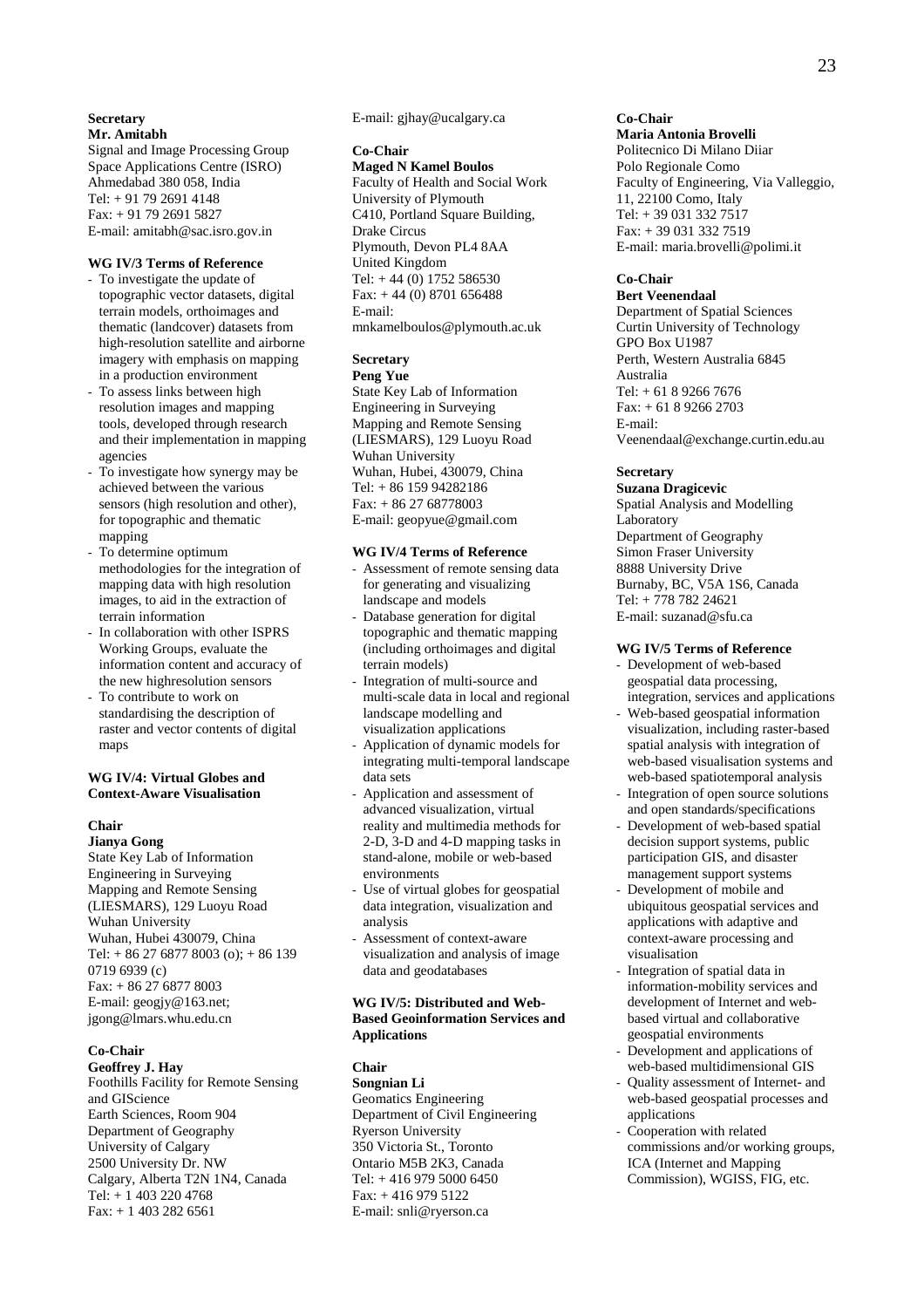## **WG IV/6: Global DEM Interoperability**

## **Chair**

**Jan-Peter Muller** 

Mullard Space Science Laboratory Department of Space and Climate Physics, University College London Holmbury St. Mary Dorking Surrey,RH5 6NT, United Kingdom Tel: + 44 1483 204151 Fax: + 44 1483 278312 E-mail: jpm@mssl.ucl.ac.uk

## **Co-Chair**

**Dean Gesch**  U.S. Geological Survey Earth Resources Observation and Science Center, 47914 252nd Street Sioux Falls, SD 57198-0001, USA Tel:  $+ 160555946055$  $Fax: + 160555946529$ E-mail: gesch@usgs.gov

## **Co-Chair**

**Takeo Tadono**  Earth Observation Research Center (EORC) Japan Aerospace Exploration Agency (JAXA), 2-1-1, Sengen Tsukuba, Ibaraki 305-8505, Japan Tel: + 81 29 868 2472 Fax: + 81 29 868 2961 E-mail: tadono.takeo@jaxa.jp

## **Secretary**

**Shih-Yuan Lin**  Dept. of Space and Climate Physics University College London Holmbury St. Mary Dorking, Surrey RH5 6NT United Kingdom Tel: + 44 1483 204245 Fax: + 44 1483 278312 E-mail: syl@mssl.ucl.ac.uk

## **WG IV/6 Terms of Reference**

- Review technical progress on global DEM creation which meets the GEO goal of public domain, 30m, freely available data of the entire Earth's land surface and the bathymetry of the Earth's continental shelves
- Discuss and promote best methods for characterising the errors of these DEMs including best practice for validation in the context of GEO guidelines on Cal/Val
- Assess co-registration and data fusion based on error characterisation of multiple DEM data sources
- Discuss issues of standardised formats for DEM data and their map visualisations and display
- Discuss and promote best methods for interoperability through OGCcompliant protocols

## **WG IV/7: Planetary Mapping and Databases**

## **Chair**

**Jürgen Oberst**  Institute for Planetary Research German Aerospace Center(DLR) Rutherfordstrasse 2, D-12489 Berlin Germany Tel: + 49 30 67055 336 Fax: + 49 30 67055 402 E-mail: juergen.oberst@dlr.de

## **Co-Chair**

**Kaichang Di**  Institute of Remote Sensing Applications Chinese Academy of Sciences PO.Box 9718 Datun Road, Chaoyang District, Beijing 100101, China  $Tel: + 86 10 64868229$ E-mail: kcdi@irsa.ac.cn

## **Co-Chair**

**Paul M. Schenk**  Planetary Geology Lunar and Planetary Institute 3600 Bay Area Blvd. Houston, Texas 77058, USA Tel: + 1 281 486 2157 E-mail: schenk@lpi.usra.edu

## **Secretary**

**Marita Wählisch**  Institute for Planetary Research German Aerospace Center(DLR) Planetary Geodesy Rutherfordstra 2, D-12489 Berlin Germany Tel: + 49 30 67055 348 Fax: + 49 30 67055 402 E-mail: marita.waehlisch@dlr.de

## **WG IV/7 Terms of Reference**

- Development of advanced techniques in data acquisition, processing, and analysis pertaining to the mapping of celestial bodies

- Definition or evaluation of reference systems, coordinate systems, map sheet definitions, etc. and their standardization
- Development of spatial information systems to support extraterrestrial exploration and science
- Web based delivery of extraterrestrial map products and GIS data
- Cooperation with related working groups viz. IAU, NASA, ESA, ISRO, JAXA and other space organisations and liaisons with the ICA Commission on Planetary Cartography

## **WG IV/8: 3D Spatial Data Integration for Disaster Management and Environmental Monitoring**

## **Chair**

**Sisi Zlatanova**  OTB Research Institute for Housing, Urban and, Mobility Studies Technical Univ. Delft Jaffalaan 9, 2628 BX, Delft The Netherlands Tel: + 31 15 278 2714 Fax: + 31 15 278 2745 E-mail: S.Zlatanova@otb.tudelft.nl

## **Co-Chair**

**Bo Huang**  Department of Geography and Resource Management Chinese University of Hong Kong Hong Kong, China Tel:  $+ 85226096536$ Fax: + 852 2603 5006 E-mail: bohuang@cuhk.edu.hk

## **Co-Chair**

**Jiyeong Lee**  Department of Geoinformatics The University of Seoul 90 Jeonnong-dong, Dongdaemun-gu Seoul 130-743, South Korea Tel: + 82 2 2210 5750 Fax: + 82 2 2246 0186 E-mail: jlee@uos.ac.kr

## **Secretary**

**William Sin**  Department of Geography and Resource Management Chinese University of Hong Kong Hong Kong, China Tel: + 852 2609 6536 Fax: + 852 2603 5006 E-mail: hualeung.sin@gmail.com

## **WG IV/8 Terms of Reference**

- 3D data models (geometry, topology, semantics), algorithms and standards for integration of data from different
- domains (e.g. geology, meteorology, ocean)
- 3D data structures, algorithms and standards for integration of BIM, CAD and GIS models for seamless
- (indoor/outdoor) navigation and evacuation
- 3D data models for management of geo-sensor data and their integration with other 3D information
- Data models allowing for efficient 3D visualization (including indoor) on different front-ends
- Analysis of 3D disaster management and environmental modelling needs for production and updating of spatial information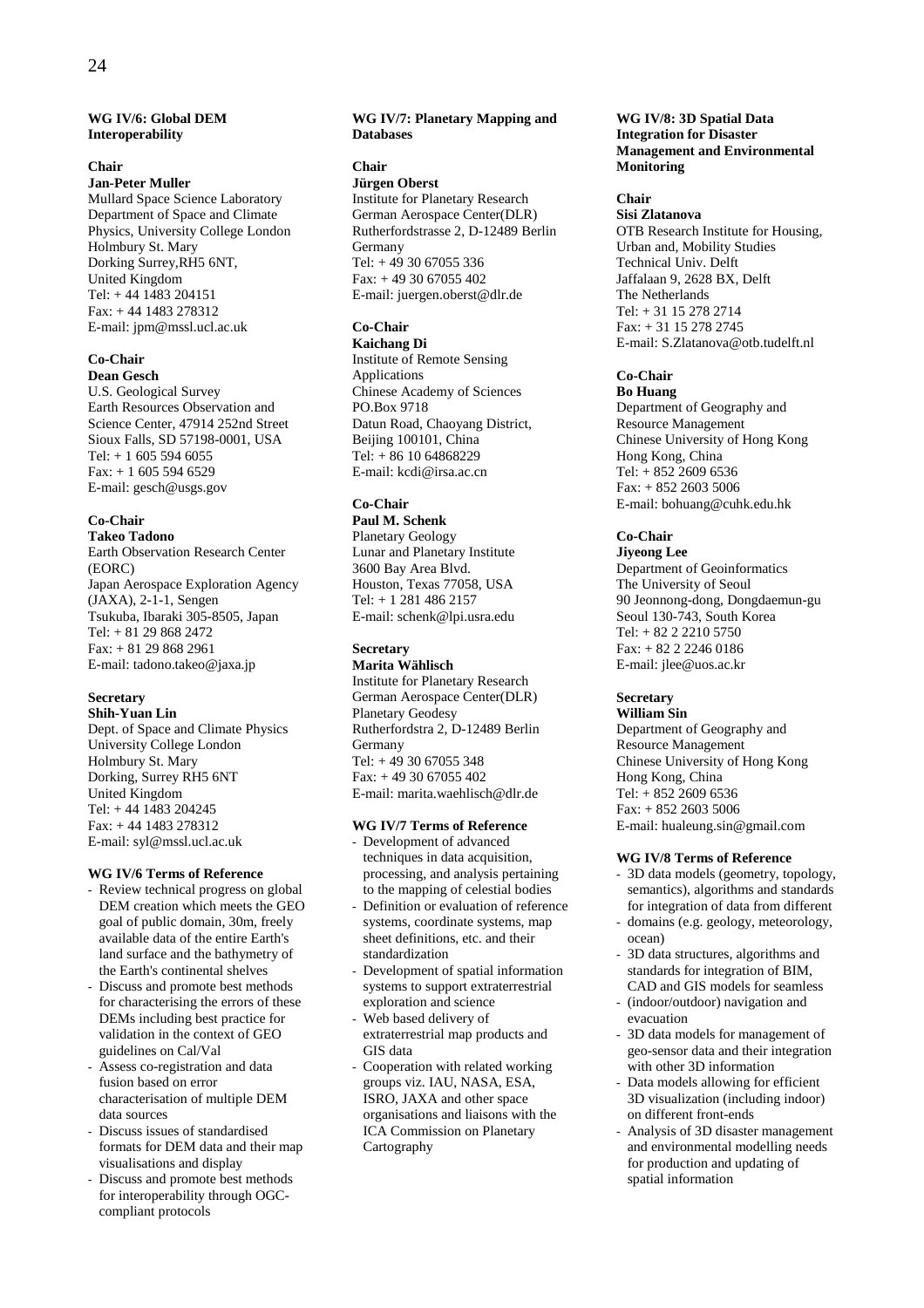### **IC WG IV/II: Geo-Sensor Networking and Geogrid**

#### **Chair**

**Anthony Stefanidis**  Department of Geography and Geoinformation Science George Mason University 4400 University Drive, MS 6C3 Fairfax, VA 22030, USA Tel: + 1 703 993 9237  $Fax + 17039939299$ E-mail: astefani@gmu.edu

## **Co-Chair**

**Steve H.L. Liang** 

Department of Geomatics Engineering Schulich School of Engineering The University of Calgary 2500 University Drive NW Calgary, Alberta T2N 1N4, Canada Tel: + 1 403 220 4703 Fax: + 1 403 284 1980 E-mail: steve.liang@ucalgary.ca

## **Co-Chair**

**Matt Duckham**  Department of Geomatics Engineering University of Melbourne Victoria 3010, Australia Tel: + 61 3 8344 6935 Fax: + 61 3 9347 2916 E-mail: matt@duckham.org

## **Secretary**

**Caixia Wang**  Department of Geography and Geoinformation Science George Mason University 4400 University Drive, MS 6C3 Fairfax, VA 22030, USA Tel: + 1 703 993 1212 Fax: + 1 703 993 9299 E-mail: cwangg@gmu.edu

## **IC WG IV/II Terms of Reference**

- Geo-sensor networks including their use in dynamic scenarios
- Investigate efficient ways to visualise and analyse the resulting,

## **President**

**Jon Mills**  School of Civil Engineering and Geosciences Newcastle University Newcastle upon Tyne, NE1 7RU United Kingdom Tel: + 44 191 222 5393 Fax: + 44 191 222 6502 E-mail: j.p.mills@ncl.ac.uk

## **Secretary**

**David Barber**  c/o School of Civil Engineering and Geosciences

sometimes rather unconventional data streams

- Investigate data models for dynamic management, analysis and archiving of sensor data
- In-network computing versus centralized data processing
- Grid computing for geoinformatics - Collaboration with ISPRS WG IV/5, IV/8

#### **IC WG IV/VIII: Updating and Maintenance of Core Spatial Databases**

## **Chair**

**Ammatzia Peled**  University of Haifa Dept. of Geography and Environmental Studies Haifa 31905, Israel Tel: + 972 48 240418; + 972 48 343591 Fax: + 972 48 249605; + 972 48 343763 E-mail: peled@geo.haifa.ac.il; peled@rjb-3d.com

## **Co-Chair**

**Costas Armenakis**  Geomatics Engineering Department of Earth and Space Science and Engineering York University 4700 Keele Str, Toronto, Ontario M3J 1P3, Canada Tel: + 416 736 2100 ext.55221 Fax: + 416 736 5817 E-mail: armenc@yorku.ca

## **Co-Chair**

**Zhao Renliang**  Research Lab. of Dynamic and Multidimentional GISs National Geomatics Center of China (NGCC) 1 Baishengcun, Zizhuyuan, Beijing, 100048, China Tel: + 86 10 6843 9095 Fax: + 86 10 6842 4101

E-mail: zhaorl@sina.com; zrl@nsdi.gov.cn

## **Secretary**

**Andrea Ajmar**  Information Technology for Humanitarian Assistance, Cooperation and Action (ITHACA) Politecnico di Torino, Turin 10138 Italy Tel: + 39 011 1975 1852 Fax: + 39 011 1975 1122 E-mail: andrea.ajmar@ithaca.polito.it

## **IC WG IV/VIII Terms of Reference**

- Automated and autonomous processes for imaging data-based updating of core spatial databases - Development of strategy and
- processes for efficient maintenance of core spatial databases at the 2 5-D and 3D levels
- at local, regional and global scales
- Updating process through efficient use of information intelligence embedded within the spatial databases
- Theoretical and operational aspects of incremental updating and versioning of vector and raster core spatial databases
- Automated algorithms for security and commercial-based versioning of core spatial databases
- Study of the special needs for maintaining spatial database subsets for disaster response and recovery efforts and for
- search and rescue operations
- Collaboration with national mapping agencies for understanding operational needs for updating and maintenance of
- core databases and other groups, such as EuroSDR, Global Mapping, UNSDI, GSDI and ISPRS WGs

## **Commission V – Close-Range Sensing: Analysis and Applications**

Newcastle University Newcastle upon Tyne, NE1 7RU United Kingdom Tel:  $+44(0)$  7811 697540 E-mail: commissionv\_sec@hotmail.co.uk

## **Commission V – Terms of Reference**

- Systems and algorithms for real-time imaging, mobile mapping and video processing
- Photogrammetric vision metrology technologies with special consideration of CAD/CAM and spatial information systems
- Integration and fusion of multiple data sources for advanced object extraction and modelling
- Laser scanning for 3-D representation of objects and scenes
- Close-range image sequence analysis procedures
- Vision-based techniques for visualization, simulation, robotics and animation
- Vision metrology systems and industrial applications
- Photogrammetric techniques in biomedical engineering and human motion studies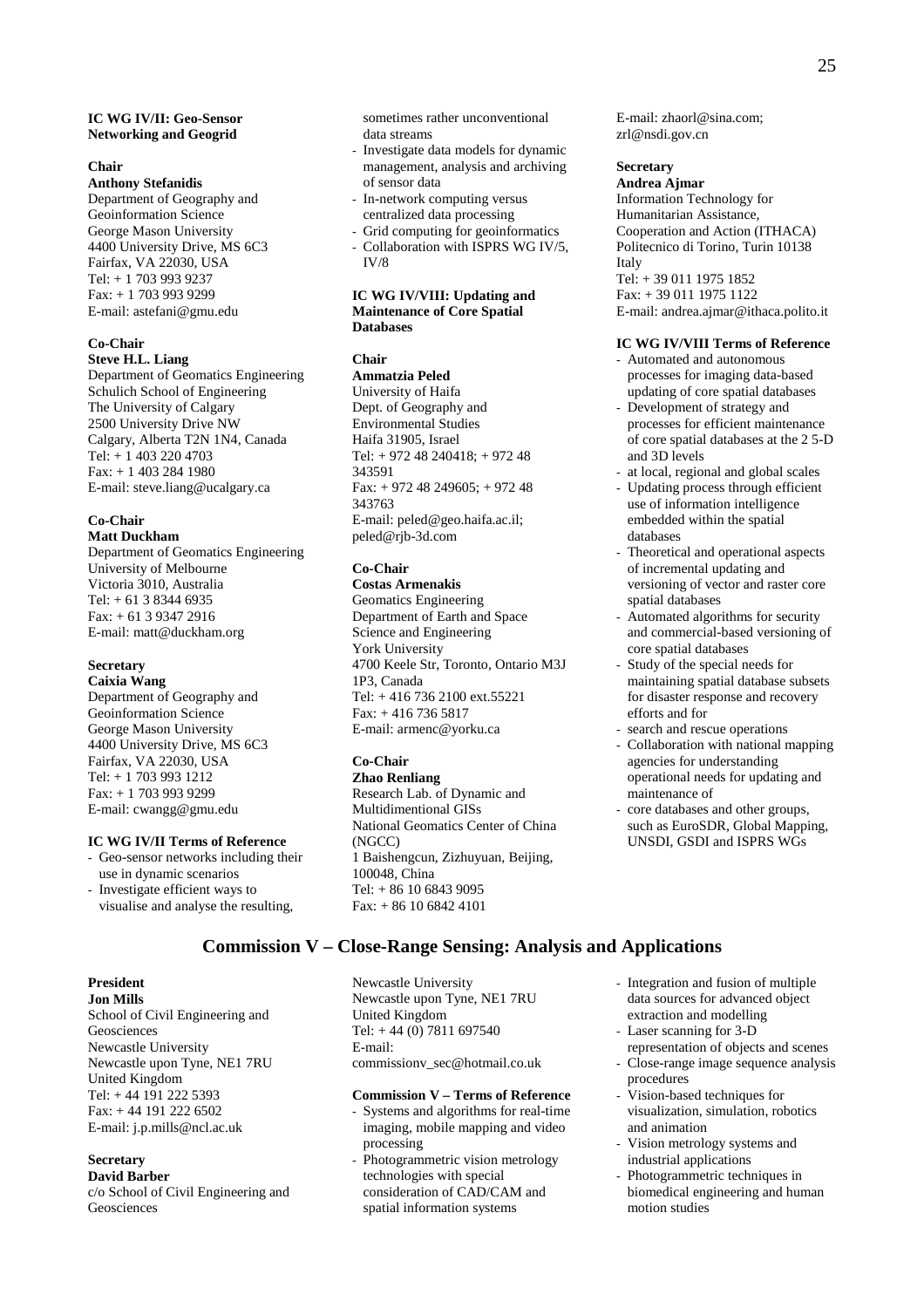- Techniques for architectural, archaeological and cultural heritage applications

## **WG V/1: Vision Metrology-Best Practice, Systems and Applications**

#### **Chair**

## **Stuart Robson**

Department of Civil, Environmental and Geomatic Engineering University College London London, WC1E 6BT, United Kingdom Tel: + 44 (0) 207 679 2726 Fax:  $+ 44 (0) 207 380 0453$ E-mail: srobson@cege.ucl.ac.uk

#### **Co-Chair**

## **Jean-Angelo Beraldin**

NRC Institute for Information Technology, 1200 Montreal Road Building M-50, Room 352 Ottawa, ON K1A 0R6, Canada Tel: + 1 (613) 990 6871 Fax: + 1 (613) 952 0215 E-mail: Jean-Angelo.Beraldin@nrccnrc.gc.ca

#### **Co-Chair Thomas Luhmann**

Institute of Applied Photogrammetry and Geoinformatics University of Applied Sciences D-26121 Oldenburg, Germany Tel: + 49 441 7708 3172 Fax: + 49 441 7708 3170 E-mail: luhmann@fh-oow.de

## **WG V/1 Terms of Reference**

- Performance evaluation including definition of accuracy in vision metrology, best practice and contribution to international standards
- System developments and industrial applications including hybrid systems and colour processing
- Colour processing, recognising that many commercial-off-the-shelf systems incorporate colour sensors
- Camera-controlled robot and machine guidance
- 6DOF measurements (including optical sensor navigation)
- Large volume (sub millimetre capability at object scales of greater than 10 metres)
- Very close range (micrometre capabilities at object scales of less than 1 metre)

#### **WG V/2: Cultural Heritage Data Acquisition and Processing**

#### **Chair**

**Paul Bryan**  English Heritage 37 Tanner Row, York, YO1 6WP United Kingdom

 $Tel : +44(0) 1904601999$ E-mail: paul.bryan@englishheritage.org.uk

#### **Co-Chair Bharat Lohani**

Department of Civil Engineering IIT Kanpur, Kanpur 208 016 India Tel: + 91 (512) 259 7413 0 E-mail: blohani@iitk.ac.in

## **Co-Chair**

## **Fulvio Rinaudo**

Politecnico di Torino, DITAG Corso Duca degli Abruzzi 24 10129 Torino, Italy Tel: +39 011 090 76 59 E-mail: fulvio.rinaudo@polito.it

## **WG V/2 Terms of Reference**

- Development and promotion of measurement techniques, from close range through to satellite, and spatial information systems applicable to cultural heritage
- Integration of measurement techniques supporting the documentation, monitoring and presentational requirements of the archaeology, architecture, conservation and archiving communities
- Development and dissemination of best-practice protocols to aid appropriate application across related cultural heritage fields
- Development and promotion of lowcost, rapid, innovative, automated, commercial and open-source approaches
- Development and promotion of UAV platforms applicable to cultural heritage
- Close co-operation with related disciplines, national / international groups (e.g. CIPA) and other ISPRS working and regional groups

## **WG V/3: Terrestrial Laser Scanning and 3D Imaging**

#### **Chair**

## **Derek Lichti**

Department of Geomatics Engineering The University of Calgary 2500 University Dr NW Calgary, AB Canada T2N 1N4 Canada Tel: + 1 403 210 9495 Fax: + 1 403 284 1980 E-mail: ddlichti@ucalgary.ca

## **Co-Chair**

## **Hans-Gerd Maas**

Institute of Photogrammetry and Remote Sensing Dresden University of Technology Helmholtzstr. 10, D-01069 Dresden Germany Tel: + 49 (0) 351 463 32859 (secretary 33680)  $Fax: +49(0)$  351 463 37266 E-mail: hans-gerd.maas@tudresden.de

## **Co-Chair**

**Marco Scaioni**  Department of Building Environment Science and Technology Politecnico di Milano via M. d'Oggiono 18/a 23900 Lecco, Italy Tel: + 39 02 2399 8787 Fax: + 39 02 2399 8771 E-mail: marco.scaioni@polimi.it

#### **Secretary**

## **Pedro Arias-Sánchez**

Department of Natural Resources Engineering Cartographic Engineering Unit University of Vigo, Mining School Maxwell street s/n. 36310, Vigo, Spain Tel: + 34 986 813 645; + 34 647 343 276 Fax: + 34 986 811 924 E-mail: parias@uvigo.es

#### **WG V/3 Terms of Reference**

- Geometric and radiometric sensor modelling and calibration of terrestrial laser scanners
- Automated and robust methods for point cloud registration
- Integration of terrestrial laser scanning and other sensors on static and kinematic platforms (in collaboration with WG V/5 and IC WG V/I)
- Feature extraction, 3D object modelling and scene classification (in collaboration with WG III/2 and WG V/4)
- Processing methods for range cameras and other 3D imaging sensors, in particular range camera image sequences (in collaboration with WG V/5)

#### **WG V/4: Image-Based and Range-Based 3D Modelling**

## **Chair**

**Fabio Remondino**  3D Optical Metrology Group Smart Optical Sensors and Interfaces (SOI), B. Kessler Foundation (FBK) 38050 Povo, Trento, Italy Tel: + 39 0461 314 914 Fax: + 39 0461 314 930 E-mail: remondino@fbk.eu

## **Co-Chair**

**Jan Böhm**  Institut für Photogrammetrie Universität Stuttgart Geschwister-Scholl-Str.24D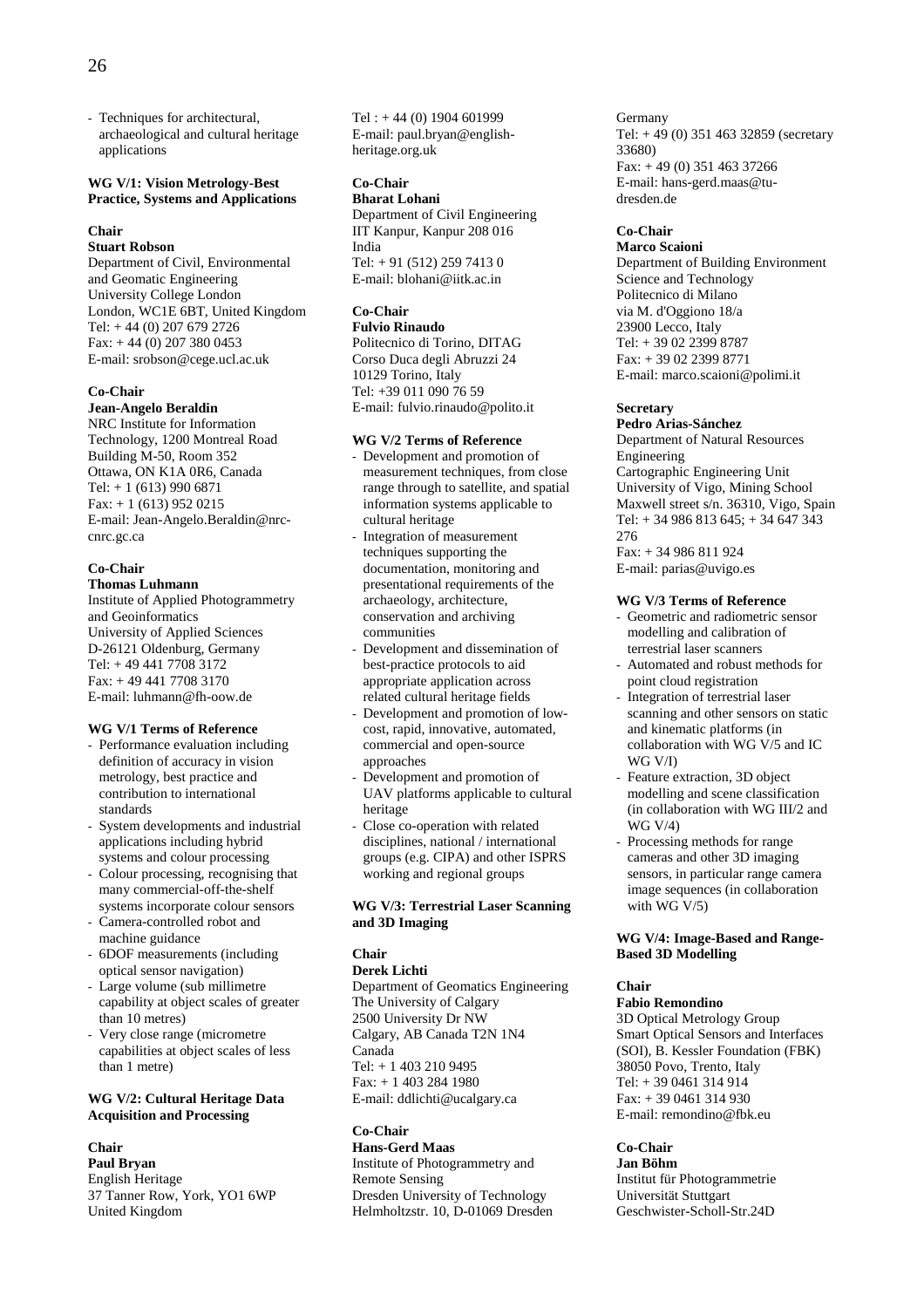D-70174 Stuttgart, Germany Tel: + 49 711 685 84110 Fax: + 49 711 685 83297 E-mail: jan.boehm@ifp.unistuttgart.de

## **Co-Chair**

**Qing Zhu**  State Key Laboratory of Information Engineering in Surveying, Mapping and Remote Sensing Wuhan University, P.O. Box C.310 129 LuoYu Road, Wuhan, Hubei 430079, China Tel: + 86 27 68778322 Fax: + 86 27 68778229 E-mail: zhuq66@263.net

#### **WG V/4 Terms of Reference**

- Stimulate the development of algorithms and software tools for (automated) geometric modelling using different data sources
- Promote integrated processing of point clouds, image and video data for the generation of realistic 3D models usable in virtual environments, animations, games, museums, etc.
- Benchmark the quality of 3D models generated through software tools and create standard datasets
- Consider efficiency and interoperability of models for Virtual Environment applications (e.g. simplification, standards)
- Address special requirements of 3D models for cultural heritage, architecture, engineering, construction (e.g. metric precision, geo-reference, annotation)

## **WG V/5: Image Sensor Technology**

#### **Chair Ralf Reulke**

Humboldt-Universität zu Berlin Institut für Informatik, Computer Vision, Unter den Linden 6 10099 Berlin, Germany Tel: + 49 30 2093 3044 Fax: + 49 30 2093 3045 E-mail: reulke@informatik.huberlin.de

#### **Co-Chair Michael Chapman**

Department of Civil Engineering Ryerson University 350 Victoria Street Toronto,Ontario M5B 2K3, Canada Tel: + 1 416 979 5000 ext. 6461 Tel: + 1 416 979 5122 E-mail: mchapman@ryerson.ca

#### **Co-Chair Martin Smith**

Institute of Engineering Surveying and Space Geodesy (IESSG) The University of Nottingham University Park, Nottingham NG7 2RD, United Kingdom Tel: + 44 115 951 3885 Fax: + 44 115 951 3881 E-mail: martin.smith@nottingham.ac.uk

## **Secretary**

**Andreas Luber** 

German Aerospace Center Institute of Transportation Systems Rutherfordstraße 2 12489 Berlin, Germany Tel: + 49 30 67055 317 Fax: + 49 30 67055 202 E-mail: andreas.luber@dlr.de.de

## **WG V/5 Terms of Reference**

- Design, characterization, calibration and evaluation of imaging sensors for close range photogrammetry and terrestrial application
- Evaluation of image sensors (CCD, CMOS, IR-Bolometer), thermal systems and time-of-flight based range image sensors
- Evaluation of non-standard imaging principles (panoramic cameras, fisheye systems, catadioptric sensors and other omni-directional vision techniques)
- Geometric and radiometric properties of image data, quality standards, and factors (environmental and others) affecting data quality
- Integrated sensors / sensor fusion (synchronization and metric aspects, alignment of different sensors)
- Multiple camera / multiple sensing systems and solutions for outdoor applications (surveillance and traffic object recognition)

## **WG V/6: Close Range Morphological Measurement for the Earth Sciences**

## **Chair**

**Jim Chandler**  Dept. of Civil and Building Engineering Loughborough University LE11 3TU, United Kingdom Tel: + 44 1509 222624 E-mail: j.h.chandler@lboro.ac.uk

## **Co-chair**

**Simon Buckley**  Centre for Integrated Petroleum Research, University of Bergen PO Box 7800 N-5020 Bergen, Norway

 $Tel: +47 5558 3458$ E-mail: simon.buckley@cipr.uib.no

## **Co-chair**

**Greg Hancock**  School of Environmental and Life Sciences, The University of Newcastle University Drive, Callaghan NSW 2308, Australia Tel: + 61 2 4921 5080 E-mail: Greg.Hancock@newcastle.edu.au

## **Secretary**

**Rene Wackrow**  Dept. of Civil and Building Engineering Loughborough University LE11 3TU, United Kingdom E-mail: r.wackrow@lboro.ac.uk

#### **WG V/6 Terms of Reference**

- To increase awareness of close-range photogrammetry and laser scanning to enable wider and wiser application within the earth sciences
- Educate and inform "non-geomatic" users of the existence and benefits of involvement with ISPRS
- Identify and promote differing small format camera calibration requirements and approaches, suitable for scales of enquiry relevant for close-range activities
- Develop, and make freely available, 'best-practice' guidelines for nonexpert users of consumer grade digital cameras (e.g. simplifying "3x3 rules") and terrestrial laser scanners
- Identify and rank the key qualities of spatial data necessary for numerical simulation and physical modelling

## **IC WG V/I: Land-Based Mobile Mapping Systems**

## **Chair**

**Jonathan Li**  University of Waterloo Department of Geography & Environmental Management 200 University Avenue West Waterloo, Ontario, N2L 3G1, Canada Tel: + 1 519 888 4567 ext. 34504 Fax: + 1 519 746 0658 E-mail: junli@uwaterloo.ca

## **Co-Chair**

**Qinquan Li**  Wuhan University Transportation Research Center 129 Luoyu Road Wuhan, Hubei 430072, China Tel: + 86 27 6875 6512 Fax: + 86 27 6875 6661 E-mail: qqli@whu.edu.cn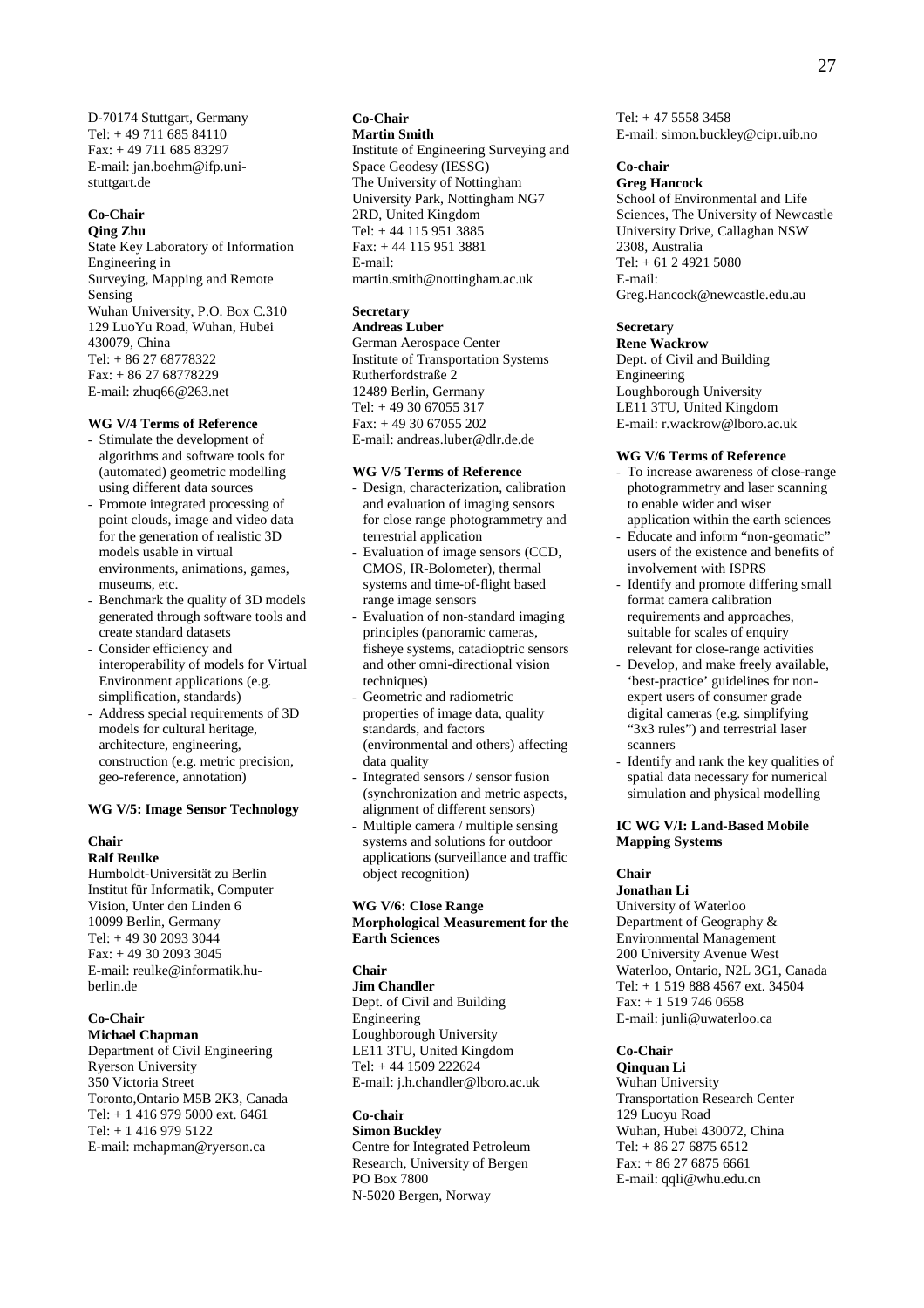## **Co-Chair**

## **Antonio Maria Garcia Tommaselli**

São Paulo State University Departamento de Cartografia Rua Roberto Simonsen 305, CP 468 19060-900, Presidente Prudente, São Paulo, Brazil Tel: + 1 18 3229 5325/5388 Fax: + 1 18 3223 1534 E-mail: tomaseli@fct.unesp.br

## **Secretary**

**João Fernando Custódio da Silva**  São Paulo State University Departamento de Cartografia Rua Roberto Simonsen 305, CP 468

**President** 

**Martien Molenaar**  International Institute for Geoinformation Science and Earth Observation (ITC) Hengelosestraat 99 P.O. Box 6, 7500 AA Enschede The Netherlands Tel:  $+31(0)$  53 4874269  $Fax: + 31(0) 53 4875200$ E-mail: Rector@itc.nl

## **Vice President**

**Olajide Kufoniyi**  P.O. Box 4031 University of Ibadan Post Office Ibadan, Oyo State, Nigeria Tel: + 234 8037251141; + 234 8056168292 E-mail: jidekufoniyi@yahoo.com

#### **Secretary Tsehaie Woldai**

International Institute for Geo-Information Science and Earth Observation (ITC) Hengelosestraat 99, P.O. Box 6 7500 AA Enschede, The Netherlands Tel: +31 (0) 534874279 Fax: +31 (0) 534874336 E-mail: Woldai@itc.nl

## **Commission VI – Terms of Reference**

- Promotion of education and training at fundamental, advanced and professional levels
- Promotion of technology transfer, considering account regional needs and resources
- Computer-assisted teaching, training and distance learning
- Innovative techniques for information dissemination on the Internet
- Promotion of youth forum and innovative outreach activities
- Assist the Council in the promotion of ISPRS activities in the regions

19060-900, Presidente Prudente, São Paulo, Brazil Tel: + 1 18 3229 5325/5388 Fax: + 1 18 3223 1534 E-mail: jfcsilva@fct.unesp.br

## **IC WG V/I Terms of Reference**

- Design, development and evaluation of integrated, multi-sensor, landbased mobile mapping systems
- Design and development of real-time data processing algorithms for landbased mobile mapping systems - Automation of information
- extraction from land-based mobile imaging and ranging sensor data

## **Commission VI – Education and Outreach**

- Quality enhancement of content and format of ISPRS publications and Internet home pages

## **WG VI/1: Web Based Education**

## **Chair**

## **Henny Mills**

Geomatics Teaching Associate School of Civil Engineering & Geosciences Newcastle University Newcastle upon Tyne, NE1 7RU United Kingdom Tel: + 44 191 222 5042  $Fax: +44$  191 222 6502 E-mail: henny.mills@ncl.ac.uk

## **Co-Chair**

## **Joel Fisler**

University Zuerich Multimedia and E-Learning Services (MELS), Winterthurerstr. 197 CH-8057 Zuerich, Switzerland Tel: + 41 44 635 5252 E-mail: joel.fisler@id.uzh.ch

## **Secretary**

**Katri Koistinen**  Institute of Photogrammetry and Remote Sensing Helsinki University of Technology P.O. Box 1200 FIN-02015 HUT, Finland Tel: + 358 9 451 3895 Fax: + 358 9 465 077 E-mail: Katri.koistinen@hut.fi

#### **WG VI/1 Terms of Reference**

Exchange information and expertise and stimulate the development of tools and methods for web based education and elearning with emphasis on the following topics:

- The use of open source material
- E-learning methods
- Modern trends: Social software - Use of web tool for teaching, e.g. Wiki
- Development of novel applications in transportation infrastructure mapping and assessment, including pavement and asset mapping, emergency response
- Cooperation with ICA, IAG, FIG. and other ISPRS WGs on 3D mobile mapping; image indexing and retrieval; 3D object reconstruction and city modelling; point cloud processing; sensor integration and multiple sensing solutions; and applications in LBS and disaster management
- Availability of courseware (software) for teaching on the web
- Maintain and update information on education and open source material on ISPRS Website
- Didactical aspects of e-learning
- Modern trends in teaching: blogs, podcast, RSS feeds, social networking, Wiki
- Tools for web based training and education
- Requirements for e-learning

## **WG VI/2: E-Delivery oOf Education Services**

#### **Chair**

## **Gerhard König**

Geodesy and Geoinformation Science Technical University Berlin Strasse des 17. Juni 135, H12 D-10623 Berlin, Germany Tel: + 49 30 314 23338 Sec: + 49 30 314 23205 Fax: + 49 30 314 28991 E-mail: gerhard.koenig@tu-berlin.de

#### **Co-Chair**

**Peter (Tian-Yuan) Shih**  Department of Civil Engineering National Chiao-Tung University 1001 Ta-Hsueh Road, Hsinchu Chinese Taipei Tel: + 886 35712121 ext.54940 Fax: + 886 35716257 E-mail: tyshih@mail.nctu.edu.tw

## **Secretary**

**Christiane Katterfeld**  University of Hannover Appelstr. 9a, D-30167 Hannover Germany Tel: + 49 511 76219369 Fax: + 49 511 7622780 E-mail: christiane.katterfeld@ikg.unihannover.de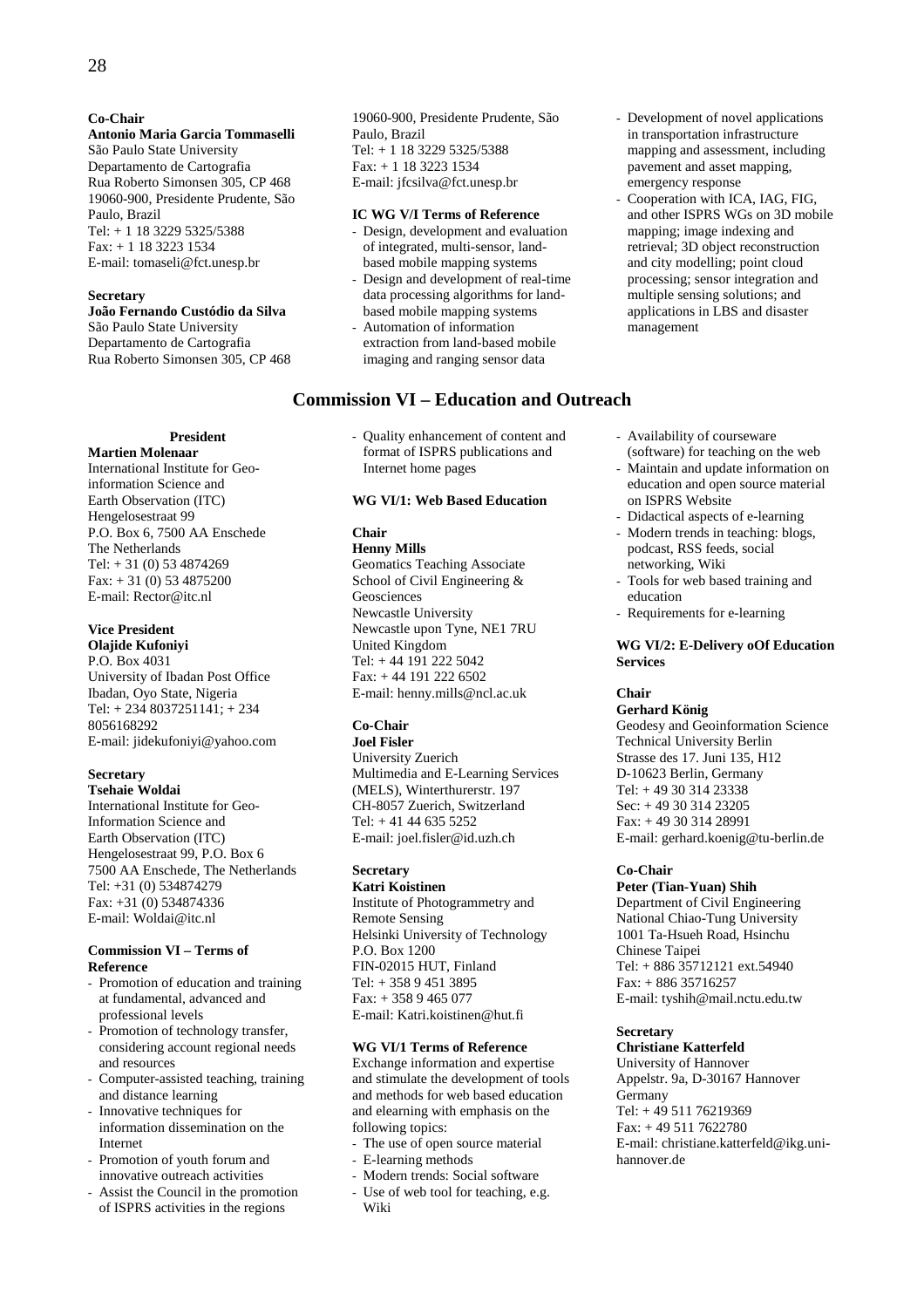## **WG VI/2 Terms of Reference**

Exchange information and expertise and stimulate the development of edelivery of educational services with emphasis on the following topics:

- Collection, analysis, dissemination and promotion of material, software and data (hardcopy and/or softcopy) for elearning including computer assisted teaching and distance learning
- Investigation of the role of elearning in modern education and training such as material, methodologies and tools
- Assessment and evaluation of highly interactive multimedia material and the transformation of tertiary level courses in remote sensing, photogrammetry and SIS
- Denominate best practice examples
- Collecting of information on distance education courses
- Organization of software contest CATCON for promotion and dissemination of free educational software

## **WG VI/3: Cross Border Education 1: Frameworks for Cross-Border Education**

#### **Chair**

**Sjaak J.J. Beerens**  International Institute for Geo-Information Science and Earth Observation (ITC) P.O. Box 6, 7500 AA Enschede The Netherlands Tel: + 31 53 4874225 Fax: + 31 53 4874200 E-mail: beerens@itc.nl

## **Co-Chair**

**Tao Cheng**  Department of Civil and Environmental and Geomatic Engineering University College Landon (UCL) 112 Chadwick Building, Gower Street WC1E 6BT London, United Kingdom Tel: + 44 (0) 20 7679 2738 Fax: + 44 (0) 20 7380 0453 E-mail: tao.cheng@ucl.ac.uk

### **Secretary**

## **M.J. (Marie-José) Verkroost**

Bureau Education Affairs International Institute for Geo-Information Science and Earth Observation (ITC) P.O. Box 6, 7500 AA Enschede The Netherlands Tel: + 31 53 4874348 Fax: + 31 53 4874238 E-mail: verkroost@itc.nl

### **WG VI/3 Terms of Reference**

Exchange information and expertise of institutional and legal aspects of crossborder education with emphasis on the following topics:

- Institutional and legal frameworks
- National and international frameworks
- quality standards and - credit transfer systems
- 

#### **WG VI/4: Cross-Border Education 2: Joint Educational Programs**

#### **Chair**

**Olajide Kufoniyi**  P.O. Box 4031 University of Ibadan Post Office Ibadan, Oyo State, Nigeria Tel: + 234 8037251141; + 234 8056168292 E-mail: jidekufoniyi@yahoo.com

## **Co-Chair**

**V.K. Dadhwal**  Indian Institute of Remote Sensing (IIRS), 4-Kalidas Road, Dehradun Uttranchal-248001, India Tel: + 91 135 2524101 Fax: + 91 135 2741987 E-mail: dean@iirs.gov.in

#### **Secretary P.L.N. Raju**

Geoinformatics Division Indian Institute of Remote Sensing 4 Kalidas Road, Post Box No. 135 Dehradun, Uttarakhand, India Tel:  $+91$  135 2524123 (O);  $+91$  135 2742895 (R) Fax: + 91 135 2741987; + 91 135 2748041 E-mail: raju@iirs.gov.in

#### **WG VI/4 Terms of Reference**

Exchange information and expertise and stimulate the development of cross-border educational services with emphasis on the following topics:

- Inventory & evaluation of joint educational programs (JEPs)
- Classification of existing JEPs Development of core curricula &
- educational modules
- Decentralized delivery chains for educational services
- Capacity building
- Best practices for joint education

## **WG VI/5: Promotion of the Profession to Young People**

## **Chair**

**Manos Baltsavias**  Institute of Geodesy and Photogrammetry Wolfgang-Pauli-Str. 15, ETH Zurich CH-8093 Zurich, Switzerland Tel: + 41 44 633 30 42

Fax: + 41 44 633 11 01 E-mail: manos@geod.baug.ethz.ch

#### **Co-Chair**

**Nguyen Dinh Duong**  Department of Environmental Information Study and Analysis Institute of Geography VAST 18 Hoang Quoc Viet Rd. Cau Giay, Hanoi, Vietnam Tel: + 84 4 7562417  $Fax: + 8448361192$ E-mail: duong.nguyen2007@gmail.com

## **Secretary**

**Shiro Ochi**  Dept. of Environment School of Agriculture Kinki University 3327-204, Nakamachi Nara,631-8505, Japan Tel: + 81 742 43 9238 Fax: + 81 742 43 1593 E-mail: ochi46@mac.com

## **Student Consortium Board Chair**

**Cemal Özgür Kıvılcım**  Istanbul Technical University Istanbul, Turkey Tel: + 90 535 562 81 03 E-mail: kcemalozgur@hotmail.com

## **WG VI/5 Terms of Reference**

- Promotion of advances in photogrammetry, remote sensing and spatial information sciences to undergraduate and postgraduate students and young researchers
- Promotion of international cooperation and social cohesion among the youth
- Creation of adequate conditions and platforms for broader and more efficient involvement of youth into ISPRS activities, including financial aspects, facilitating their ISPRS participation and activities, and support by sponsors
- Promotion and support of the Student Consortium (SC)
- In close cooperation with the SC, advice and support in preparing activity plans, organization of summer schools and other activities defined in the ISPRS SC Statutes. Organisation of youth events, where SC has no local support and main responsibility for organising the technical programme of SC activities during Congresses
- Facilitation of the continuity of the SC and provision of an interface to TC VI, Council, other ISPRS TCs and WGs and regional and international organisations, especially sister societies and ISPRS members. Cooperation, especially with the WG VI/6: The Technology Transfer Caravan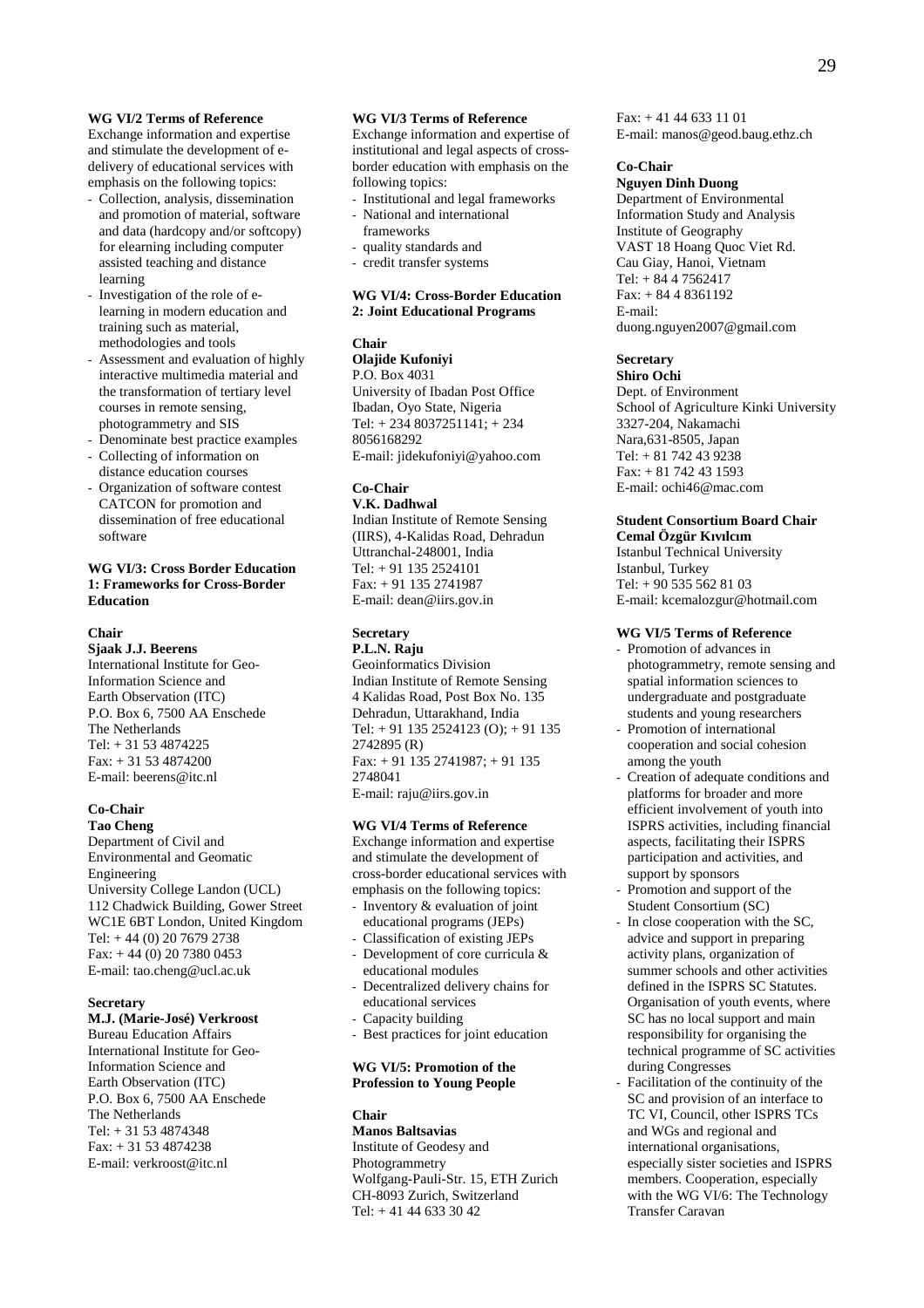- Promotion of international mobility for undergraduate and postgraduate students and young researchers, making also use of international funding capabilities, like EU research programmes, and encouragement of relevant organisations to facilitate international student exchange and training programs at various levels

#### **WG VI/6-Special Interest Group "Technology Transfer Caravan"**

#### **Chair**

**Armin Gruen** 

ETH Zurich Wolfgang-Pauli-Str. 15, CH-8093 Zurich, Switzerland Tel: + 41 44 633 3038; + 41 44 633 3055 Sec: + 41 44 633 3157 Fax: + 41 44 633 1101 E-mail: agruen@geod.baug.ethz.ch; armin.gruen@geod.baug.ethz.ch

## **Co-Chair**

**Shunji Murai (Asia)**  Japan Association of Surveyors 1-3-4 Koishikawa, Bunkyo-ku, Tokyo 112-0002, Japan Tel: + 81 3 3815 5751 Fax: + 81 3 5805 7507 E-mail: sh1939murai@nifty.com

#### **Co-Chair**

**Petros Patias (Europe, in particular Balkan countries)**  Faculty of Rural & Surveying Engineering The Aristotle University of Thessaloniki, Univ. Box 473, GR-54124 Thessalonik, Greece

Tel: + 30 2310 996116 Fax: + 30 2310 996128 E-mail: patias@auth.gr

#### **Secretary Takahiro Endo**

Institute of Industrial Science University of Tokyo 4-6-1 Komaba, Meguro, Tokyo 153- 8505, Japan Tel: + 81 03 5452 6846 Fax: + 81 03 5452 6408 E-mail: tendo@iis.u-tokyo.ac.jp

#### **Regional Coordinators Vincent Tao (North America, Great China Region)**

Microsoft Virtual Earth Local Search and MSN, Microsoft Corporation One Microsoft Way Redmond, WA 98052, USA Tel: + 1 425 7070320 Fax: + 1 425 9367329 E-mail: Vincent.tao@microsoft.com

#### **Regional Coordinators Lal Samarakoon (South East Asia, also serving JAXA as**

interface) Geoinformatics Center Asian Institute of Technology (AIT) PO Box 4, Klong Luang, Pathumthani, 12120, Thailand Tel: + 66 2 524 6487 Fax: + 66 2 524 6147

#### **Regional Coordinators Heinz Ruther (Africa)**

Principal Investigator "African Cultural Heritage Sites & Landscapes project, Geomatics Division University of Cape Town Private bag, Rondebosch 7700 South Africa Tel: + 27 21 650 2327 Fax: + 27 21 650 3572 E-mail Heinz.rutehr@uct.ac.za

#### **Special Interest Group Terms of Reference**

- Transfer of knowledge and technology by initiating and organizing seminars, tutorials and workshops with special consideration of the needs of developing countries
- Focus on countries with less favourable opportunities for advanced education, also particularly in Africa and Latin America
- Establishment of links to Balkan countries
- Preparation and delivery of seminars for PhD level summer schools
- Development of teaching material for mobile, caravan-type teaching and training projects
- Initiation and support of e-learning and remote teaching activities with focus on integration of high-tech elements in teaching and training Support of events with strong
- participation of young scientists and students
- Solicitation of support from potential sponsors (system manufacturers, government agencies, NGO/NPOs, foundations etc.) for the projects and activities

## **Commission VII - Thematic Processing, Modelling and Analysis of Remotely Sensed Data**

## **President**

**Wolfgang Wagner**  Institute of Photogrammetry and Remote Sensing, (I.P.F.) Vienna University of Technology (TU Wien), Gusshausstrasse 27-29, 1040 Vienna, Austria Tel: + 43 (0)1 58801 12225 Fax: + 43 (0)1 58801 12299 E-mail: commission7.isprs@ipf.tuwien.ac.at

## **Vice-President**

**Juha Hyyppä**  Remote Sensing and Photogrammetry Finnish Geodetic Institute Geodeetinrinne 2, P.O. Box 15 FI-02431 Masala, Finland Tel: + 358 9 29555306 E-mail: juha.hyyppa@fgi.fi

## **Secretary**

**Wouter Dorigo**  Institute of Photogrammetry and Remote Sensing (I.P.F.) Vienna University of Technology (TU Wien), Gusshausstrasse 27-29, 1040 Vienna, Austria Tel: + 43 (0)1 58801 12243 Fax: + 43 (0)1 58801 12299 E-mail: wd@ipf.tuwien.ac.at

## **Commission VII – Terms of Reference**

Relationship between spectral, radiometric and temporal properties of objects and surfaces, their physical and chemical properties and their variations

- Image classification and analysis methodologies
- Analysis of characteristics of multispectral, hyperspectral, multi-sensor,

microwave and multi-temporal image data for extraction of attribute information

- Methodologies of computer-assisted interpretation and analysis of remotely sensed data
- Validation of data and information using laboratory and in-situ methodologies
- Improving atmospheric modelling for radiometric correction
- Multi-source data fusion and integration techniques
- Modelling of satellite data derived parameters
- Global databases and determination of indicators of change for global modelling, monitoring and sustainable development
- Integration of remote sensing and GIS techniques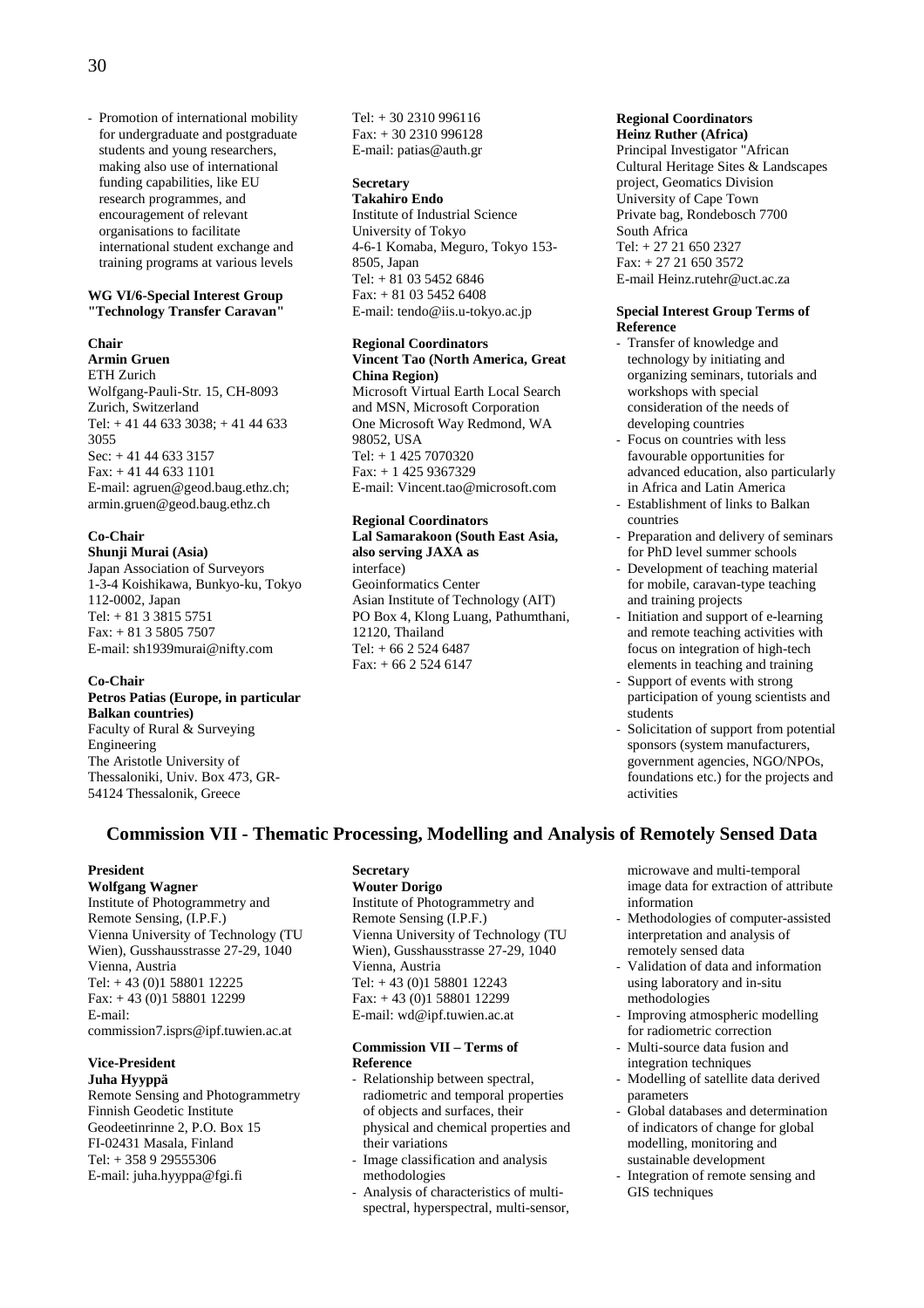- Aerosol and particulate detection and identification

## **WG VII/1: Physical Modelling and Signatures in Remote Sensing**

## **Chair**

**Michael Schaepman** 

Environmental Sciences Department Centre for Geo-Information PO Box 47, 6700 AA Wageningen The Netherlands Tel: + 31 317 47 46 45 Fax: + 31 317 41 90 00 E-mail: Michael.Schaepman@wur.nl

## **Co-Chair**

**Shunlin Liang**  Department of Geography University of Maryland 2181 LeFrak Hall College Park, MD 20742, USA Tel:  $+ 1,301,405,4556$ Fax: + 1 301 314 9299 E-mail: sliang@geog.umd.edu

## **Co-Chair**

**Mitsunori Yoshimura** 

Remote Sensing Technology Center of Japan, Roppongi First Bldg.12F,1-9-9, Roppongi,, Minato-ku, Tokyo 106- 0032, Japan Tel:  $+81355614538$ Fax: + 81 3 5574 8515 E-mail: yoshimura\_mitsunori@restec.or.jp

## **Secretary**

**Mathias Kneubühler**  University of Zurich Department of Geography Remote Sensing Laboratories (RSL) Winterthurerstrasse 190 8057 Zurich, Switzerland Tel: + 41 44 635 52 46 Fax: + 41 44 635 68 46 E-mail: kneub@geo.uzh.ch

## **WG VII/1 Terms of Reference**

- Study the relationship of spectral, directional, temporal, and polarimetric properties of objects, as well as their
- physical and chemical properties and variations
- Research on advanced quantitative, physical based retrieval of biophysical and biochemical parameters
- Research of methods based on full spectral signatures using assimilation, inversion, and neural networks
- Study spectrodirectional ('the combination of multiple view angles with imaginary spectrometers') data acquisition
- potential and subsequent retrieval methods

#### **WG VII/2: SAR Interferometry**

## **Chair**

**Uwe Sörgel**  Institute of Photogrammetry and GeoInformation Leibniz Universität Hannover Nienburger Str.1 D-30167 Hannover, Germany Tel: + 49 511 762 2981 Fax: + 49 511 762 2483 E-mail: soergel@ipi.uni-hannover.de

## **Co-Chair**

**Rudiger Gens**  Alaska Satellite Facility, Geophysical Institute, University of Alaska Fairbanks, Koyukuk Dr. P.O. Box 757320 Fairbanks, AK 99775-7320, USA Tel: + 1 907 4747621 Fax: + 1 907 4746441 E-mail: rgens@alaska.edu

## **Co-Chair**

**Michele Crosetto**  Institute of Geomatics Park Mediterrani de la Tecnologia, Av. del Canal, Olímpic s/n, E-08860 Castelldefels, Barcelona Spain  $Tel: + 34935569294$ Fax: + 34 93 556 9292 E-mail: michele.crosetto@ideg.es

## **WG VII/2 Terms of Reference**

- Generation and evaluation of DEMs derived by interferometric processing of airborne and spaceborne SAR imagery Object extraction from InSAR data
- Differential SAR Interferometry and Persistent Scatterer Interferometry
- Ground based SAR Interferometry

## **WG VII/3: Information Extraction from Hyperspectral Data**

## **Chair**

**Arnold Dekker**  Inland and Coastal Water Remote Sensing, CSIRO Land and Water GPO Box 1666

Canberra, ACT 2601, Australia Tel: + 61 2 6246 5821 Fax: + 61 2 6246 5800 E-mail: Arnold.Dekker@csiro.au

## **Co-Chair**

**Eyal Ben-Dor**  Remote Sensing Laboratory The Geography and Human Environment Department Tel Aviv University P.O.Box 39040, Ramat Aviv 69978 Tel Aviv, Israel Tel: + 972 3 6407049 Fax: + 972 3 6406243 E-mail: bendor @post.tau.ac.il

## **Co-Chair**

**Megan Lewis**  School of Earth & Environmental Sciences, University of Adelaide Adelaide, SA 5005, Australia Tel: + 61 8 8303 6522 Fax: + 61 8 8303 6717 E-mail: megan.lewis@adelaide.edu.au

## **WG VII/3 Terms of Reference**

- Ground based validation and radiometric calibration of hyperspectral data
- Optical, NIR, SWIR and thermal imaging spectroscopy
- Operationalising and standardising (pre-)processing and methodological approaches
- Atmospheric parameter retrieval and atmospheric corrections
- Data and sensor fusion for improved parameter retrieval (combination with other remote sensing data (lidar, SAR,
- multi-angular) and a priori information)
- Mixture models for data analysis
- Data compression and band selection algorithms

## **WG VII/4: Methods for Land Cover Classification**

#### **Chair**

**Yun Zhang**  Department of Geodesy and Geomatics Engineering University of New Brunswick P.O.Box 4400 Fredericton NB, E3B 5A3, Canada Tel: + 1 506 453 5140 Fax: + 1 506 453 4943 E-mail: yunzhang@unb.ca

## **Co-Chair**

**Julian Smit**  Division of Geomatics University of Cape Town Private Bag Rondebosch Cape Town 7701, South Africa Tel: + 27 21 6503573 Fax: + 27 21 6503572 E-mail: Julian.Smit@uct.ac.za

## **Co-Chair**

**Roman Arbiol**  Institut Cartografie de Catalunya (ICC) Parc de Montiuic E-08038 Barcelona, Spain Tel: + 34 9356 71500 Fax: + 34 9356 71567 E-mail: arbiol@icc.es

#### **Secretary**

**Peijun Li**  Institute of Remote Sensing and GIS Peking University Beijing 100871, China Tel: + 86 10 62757364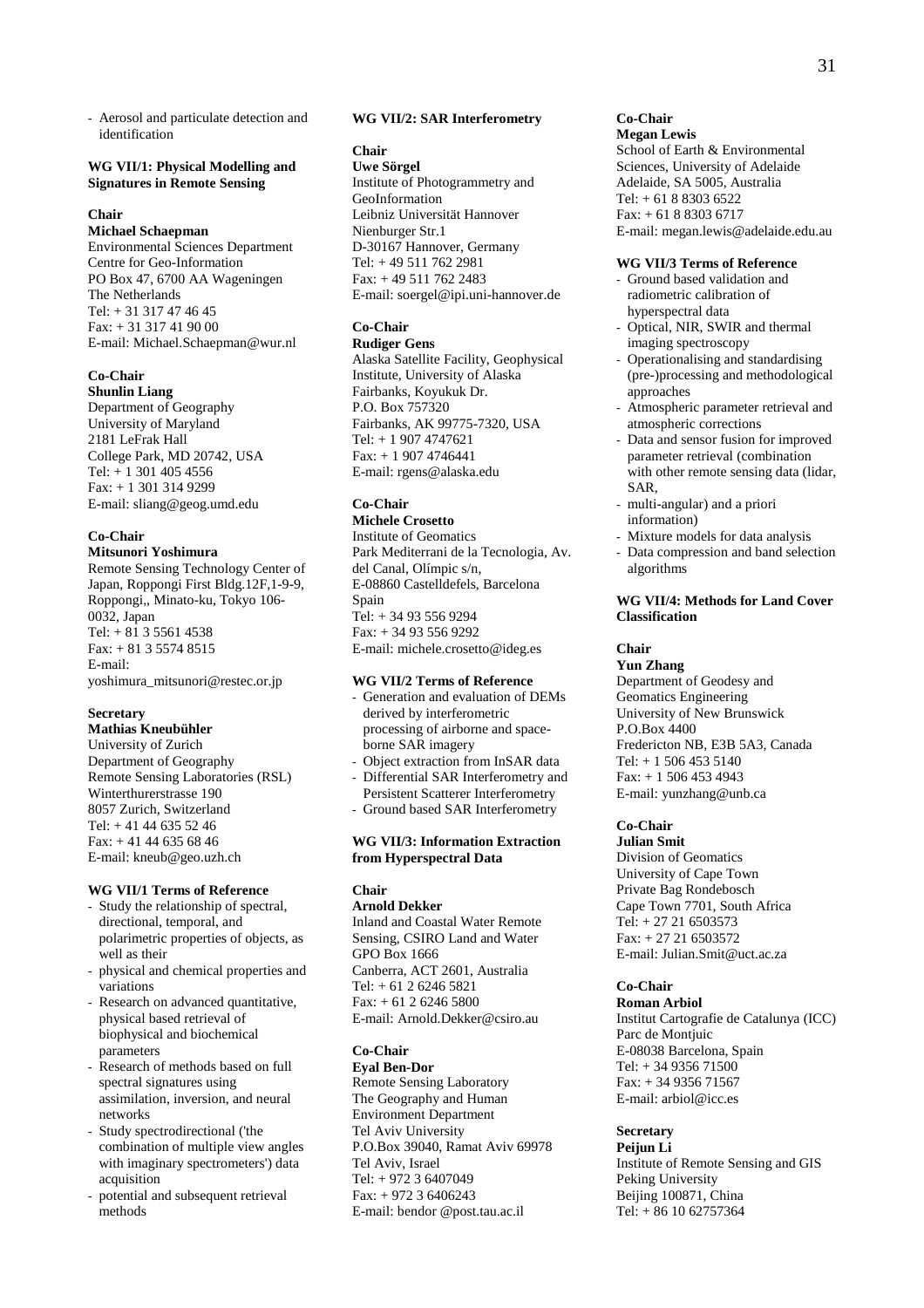$Fax: + 86 10 62757364$ E-mail: pjli@pku.edu.cn

## **WG VII/4 Terms of Reference**

- Image classification techniques and new algorithms for the extraction of thematic information including pixel-based classification, objectbased classification, and artificial intelligent based classification, and synergism between classification approaches
- Image analysis methodologies for thematic information extraction including context analysis, texture analysis, image segmentation, and other analysis
- Advanced and practical methodologies of Computer Assisted Interpretation (CAI) and analysis of remotely sensed data, including expert systems and knowledge based tools to help the human interpretation of images
- Enhanced methodologies for thematic data extraction using emerging sensor data sources, multiple view sensors and thermal sensors
- New methodologies for classification quality assessment

## **WG VII/5: Methods for Change Detection and Process Modelling**

## **Chair**

**Qiming Zhou**  Department of Geography Hong Kong Baptist University Kowloon Tong, Kowloon Hong Kong, China Tel: + 852 34115048 Fax: + 852 34115990 E-mail: qiming@hkbu.edu.hk

## **Co-Chair**

**Jean-Francois Crétaux**  Laboratoire d´Etudes en Géophysique et Océanographie Spatiales (LEGOS) 18 avenue Edouard Belin 31400 Toulouse, France Tel: + 33 5 61 33 29 89 Fax: + 33 5 61 25 32 05 E-mail: jean-francois.cretaux@cnes.fr

## **Co-Chair**

**Georg Bareth**  Department of Geography University of Cologne Albertus-Magnus-Platz 50923 Köln, Germany Tel: + 49 221 470 6552 Fax: + 49 221 470 4917 E-mail: g.bareth@uni-koeln.de

## **Secretary**

**Haigang Sui**  State Key Laboratory of Information Engineering in Surveying, Mapping and Remote Sensing (LIESMARS) Wuhan University 129 Luoyu Road, Wuhan, Hubei 430079, China Tel: + 86 27 68778061 Fax: + 86 27 68778229 E-mail: haigang\_sui@263.net

#### **WG VII/5 Terms of Reference**

- Analysis of characteristics of multitemporal data for extraction of attribute information
- Methodologies of computer assisted interpretation and analysis of multitemporal data
- Temporal pattern recognition and time series analysis and Modelling
- Methodologies for global monitoring, Modelling and prediction
- Methodologies for extracting essential climate variables from long-term satellite observations
- Algorithms and methods for monitoring and tracking changing objects
- Data integration and change detection for updating

## **WG VII/6: Remote Sensing Data Fusion**

## **Chair**

**Jixian Zhang**  Chinese Academy of Surveying and Mapping 16 Beitaiping Road, Haidian District Beijing 100039, China Tel: + 86 10 88229375 Fax: + 86 10 68218654 E-mail: zhangjx@casm.ac.cn

## **Co-Chair**

**Zhong Lu**  U.S. Geological Survey EROS Center & Cascades Volcano **Observatory** 1300 SE Cardinal Court, Building 10, Suite 100 Vancouver, WA 98683-9589, USA Tel: + 1 360 993 8911 Fax: + 1 360 993 8981 E-mail: lu@usgs.gov

## **Secretary**

**Yu Zeng**  Chinese Academy of Surveying and Mapping 16 Beitaiping Road Haidian District Beijing 100039, China Tel: + 86 10 88217728 Fax: + 86 10 68211420 E-mail: zengyu@casm.ac.cn

#### **WG VII/6 Terms of Reference**

- Automatic registration of images with different sensor, different resolution, and different acquisition mode
- Concept study and methodology development of data fusion at different processing levels, especially at feature and decision level
- Multi-source/multi-sensor data fusion and integration methodologies, such as fusing laser scanning data with images, fusing high-resolution satellite optical imagery with high-resolution SAR imagery, etc.
- Applications of data fusion to feature extraction, object recognition, classification, mapping, disaster monitoring, change detection, etc.
- Information mining from multiplatform, multi-source, multi-scale, spatial-temporal data, e.g, geometric information, topological information, statistical information, etc.

## **WG VII/7: Theory and Experiments in Radar and LIDAR**

## **Chair**

**Niko Verhoest**  Laboratory of Hydrology and Water Management, Ghent University Coupure links 653, B-9000 Ghent Belgium Tel: + 32 9 264 61 38 Fax: + 32 9 264 62 36 E-mail: Niko.Verhoest@UGent.be

#### **Co-Chair**

**Sanna Kaasalainen**  Remote Sensing and Photogrammetry Department Finnish Geodetic Institute Geodeetinrinne 2 P.O. Box 15, 02431 Masala, Finland Tel: + 358 9 29555213 Fax: + 358 9 29555200 E-mail: Sanna.Kaasalainen@fgi.fi

## **Co-Chair**

**W. Gareth Rees**  Scott Polar Research Institute University of Cambridge Lensfield Road Cambridge CB2 1ER United Kingdom Tel: + 44 1223 336540 Fax: + 44 1223 336549 E-mail: gareth.rees@spri.cam.ac.uk

## **WG VII/7 Terms of Reference**

- Polarimetric radar remote sensing for the retrieval of geophysical parameters
- Full-waveform laser scanning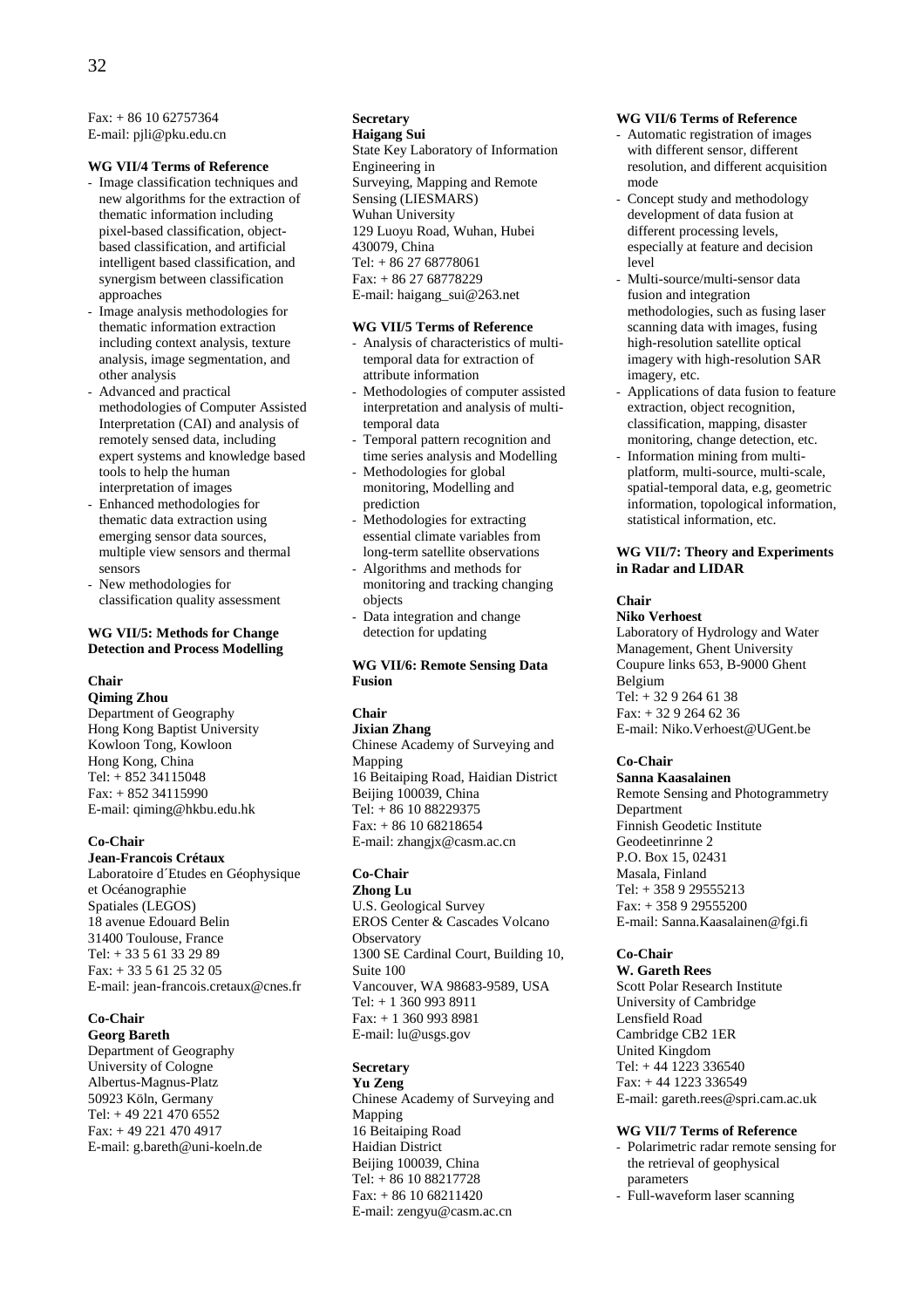- Radiometric calibration in radar and lidar remote sensing
- Scaling in radar and lidar remote sensing
- Physical radar and lidar backscatter models
- Experiments using both radar and lidar
- Synergetic use of lidar and radar for retrieval of geophysical parameters Multi-temporal radar and lidar
- remote sensing
- **Commission VIII Remote Sensing Applications and Policies**
- **President**

**Haruhisa Shimoda**  Tokai University Research & Information Center 2-28-4, Tomigaya, Shibuya-ku, Tokyo Japan Tel: + 81 3 3481 0611 Fax: + 81 3 3481 0610 E-mail: smd@keyaki.cc.u-tokai.ac.jp

## **Vice President**

**Yasushi Horikawa**  Japan Aerospace Exploration Agency-JAXA 2-1-1 Sengen, Tsukuba-shi, Ibaraki Japan Tel: + 81 29 868 5075 Fax: + 81 29 868 5963 E-mail: horikawa.yasushi@jaxa.jp

## **Secretary**

## **Mitsuharu Tokunaga**

Kanazawa Institute of Technology 7-1, Ohgigaoka, Nonoichi, Ishikawa 921-8501 Japan Tel: + 81 76 248 4716 Fax: + 81 76 294 6713 E-mail: mtoku@neptune.kanazawait.ac.jp

## **Commission VIII – Terms of Reference**

- Forestry, vegetation, agricultural and biodiversity studies and applications;
- Hydrology, oceanography, coastal zone, snow and ice applications;
- Atmospheric and weather studies and applications;
- Geology, pedology and geomorphology studies and applications;
- Monitoring and management of land and water resources;
- Land use, human impact and ecosystem analyses;
- Disaster monitoring, mitigation and damage assessment;
- Hazardous waste and environmental pollution assessment;
- Infrastructure, transportation and communications studies and applications;
- Satellite and aerial remote sensing policies;
- Cooperation with international environmental programs and strategies;

- Earth Observation activities to support sustainable development.

## **WG VIII/1: Disaster Management**

## **Chair**

**Piero Boccardo**  Politecnico di Torino Via Pier Carlo Boggio, 61, 10138 Torino, Italy Tel: + 39 011 19751851 Fax: + 39 011 19751111 E-mail: Piero.boccardo@polito.it

## **Co-Chair**

**T. Srinivasa Kumar**  Indian National Centre for Ocean Information Services "Ocean Valley", PB No. 21, IDA Jeedimetla P.O. Hyderabad - 500 055, Andhra Pradesh India Tel: + 91 40 2389 5006/2388 6006 Fax: + 91 40 2389 5001 E-mail: srinivas@incois.gov.in

## **Co-Chair**

**Robert Backhaus**  UN-SPIDER Bonn UNOOSA Agency UN-Campus Bonn "Langer Eugen" Hermann-Ehlers-Str. 10, D-53113 Bonn, Germany E-mail: robert.backhaus@unoosa.org

## **Secretary**

**Fabio Giulio Tonolo**  ITHACA-Information Technology for Humanitarian Assistance, Cooperation and Action Via P.C. Boggio61, 10138 Torino Italy Tel: + 39 011 1975 1853 Fax: + 39 011 1975 1122 E-mail: fabio.giuliotonolo@ithaca.polito.it

## **WG VIII/1 Terms of Reference**

- Generation of vulnerability and hazard zone maps for different type of disasters, such as forest fire, cyclone, floods, drought, volcano eruptions, earthquakes, land slides etc. and identification & assessment of potential risk zones
- Integrate remotely sensed observations and communication strategies with enhanced predictive modelling capabilities for disaster

detection, early warning, monitoring, and damage assessment

- Development of disaster management plans for pre, during and post disaster situations and enhance support for early warning systems, emergency events mitigation and decision making
- Collaborate with GEO and take part in GEO task where appropriate

## **WG VIII/2: Health**

## **Chair**

**Amelia Budge**  Earth Data Analysis Center, University of New Mexico MSC01-1110,1, Albuquerque, USA Tel: + 1 505 277 3622 ext.231 Fax: + 1 505 277 3614 E-mail: abudge@edac.unm.edu

## **Co-Chair**

**Richard Kiang**  Earth Science Data Operations Group NASA Goddard Space Flight Center 8800 Greenbelt Road, Greenbelt, Maryland 20771, USA Tel: + 1 301 614 5375 Fax: + 1 301 614 6268 E-mail: richard.kiang@nasa.gov

## **Secretary**

**Stanley Morain**  Earth Data Analysis Center University of New Mexico MSC01-1110,1, Albuquerque, New Mexico 87131-0001, USA Tel: + 1 505 277 3622 ext.228 Fax: + 1 505 277 3614 E-mail: smorain@edac.unm.edu

## **WG VIII/2 Terms of Reference**

- Integrate Earth observations products with enhanced predictive modelling capabilities for early warning and surveillance of environmental impacts on human health in co-operation with other international, national, and regional organizations and activities.
- Participate in the ICSU initiatives including the GeoUnions Health Group and the Science for Health and Well-being (SHWB).
- Take a leadership role in appropriate GEO health tasks in accordance with the 10-year implementation plan.

- Terrestrial measurements for validation and calibration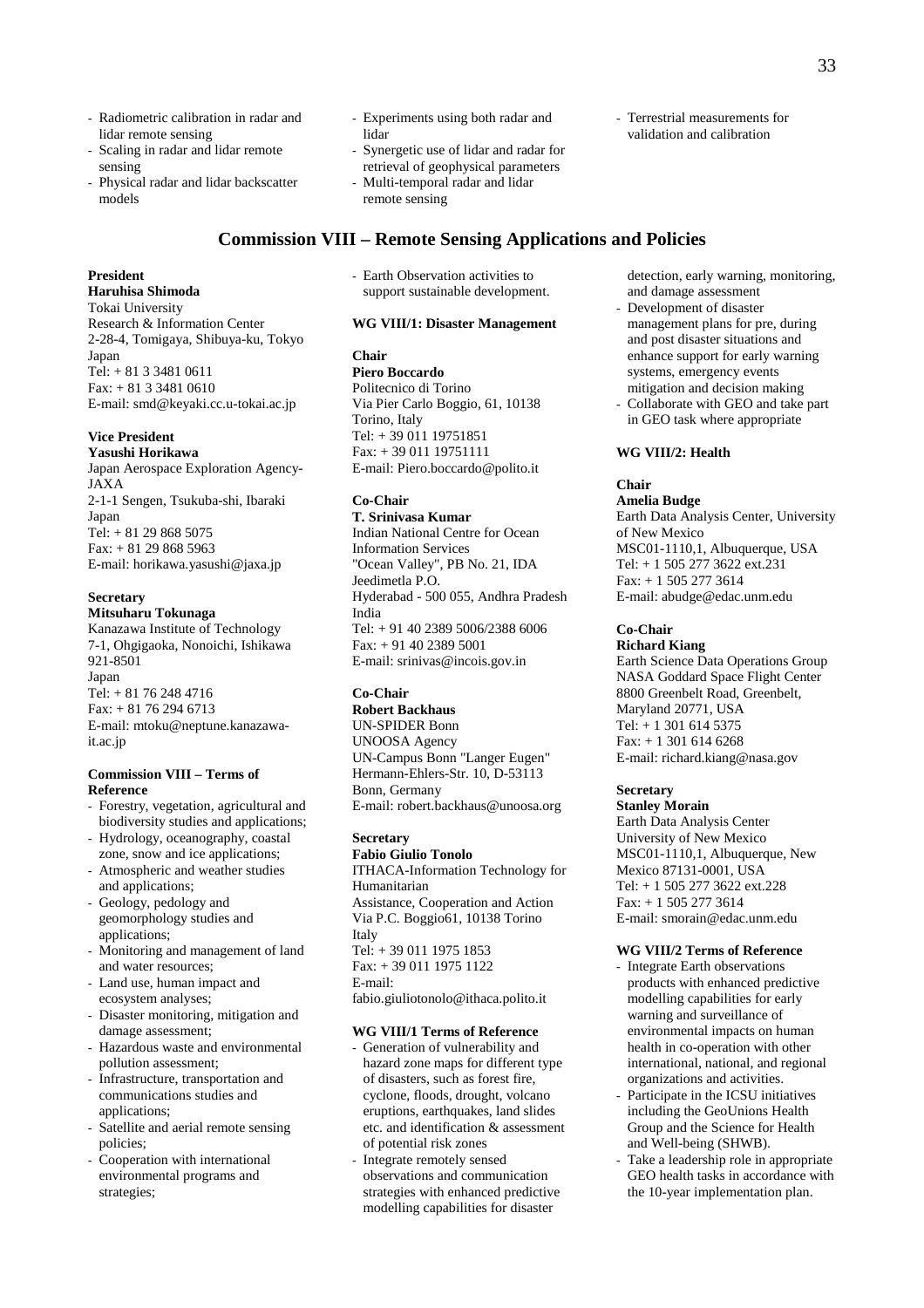- Contribute to the ISPRS book series focusing on environmental effects on human health.
- Develop a registry for human health projects and products that use Earth observations and kindred technologies.
- Bridge the Earth observing communities of practice and human health communities of practice by including health professionals in ISPRS sanctioned technical sessions, workshops, and symposia.

#### **WG VIII/3: Atmosphere, Climate and Weather**

#### **Chair**

**Tatsuya Yokota**  Center for Global Environmental Research National Institute for Environmental Studies 16-2 Onogawa, Tsukuba, 305-8506 Japan Tel:  $+ 81 29 850 2550$ Fax: + 81 29 850 2219 E-mail: yoko@nies.go.jp

#### **Co-Chair Jhoon Kim**

Rm.545, Dept. of Atmospheric Sciences, Yonsei University 134 Sinchon-dong, Seodaemoon-gu, Seoul 120-749, Korea Tel: + 82 2 2123 5682 Fax: + 82 2 365 5163 E-mail: jkim2@yonsei.ac.kr

## **WG VIII/3 Terms of Reference**

- Enhance retrieving and monitoring status and effects of clouds and aerosols.
- Enhance retrieving and monitoring status and effects of atmospheric greenhouse gases, like carbon dioxide, methane, etc.
- Enhance retrieving and monitoring capabilities of atmospheric minor constituents and aerosols both in stratosphere and troposphere.
- Enhance the monitoring capabilities of atmospheric winds.
- Increase the accuracy of atmospheric radiative forcing to contribute to the climate models.
- Increase the knowledge of atmospheric processes to improve the climate models.
- Improve the quality of remote sensing data input to numerical weather forecast system to increase the accuracy of weather forecasting and nowcasting.
- Collaborate with GEO and take part in GEO task where appropriate.

## **WG VIII/4: Water**

## **Chair**

**Taikan Oki**  Institute of Industrial Science Univ. of Tokyo 4-6-1 Meguro-ku, Komaba, Tokyo 153-8505, Japan Tel: + 81 3 5452 6382 Fax: + 81 3 5452 6383 E-mail: taikan@iis.u-tokyo.ac.jp

## **Co-Chair**

**Wesley Berg**  Department of Atmospheric Science Colorado State Univ. Fort Collins, CO 80523-1371, USA Tel: + 1 970 491 3443 Fax: + 1 970 491 8449 E-mail: berg@atmos.colostate.edu

#### **Co-Chair Peter Troch**

Department of Hydrology and Water Resources John W. Harshbarger Building 1133 E James E. Rogers Way Tucson, AZ 85721, USA Tel: + 1 (520) 626 1277 Fax: + 1 (520) 621 1422 E-mail: patroch@hwr.arizona.edu

#### **Regional Coordinator Christian D. Kummerow**

Dept. of Atmospheric Science Colorado State University Fort Collins, CO 80523, USA Tel: + 1 970 491 7473 Fax: + 1 970 491 8449 E-mail: kummerow@atmos.colostate.edu

## **WG VIII/4 Terms of Reference**

- Implement remotely sensed data to monitor and investigate discharge of pollutants into water transportation and storage system for investigating sedimentation in reservoirs and contamination of water resources
- Adopt remotely sensed data for monitoring quality and quantity of water resources
- Integrate remote sensing and GIS data for rainfall runoff modelling
- Enhance the capability of monitoring global rainfall as well as snowfall
- Improve the retrieval of soil moisture and latent heat for better understanding of water and energy cycle
- Collaborate with GEO and take part in GEO task where appropriate

## **WG VIII/5: Energy and Solid Earth**

**Chair Thomas Cudahy**  CSIRO Exploration and Mining Australian Resources Research Centre (ARRC) PO Box 1130, Bentley WA 6102 Australia Tel: + 61 8 6436 8630 Fax: + 61 8 6436 8586 E-mail: Thomas.Cudahy@csiro.au

## **Co-Chair**

**Yoshiki Ninomiya**  Geological Remote Sensing Research Group Geological Survey of Japan, AIST Central 7, 1-1-1, Higashi, Tsukuba, Ibaraki, 3058567, Japan Tel: + 81 298 61 3975 Fax: + 81 298 61 3788 E-mail: Yoshiki.Ninomiya@aist.go.jp

## **Co-Chair**

**Carlos Roberto de Souza Filho**  Post-graduate Program in Geosciences Department of Geology and Natural Resources Geosciences Institute, University of Campinas PO Box 6152, Brazil Tel: + 55 19 35214535 Fax: + 55 19 32891097 E-mail: beto@ige.unicamp.br

## **Secretary**

**Ian Lau**  CSIRO Exploration and Mining Australian Resources Research Centre 26 Dick Perry Avenue, Kensington, WA, Australia Tel: + 61 8 6436 8646 Fax: + 61 8 6436 8586 E-mail: Ian.Lau@csiro.au

## **WG VIII/5 Terms of Reference**

- Adopt remote sensing data to nonrenewable resource exploration, exploitation and related environmental monitoring, especially energy (hydrocarbons, geothermal and uranium) and minerals (precious, base metals and commercial minerals).
- Further the implementation and integration of higher level remote sensing products tailored for geological and geomorphological mapping, especially publicly available, continental-scale mapping opportunities.
- Help facilitate the development of geological and geomorphological product standards and related error assessment derived from remote sensing data
- Foster technology transfer through the sharing of convincing geological and geomorhological case histories derived from remote sensing data
- Help develop mechanisms that facilitate the uptake of geologic and geomorphologic remote sensing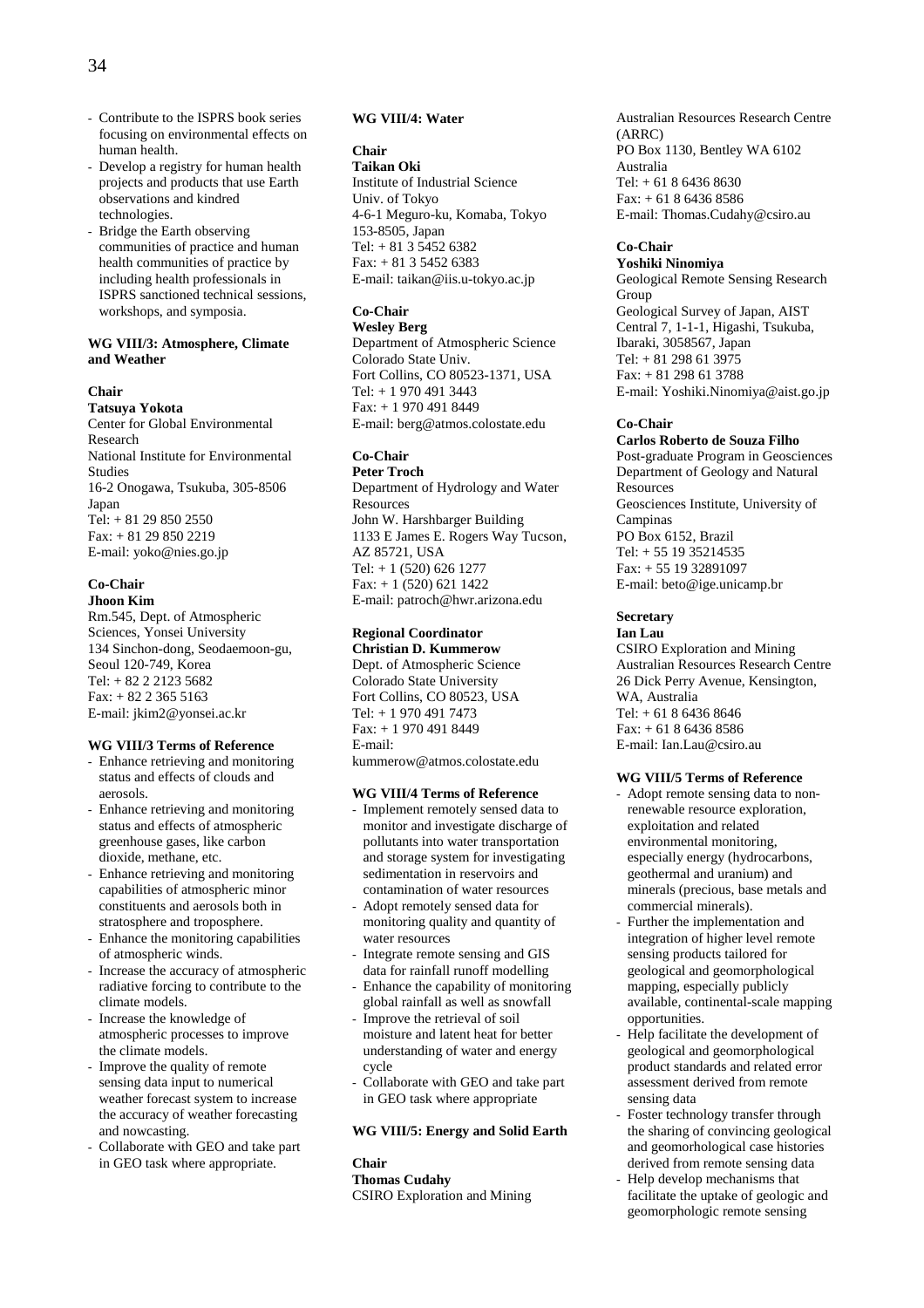information products into Earth science applications, especially understanding the 3D and 4D (temporal) nature of the solid Earth, such as tectonic activity, hydrocarbon and minerals systems, water catchment modelling and monitoring, soil processes ( erosion, acidity, salinity and carbon), and dune systems(with Com.4/2 & 5/6)

Collaborate with other ICSU GeoUnions; collaborate with GEO and take part in GEO task where appropriate

## **WG VIII/6: Agriculture, Ecosystems and Bio-Diversity**

#### **Chair**

## **Shibendu Shankar Ray**

Remote Sensing Applications Area Space Applications Centre, ISRO Ahmedabad-380 015, India Tel: + 91 79 26914002 Fax: + 91 79 26915823 E-mail: ssray@sac.isro.gov.in

## **Co-Chair**

**Yoshiaki Honda** 

Center for Environmental Remote Sensing (CEReS), Chiba University 1-33 Yayoi-cho, Inage-ku, Chiba 263- 8522, Japan Tel: + 81 43 290 3845 Fax: + 81 43 290 3857 E-mail: yhonda@faculty.chiba-u.jp

#### **Co-Chair Ross S. Lunetta**

U.S. Environmental Protection Agency National Exposure Research Laboratory Research Triangle Park, NC 27711, **USA** Tel: + 1 919 541 4256 E-mail: lunetta.ross@epa.gov

## **Secretary**

**N. R. Patel**  Indian Institute of Remote Sensing National Remote Sensing Centre, ISRO 4, Kalidas Road Dehradun-248001, India Tel: + 91 135 274 5526 Fax: + 91 135 274 1987 E-mail: nrpatel@iirs.gov.in

## **WG VIII/6 Terms of Reference**

- Define protocols and methodologies to efficiently and economically utilize remote sensing inputs to monitor crop production, crop vigor, and stresses for making agricultural decisions
- Development of techniques towards use of remote sensing data and GIS tools for site-specific management of agriculture
- Development of techniques towards use of remote sensing data and GIS tools for monitoring and analyzing human impacts to natural resources Improve the knowledge of carbon
- and nutrient cycles in vegetation
- Enhance the use of active sensors to evaluate and monitor biological and physical processes, which are important in agriculture ecosystems
- Improve the retrieval of crop land and grassland information from remote sensing data through advances in procedures and models for inventorying and monitoring of vegetation resources and biomass
- Study and promote vegetation biodiversity and sustainable application with respect to the convention of bio-diversity
- Improve regional/global monitoring of mangroves using remote sensing data
- Assess climate change impact on vegetation using Earth observation data and forecasting models
- Integrate remote sensing data, in-situ and other measurements into a GIS domain to monitor and facilitate study and research of wet lands, and monitor spatial and temporal changes in the wet land and processes of wet land degradation
- Implement remote sensing and geospatial methodologies in support of sustainable development in wet lands and wet land resources assessment
- Collaborate with GEO and take part in GEO task where appropriate

#### **WG VIII/7: Forestry**

#### **Chair**

**Haruo Sawada**  Institute of Industrial Science University of Tokyo 4-6-1 Meguro-ku, Komaba, Tokyo 153-8505, Japan Tel: + 81 3 5452 6409 Fax: + 81 3 3479 2762 E-mail: sawada@iis.u-tokyo.ac.jp

#### **Co-Chair**

**Yousif Hussin**  International Institute for Geo-

Information Science and Earth Observation (ITC) PO Box 6, 7500 AA Enschede The Netherlands Tel: + 31 (0) 53 487444 E-mail: hussin@itc.nl

## **Co-Chair Ronald McRoberts**

Northern Research Station, US Forest Service 1992 Folwell Ave, St. Paul, MN 55108 USA

Tel: + 1 651 649 5174 E-mail: rmcroberts@fs.fed.us

## **Secretary**

**Hirata Yasumasa**  Forestry and Forest Research Institute 1 Matsunosato, Kukizaki, Ibaraki, 305- 8687 Japan Tel: + 81 29 829 8314 E-mail: hirat09@affrc.go.jp

## **WG VIII/7 Terms of Reference**

- Enhance the use of active sensors to evaluate and monitor biological and physical processes, which are important in
- forest ecosystems. (with Com.1/2)
- Improve the retrieval of forest information from remote sensing data through advances in procedures and models for
- inventorying and monitoring of forest resources, stocks and biomass.
- Apply remote sensing techniques and GIS tools to support forest management tasks. (with Com. 4/2, 4)
- Improve the knowledge of carbon cycle including NPP and NEP estimates using land remote sensing data
- Collaborate with GEO and take part in GEO task where appropriate

## **WG VIII/8: Land**

## **Chair**

**Alfredo R. Huete**  Department of Soil, Water and Environmental Science Univ. of Arizona 429 Shantz Bldg. #38, University of Arizona Tucson, AZ 85721-0038, USA Tel: + 1 520 621 3228 Fax: + 1 520 621 1647 E-mail: ahuete@ag.arizona.edu

## **Co-Chair**

**Carsten Juergens**  Geomatics/Remote Sensing Group Geography Department Ruhr Univ. D-44780 Bochum, Germany Tel: + 49 234 32 23376 Fax: + 49 234 32 14877 E-mail: carsten.juergens@rub.de

#### **Co-Chair**

**Ryutarou Tateishi**  Center for Environmental Remote Sensing (CEReS) Chiba University 1-33 Yayoi-cho, Inage-ku, Chiba 263- 8522, Japan Tel: + 81 43 290 3850 Fax: + 81 43 290 3850 E-mail: tateishi@faculty.chiba-u.jp